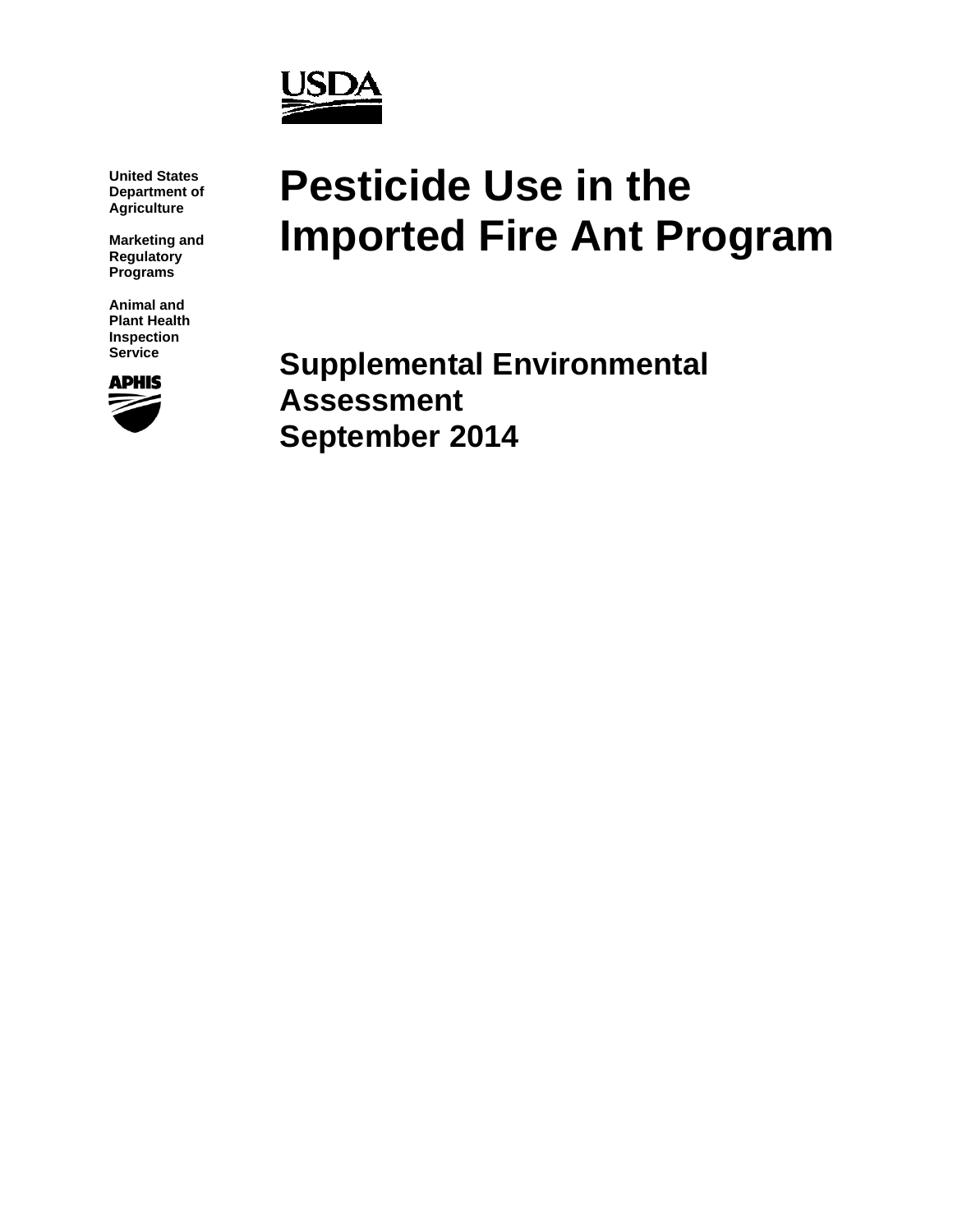## **Pesticide Use in the Imported Fire Ant Program**

## **Supplemental Environmental Assessment September 2014**

#### **Agency Contact:**

Charles Brown Director, Emergency Management Emergency and Domestic Programs Animal and Plant Health Inspection Service U.S. Department of Agriculture 4700 River Rd. Unit 134 Riverdale, MD 20737

The U.S. Department of Agriculture (USDA) prohibits discrimination in all its programs and activities on the basis of race, color, national origin, sex, religion, age, disability, political beliefs, sexual orientation, or marital or family status. (Not all prohibited bases apply to all programs.) Persons with disabilities who require alternative means for communication of program information (Braille, large print, audiotape, etc.) should contact USDA'S TARGET Center at (202) 720–2600 (voice and TDD).

\_\_\_\_\_\_\_\_\_\_\_\_\_\_\_\_\_\_\_\_\_\_\_\_\_\_\_\_\_\_\_\_\_\_\_\_\_\_\_\_\_\_\_\_\_\_\_\_\_\_\_\_\_\_\_\_\_\_

To file a complaint of discrimination, write USDA, Director, Office of Civil Rights, Room 326–W, Whitten Building, 1400 Independence Avenue, SW, Washington, DC 20250–9410 or call (202) 720–5964 (voice and TDD). USDA is an equal opportunity provider and employer.

\_\_\_\_\_\_\_\_\_\_\_\_\_\_\_\_\_\_\_\_\_\_\_\_\_\_\_\_\_\_\_\_\_\_\_\_\_\_\_\_\_\_\_\_\_\_\_\_\_\_\_\_\_\_\_\_\_\_ Mention of companies or commercial products in this report does not imply recommendation or endorsement by the U.S. Department of Agriculture over others not mentioned. USDA neither guarantees nor warrants the standard of any product mentioned. Product names are mentioned solely to report factually on available data and to provide specific information.

This publication reports research involving pesticides. All uses of pesticides must be registered by appropriate State and/or Federal agencies before they can be recommended.

\_\_\_\_\_\_\_\_\_\_\_\_\_\_\_\_\_\_\_\_\_\_\_\_\_\_\_\_\_\_\_\_\_\_\_\_\_\_\_\_\_\_\_\_\_\_\_\_\_\_\_\_\_\_\_\_\_\_

\_\_\_\_\_\_\_\_\_\_\_\_\_\_\_\_\_\_\_\_\_\_\_\_\_\_\_\_\_\_\_\_\_\_\_\_\_\_\_\_\_\_\_\_\_\_\_\_\_\_\_\_\_\_\_\_\_\_

CAUTION: Pesticides can be injurious to humans, domestic animals, desirable plants, and fish or other wildlife—if they are not handled or applied properly. Use all pesticides selectively and carefully. Follow recommended practices for the disposal of surplus pesticides and pesticide containers.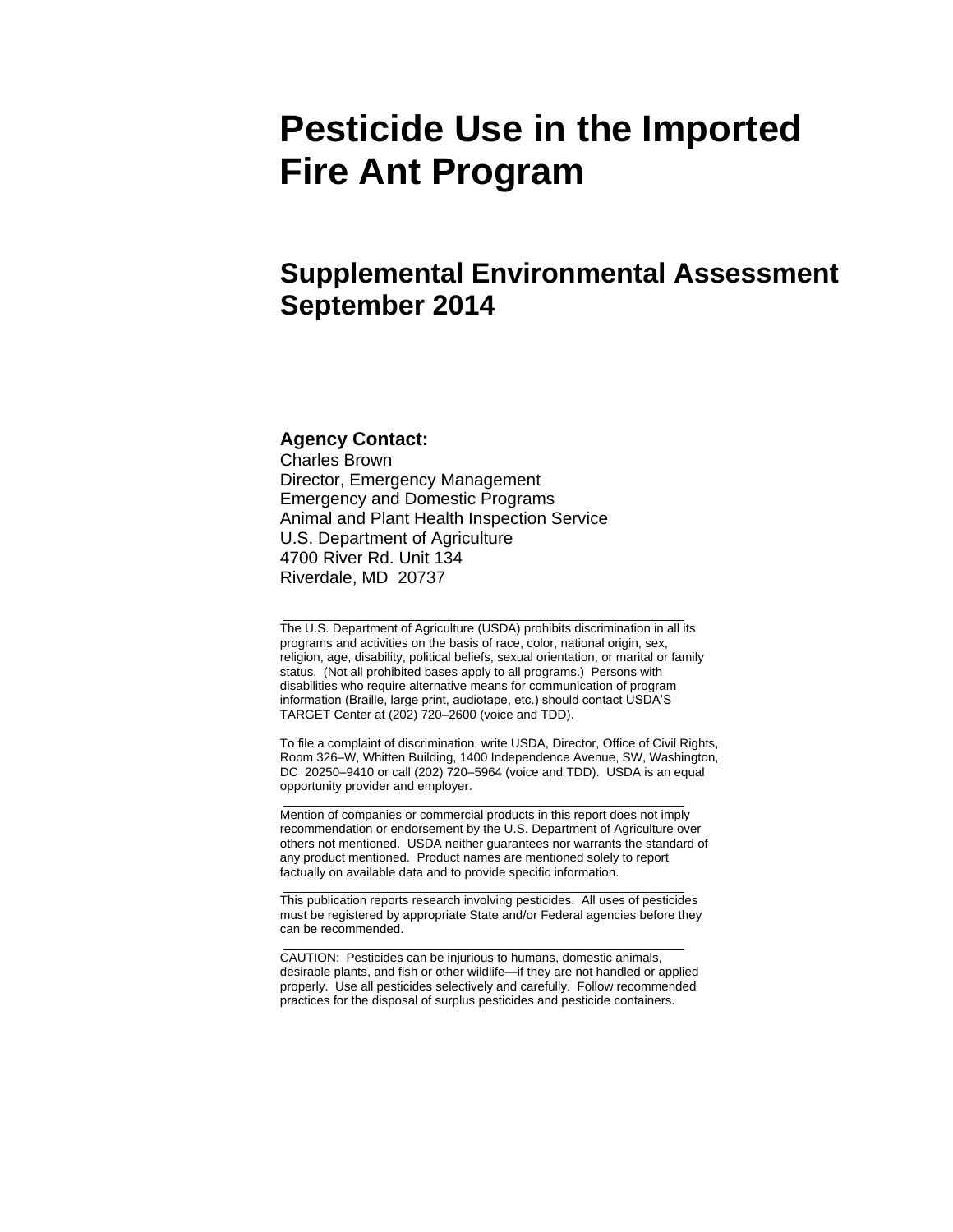## **Table of Contents**

| C. Purpose and Need for IFA Quarantine Program Changes  5     |
|---------------------------------------------------------------|
|                                                               |
|                                                               |
|                                                               |
|                                                               |
|                                                               |
| A. Land Use and Ecological Resources within the Geographic    |
|                                                               |
| B. Air Quality within the Geographic Area 14                  |
| C. Water Quality within the Geographic Area 15                |
|                                                               |
|                                                               |
|                                                               |
|                                                               |
|                                                               |
|                                                               |
|                                                               |
| VII. Listing of Agencies and Persons Consulted 49             |
|                                                               |
|                                                               |
| Appendix II. Land Resource Regions Overlapping with the       |
| Geographic Areas Covered in this Environmental Assessment 51  |
| Appendix III. Major Uses of Land (2007) for States within the |
| IFA Quarantine and the Expanded Geographic Area Covered in    |
|                                                               |
| Appendix IV. 2011 Counties within the IFA Quarantine and the  |
| Expanded Geographic Area Covered in this Environmental        |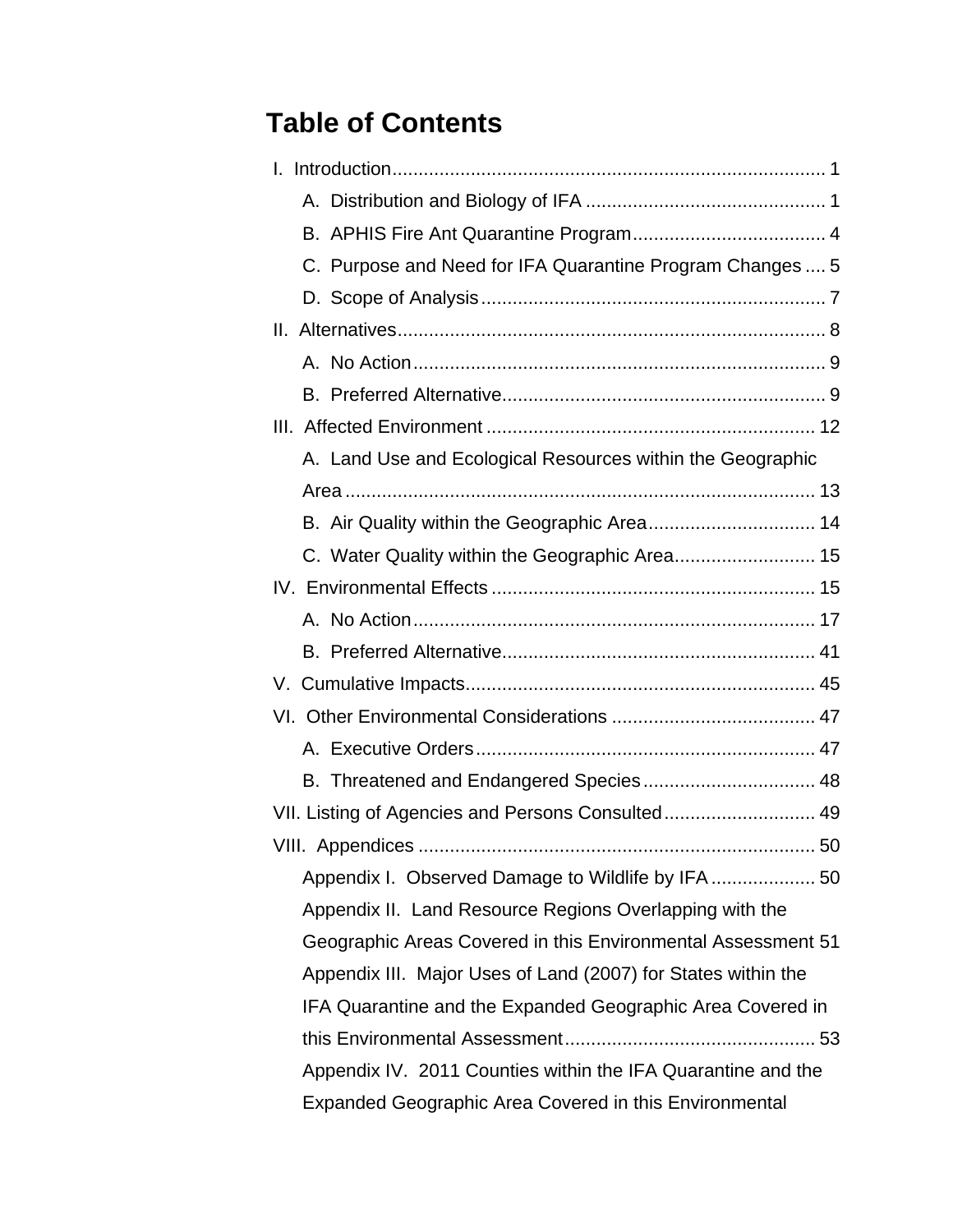| Assessment that are Designated as Nonattainment Areas for |  |
|-----------------------------------------------------------|--|
| One or More Common Air Pollutants Tracked by the          |  |
|                                                           |  |
| Appendix V. Number of Watersheds and Watersheds           |  |
| Containing Waters Impaired with Chemicals Used in the IFA |  |
|                                                           |  |
|                                                           |  |
|                                                           |  |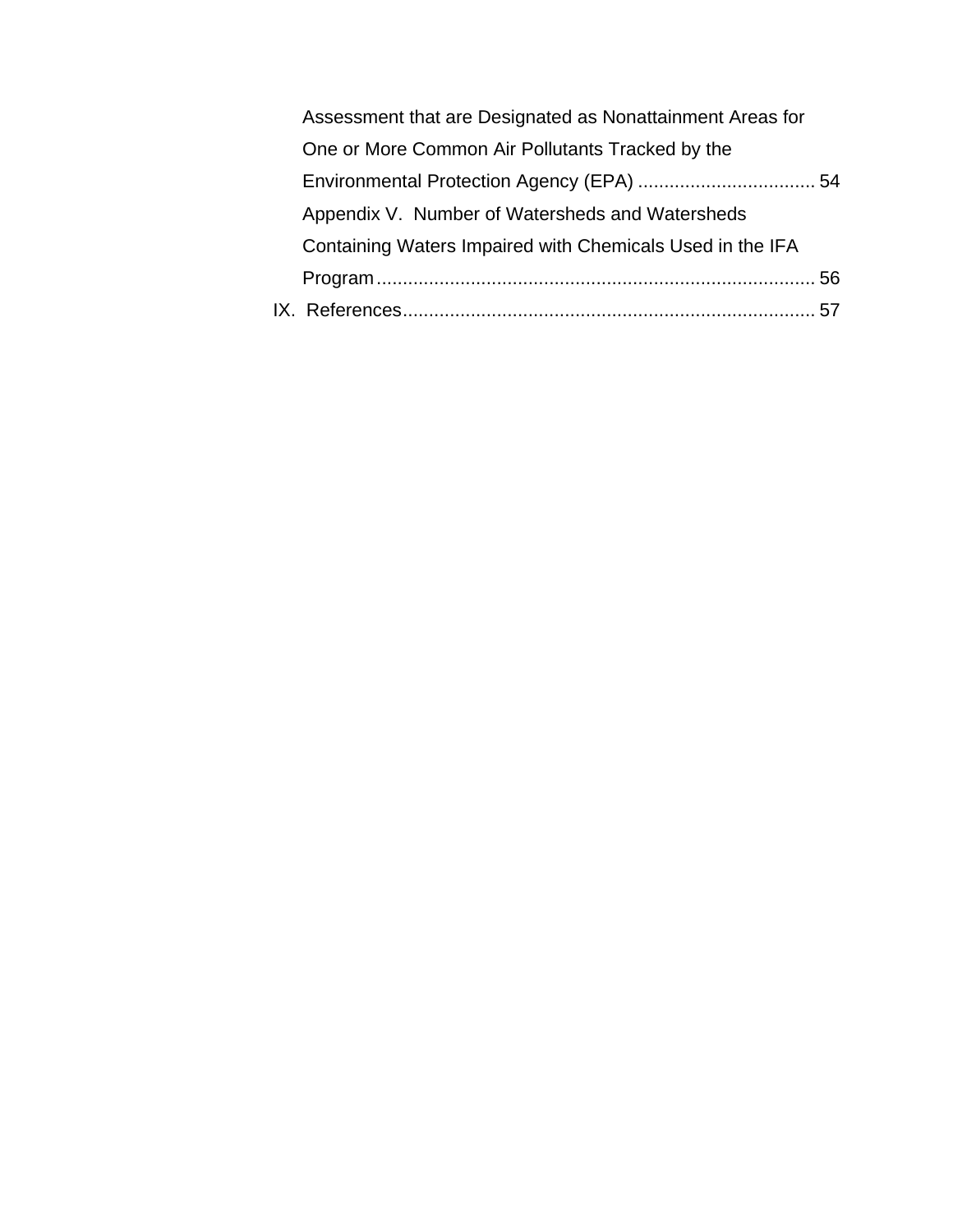## <span id="page-4-0"></span>**I. Introduction**

The invasive insects, *Solenopsis invicta* Buren (*S. invicta* Buren), and *S. richteri* Forel (*S. richteri* Forel) and their hybrids, collectively known as imported fire ant<sup>1</sup> (IFA) (Hymenoptera: Formicidae) are a health hazard to humans, domestic animals, and wildlife; a nuisance in public and agricultural lands; and can cause infrastructure damage. IFA has become established throughout the southern United States, as well as Puerto Rico. In response to the introduction of IFA to the United States, the Federal government implemented a quarantine in 1958, with periodic revisions, to update expansion of IFA, as well as identify new control measures. In July 2013, USDA APHIS issued a Finding of No Significant Impact (FONSI) based on a March 2012 Environmental Assessment (EA) that updated the list of approved pesticides and expanded the areas in which IFA quarantine activities could be conducted. The update to the approved list of pesticides for use in commercial plant nurseries and grass sod farms (under the Federal IFA quarantine program), as well as an evaluation of the expansion of the quarantine area to determine whether control of IFA is needed in new areas, were needed at that time to prevent further movement of IFA. This EA further updates the list of approved pesticides for use on IFA to include two additional active ingredients, abamectin and metaflumizone and expands the use of existing bait products to include the use of baits on grass sod, as applicable.

### <span id="page-4-1"></span>**A. Distribution and Biology of IFA**

 $\overline{a}$ 

The information below on the distribution and biology of IFA was previously provided in the March 2012 EA that added approved pesticides. The same information is provided below; no updates or additions to this section have been made.

Two species of IFA were introduced into the United States from South America at the port of Mobile, Alabama. The black imported fire ant, *S. richteri* Forel, arrived sometime around 1918 and the red imported fire ant, *S. invicta* Buren, in the late 1930s. Both species probably came to the port in soil used as ballast in cargo ships.

*Solenopsis invicta* is known to infest portions or all of Alabama, Arkansas, California, Florida, Georgia, Louisiana, Mississippi, New Mexico, North Carolina, Oklahoma, South Carolina, Tennessee, Texas, Virginia, and Puerto Rico. In the United States, *S. richteri* is only reported from northeastern Mississippi, northwestern Alabama, and southern Tennessee. A hybrid of *S. invicta* and *S. richteri* has been found from the middle of

<sup>1</sup> The common name for *Solenopsis invicta* is red imported fire ant; for *S. richteri*, black imported fire ant. Synonyms for imported fire ant include red imported fire ant, fire ant, RIFA and IFA.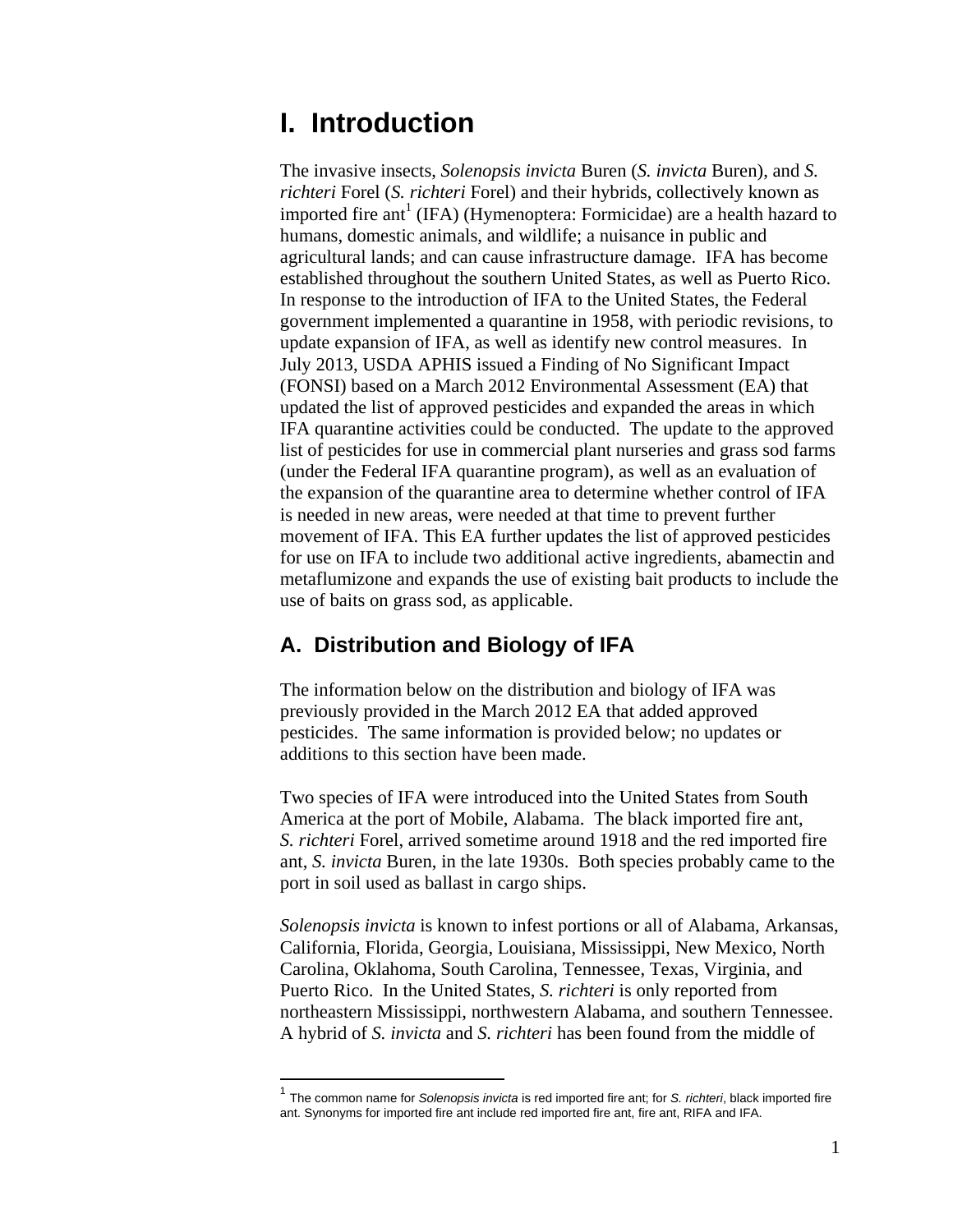both Mississippi and Alabama northward, in the southeastern corner of Tennessee, and the northwestern corner of Georgia [\(Diffie](#page-61-0) *et al.* 1988).

IFA disperses naturally through mating flights, colony movement (ants can relocate their colony), and sometimes through rafting<sup>2</sup> during periodic floods. Natural spread occurs slowly and within a local area. However, the rapid spread of IFA throughout the southern portion of the United States since the 1950s was likely due to human activities—fire ants can be transported in dirt clods attached to vehicles and machinery; can be moved in soil-containing products, including nursery stock and commercial sod; and can be associated with baled hay and woody ornamental plants used in landscaping. Soil used in construction projects, such as road construction, is also a likely avenue through which fire ants spread (King *et al.* [2009\)](#page-63-0). The infestations in almond groves in Kern County, California likely originated from bee hives transported from infested States for the purpose of pollinating crops [\(Wojcik](#page-66-0) *et al.* 2001).

Similar to other ant species, IFA form colonies in which ants have specific roles (also called a socially hierarchical colony). A typical *S. invicta* colony (nest) has one or more queens. Within the colony there are two types of ant groups: worker groups (classified as minims, minors, and majors based on size) comprised of sterile females and sexual groups [\(Lofgren](#page-63-1) *et al.* 1975). The percentage of the colony comprised of these two castes varies depending on the time of year and the age of the colony; sexuals are produced primarily in the spring. The female controls the sex of her offspring by fertilizing or not fertilizing an egg [\(Tschinkel 2006\)](#page-65-0). Males arise from unfertilized eggs while females arise from fertilized eggs [\(Tschinkel 2006\)](#page-65-0). The number of winged sexuals participating in a nuptial flight (males and females mate in the air) is around 600 to 700 per flight of which around 95 percent of the females will have mated [\(Tschinkel 2006\)](#page-65-0). A mature colony, on average, participates in around eight to nine flights per year; not all sexuals are released for every flight.

After their nuptial flight, new queens start forming and usually complete their nest within 6 to 7 hours after mating [\(Lofgren](#page-63-1) *et al.* 1975). The first eggs are laid within 24 to 48 hours after completing their nest. The time from egg to first adult worker is between 18 to 30 days—the first larvae hatch in about a week and both the larval (4 instars total) and pupal stages last about a week [\(Lofgren](#page-63-1) *et al.* 1975, [Tschinkel 2006\)](#page-65-0). Queens may live for 6 or 7 years and can produce as many as 1,500 eggs per day using stored sperm from their one-time mating. Males live for approximately 4 days. Workers (sterile females) live between 1 and 6 months [\(Tschinkel](#page-65-0)  [2006\)](#page-65-0). Within 3 years (considered the colony's maturation point), the colony's population can reach 230,000 workers (which the authors

<sup>&</sup>lt;u>2</u><br><sup>2</sup> Rafting is the process by which IFA form a mass of intertwined ants and float on water during heavy rains or floods (http://www.insectscience.org/11.171/i1536-2442-11-171.pdf)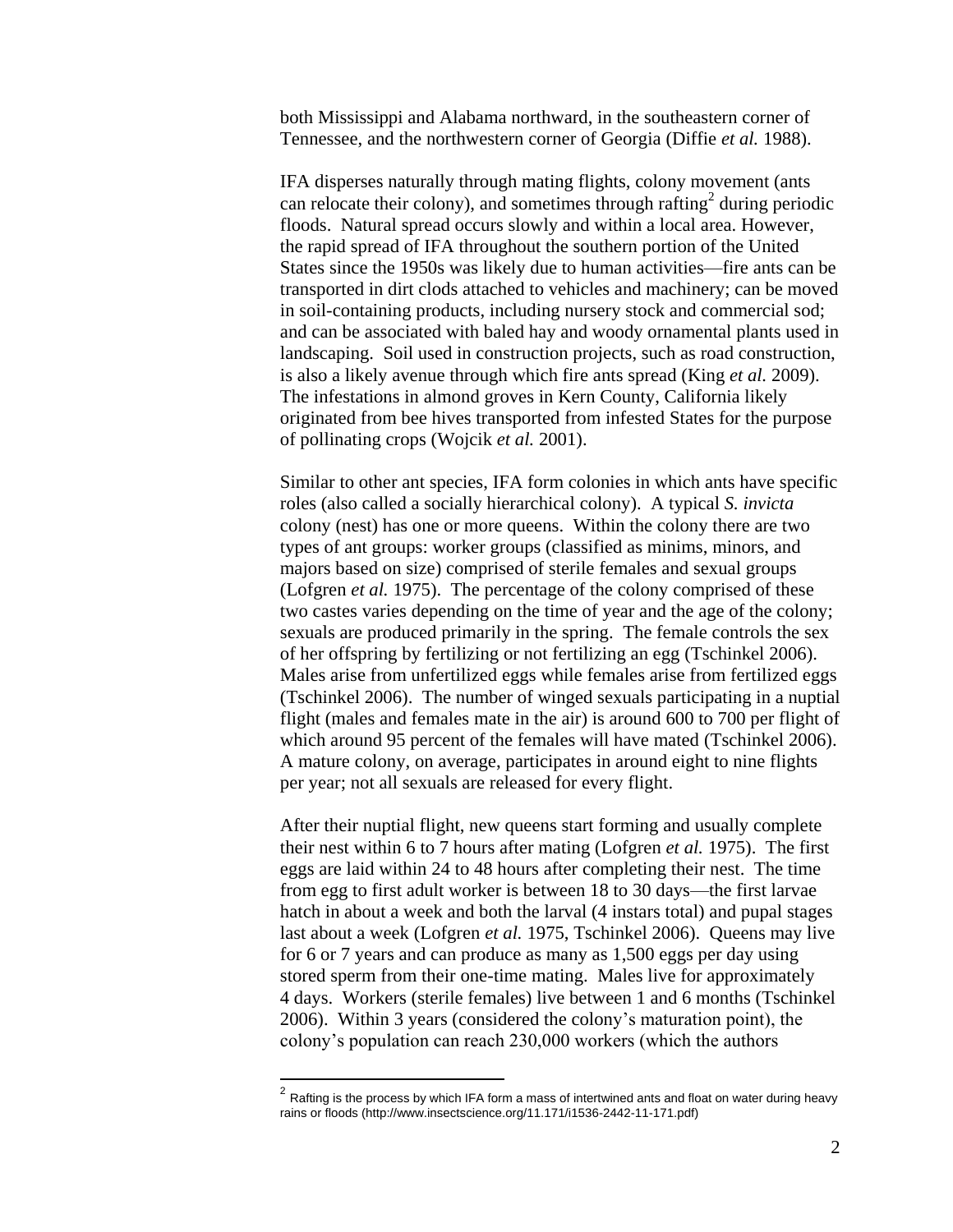consider to be a conservative estimate) [\(Lofgren](#page-63-1) *et al.* 1975). The colony size does fluctuate throughout the year, being at its highest population levels in late fall and at its lowest population levels in spring [\(Tschinkel](#page-65-0)  [2006\)](#page-65-0). Colonies die of old age in 5 to 8 years and are replaced by younger colonies [\(Tschinkel 2006\)](#page-65-0).

Temperature and soil moisture, as well as the physical properties of the soil are important for colony foundation and survival [\(Lofgren](#page-63-1) *et al.* [1975\)](#page-63-1). Fire ants are unable to effectively forage when soil temperatures at a 2-centimeter (cm) depth are below 15 °C; they are unable to produce a brood (eggs, larvae, and pupae) when soil temperatures are below 24 °C [\(Tschinkel 2006\)](#page-65-0). In central and south Florida, brood production can occur year round; at its most northern range, brood production ceases in the wintertime. On average, the seasonal reproductive cycle begins in March and ends in October.

A mature mound can extend 1 meter or more into the ground, reaching the water table in some areas. The size of the mound above ground varies depending on the soil type. There is evidence that large colonies can occupy several mounds. A mature mound may remain viable for several years [\(Lofgren](#page-63-1) *et al.* 1975). The density of colonies in the United States averages around 500 mounds/hectare (ha); densities of 1,400 mounds/ha have been recorded (cited in [\(Allen](#page-60-1) *et al.* 2004)).

Fire ants are generalist feeders, feeding on plants and domestic and wild animals. Preferred food sources include insects, spiders, myriapods (subphylum of arthropods containing millipedes, centipedes, and others), earthworms, and other small invertebrates [\(Lofgren](#page-63-1) *et al.* 1975).

States in which IFAs are present and likely to expand into additional noninfested counties include Arizona, California, New Mexico, North Carolina, and Texas, as well as a northern expansion in Arkansas, Oklahoma, and Tennessee [\(Korzukhin](#page-63-2) *et al.* 2001). IFA could potentially spread to and annually survive in portions of Delaware, Hawaii, Maryland, Nevada, Oregon, Utah, Virginia and Washington [\(Korzukhin](#page-63-2) *et al.* 2001). In more arid climates, IFA would likely be restricted to areas along water courses and irrigated lands [\(Korzukhin](#page-63-2) *et al.* 2001). A map of IFA distribution and expansion in the United States, based on Korzukhin et al., (2001) is available on the U.S. Department of Agricultural Research Service (ARS) website:

[http://www.ars.usda.gov/Research/docs.htm?docid=9165.](http://www.ars.usda.gov/Research/docs.htm?docid=9165) Overlaying climate change scenarios on predictive spread models indicate that the range of IFA survival in Oklahoma will likely move northward (and westward) given the increase in air temperatures and wetter climate [\(Levia](#page-63-3)  [and Frost 2004\)](#page-63-3).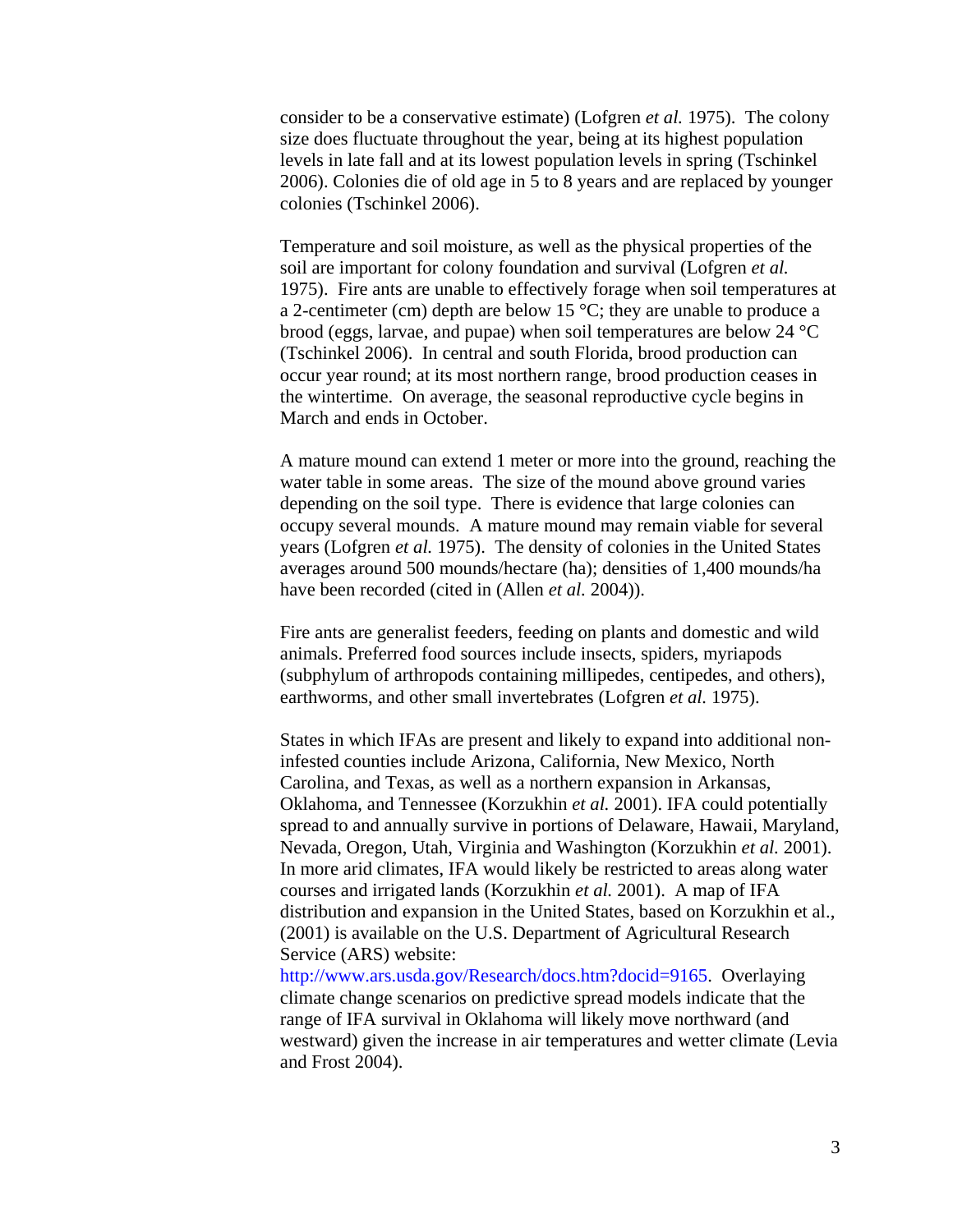### <span id="page-7-0"></span>**B. APHIS Fire Ant Quarantine Program**

The information below on the APHIS fire ant quarantine program was previously provided in the March 2012 EA that added approved pesticides. The same information is provided below, incorporating any updates since May 2012.

USDA–APHIS currently conducts regulatory actions to quarantine IFA under the Plant Protection Act (7 U.S. Code (U.S.C.) 7701, et seq.), and the implementing regulations are currently contained in 7 Code of Federal Regulations (CFR) 301 Subpart Imported Fire Ant (301.81–1–301.81–10). The purpose of the Federal quarantine (7 CFR § 301.81) is to prevent the artificial spread of IFA into noninfested areas of the United States by regulating the following articles:

- IFA queens and reproducing colonies of IFA
- Soil, separate or with other articles
- o For example, containerized plants • Baled hay or straw stored in direct contact with the ground
- Plants and sod with roots and soil attached, except plants maintained indoors in a home or office environment and not for sale
	- o For example, balled and burlapped plants, field sod, field grown commodities
- Used soil-moving equipment, unless removed of all noncompacted soil

The Federal IFA quarantine "does not require control or eradication programs" [\(USDA APHIS PPQ 2010\)](#page-65-1). However, before regulated articles are moved from a quarantine area to a nonquarantine area they must be free of infestation and must be treated according to approved procedures [\(USDA APHIS 2007\)](#page-65-2), or must be grown or produced in a manner that would ensure freedom from infestation [\(USDA APHIS PPQ 2010\)](#page-65-1). Regulated articles meeting these requirements must be accompanied with a certificate for interstate movement [\(USDA APHIS PPQ 2010\)](#page-65-1). Facilities shipping regulated articles must be done either under a compliance agreement or a limited permit [\(USDA APHIS PPQ 2010\)](#page-65-1).

According to 7 § CFR 301.81 (revised January 1, 2011) and Memo DA-2009–54 (October 28, 2009,

http://www.aphis.usda.gov/plant\_health/plant\_pest\_info/fireants/download s/da-2009-54.pdf), the following areas are under Federal quarantine (figure 1):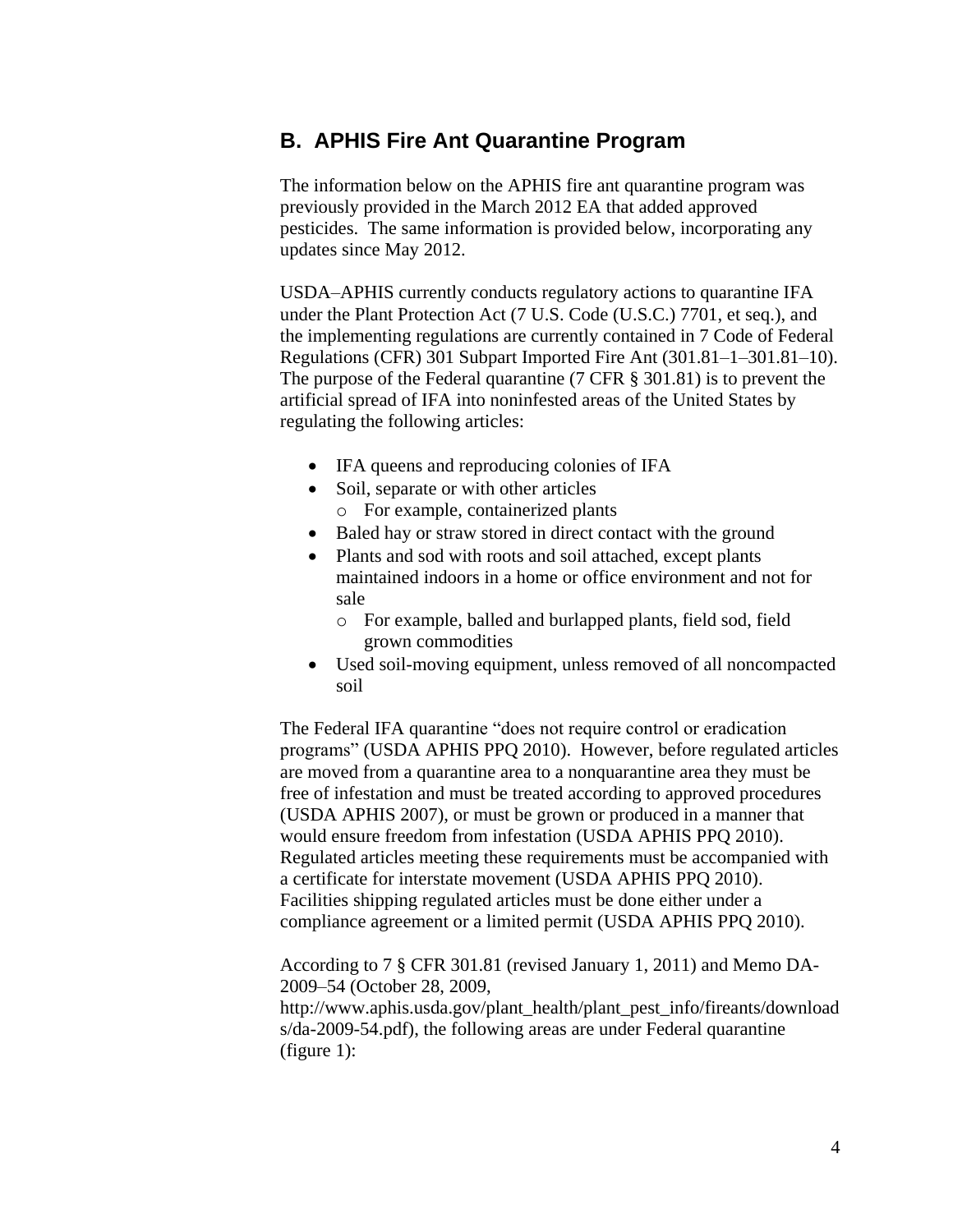- Entire State: Alabama, Florida, Georgia, Louisiana, Mississippi, and South Carolina
- Part of the State: Arkansas, California (one county and part of two others), New Mexico (one county), North Carolina, Oklahoma, Tennessee, Texas, and Virginia
- Territories: Puerto Rico (entire)

The current IFA program involves surveys and quarantine requirements on potentially infested commodities. The quarantine requirements involve the use of chemical treatments on commodities to insure that shipments from nurseries, sod farms, and field-growing nursery facilities are free of IFA.



Figure 1. Imported fire ant (IFA) quarantine in the United States as of December, 2011.

### <span id="page-8-0"></span>**C. Purpose and Need for IFA Quarantine Program Changes**

The information below on the purpose and need for IFA quarantine program was previously provided in the March 2012 EA that added approved pesticides. The same information is provided below, incorporating any updates since May 2012.

APHIS is responsible for taking actions to exclude, eradicate, and/or control plant pests under the Plant Protection Act (7 U.S.C. 7701 et seq.).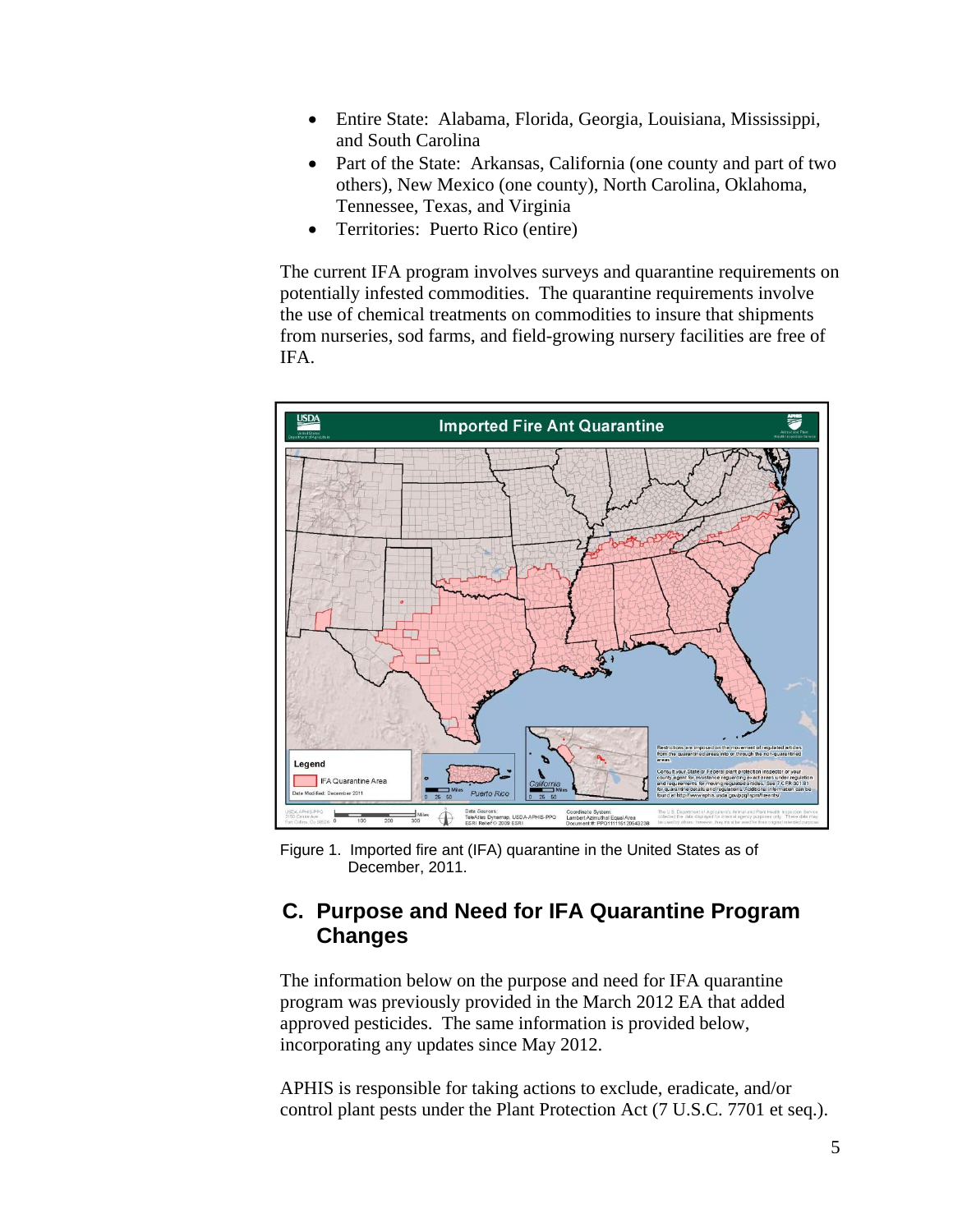As such, it is important that APHIS take the steps necessary to prevent the artificial spread of IFA from the current infested counties to new areas. APHIS proposes to change its IFA Federal quarantine program regulations by revising the list of approved pesticides to include two new active ingredients and expanding the use of existing bait products to include the use of baits on grass sod, as applicable.

APHIS has determined that under the provisions of the National Environmental Policy Act (NEPA) (see 42 U.S.C. 4321 et seq.) and APHIS' National Environmental Policy Act (NEPA) implementing procedures (see 7 CFR part 372), an environmental assessment (EA) should be prepared for these proposed actions. The availability of this EA and a 30-day comment period will be announced by publishing a notice in the *Federal Register*. APHIS' decisionmaker for the actions described in this EA will take appropriate action after reviewing the EA, its associated analyses, public comments received, and other relevant responses and recommendations. If major changes to the proposed actions in this EA occur as a result of this process, or if APHIS' decision is a finding of no significant impact (FONSI), APHIS will prepare a similar announcement to notify the public of the decision being made. APHIS has prepared three other EAs that are relevant to this EA: Pesticide Use in the Imported Fire Ant Program, March 2012, Imported Fire Ant Regulatory Program, January 1999, and Imported Fire Ant Regulatory Program, February 1992.

APHIS needs to revise the approved list of pesticides and uses for bait products because options for chemical control of IFA through the use of insecticides continue to evolve over time. Changes in availability of insecticides that are effective against IFA, as well as ensuring a range of pest management options requires APHIS to periodically evaluate new treatment options. In addition, the U.S. Environmental Protection Agency (EPA) regulates the registration, distribution, sale, and use of pesticides under its Federal Insecticide, Fungicide and Rodenticide Act (FIFRA; 7 U.S.C. §136 et seq. (1996)) regulations. As pesticide registrations change, the chemicals available for use to control IFA also change. USDA– APHIS needs to evaluate the current pesticide options for IFA control and determine their applicability, and human health and environmental impacts resulting from use in the Federal quarantine program.

In addition, IFA continues to pose a threat to human health, domestic animals, wildlife, public and agricultural lands, and property so there is a need to ensure effective control methods are available.

From a human health perspective, an estimated 14 million people are stung annually [\(Drees 2002\)](#page-61-1). "Approximately 30% of the people living in infested areas are stung each year; of these, approximately 1% may develop hypersensitivity to the ant's venom" (Vinson, 1997 cited in [\(Wojcik](#page-66-0) *et al.* 2001)). In 1998, approximately 33,000 people sought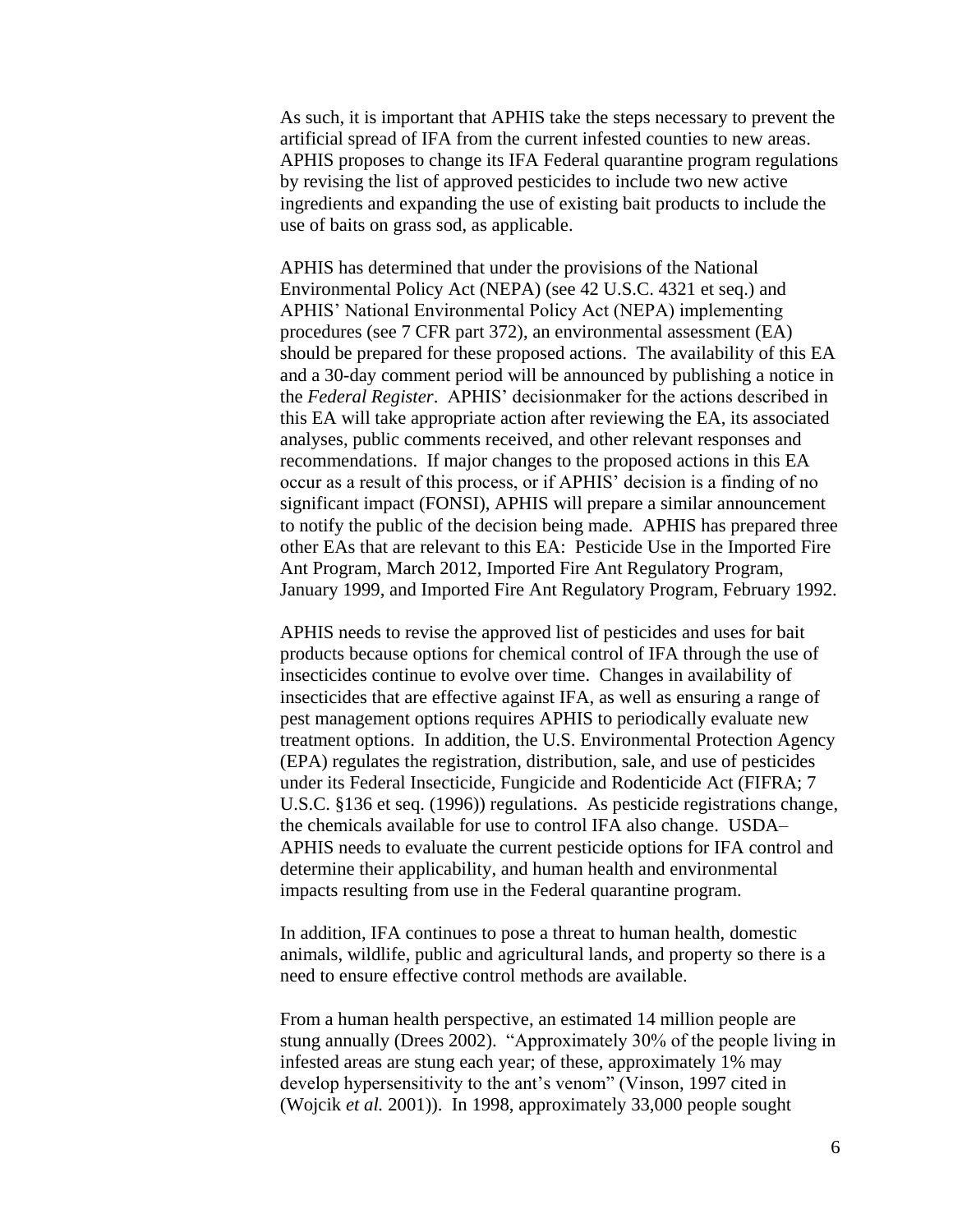medical treatment for IFA bites in South Carolina at an estimated cost of \$2.4 million [\(Caldwell](#page-60-2) *et al.* 2009).

Adverse economic impacts caused by IFA are mostly attributed to control programs rather than from direct impact from IFA. Sources of economic impact include the cost of treatment on agricultural lands to protect livestock and farm workers, and on public lands to protect people and wildlife; cost of treatment on residential property; cost to regulatory agencies; infrastructure damage to highways, telephone and cable lines; cost of medical treatment for both humans and animals; reduction in economic profit to industries restricted from shipping materials that are under quarantine; and funding costs for research. Annual cost of \$1.3 billion and \$1.2 billion are estimated for the States of Florida and Texas, respectively (Lard *et al.* [2006\)](#page-63-4). Establishment of IFA in California could cost the State between \$387 million and \$989 million per year [\(Jetter](#page-63-5) *et al.* 2002); in Hawaii, \$211 million per year [\(Gutrich](#page-62-0) *et al.* 2007). Lard et al. [\(2006\)](#page-63-4) estimates IFA costs the United States, including Puerto Rico, ca. \$6 billion annually. The range of fire ants is expected to expand and with it the economic impacts will likely increase as control programs are implemented in new areas.

Numerous papers on the mortality to vertebrates and invertebrates caused directly or indirectly by IFA are published in scientific literature. In addition, IFA is harmful to species designated as threatened or endangered at the Federal level, State level, or both (appendix 1 lists a few examples). IFA is considered a culprit in the extinction in the wild of the Stock Island tree snail (*Orthalicus reses reses* (Say)) [\(Wojcik](#page-66-0) *et al.* 2001). Diffie et al. [\(2010\)](#page-61-2) estimate that over 246 reptilian species reside in areas in which fire ants inhabit, all of which can be impacted by IFA. Research is underway to determine the impact of IFA on the Schaus swallowtail, *Papilio aristodemus onceanus* Schaus, a federally listed endangered species whose population has been in decline [\(Wojcik](#page-66-0) *et al.* 2001).

IFA can negatively impact native arthropod communities through predation and competition, resulting in loss of ecological communities (including loss of species diversity and trophic simplification) [\(Allen](#page-60-3) *et al.* [2001,](#page-60-3) [Epperson and Allen 2010\)](#page-62-1). Arthropods are an integral part of ecosystem functions, including nutrient cycling, seed dispersal, decomposition, and pollination (cited in [\(Epperson and Allen 2010\)](#page-62-1)). Native ant species diversity and richness are greater in areas treated for IFA, indicating that arthropod communities are negatively impacted by IFA [\(Allen](#page-60-3) *et al.* 2001, [Epperson and Allen 2010\)](#page-62-1).

#### <span id="page-10-0"></span>**D. Scope of Analysis**

The information below on the scope of analysis was previously provided in the March 2012 EA that added approved pesticides. The same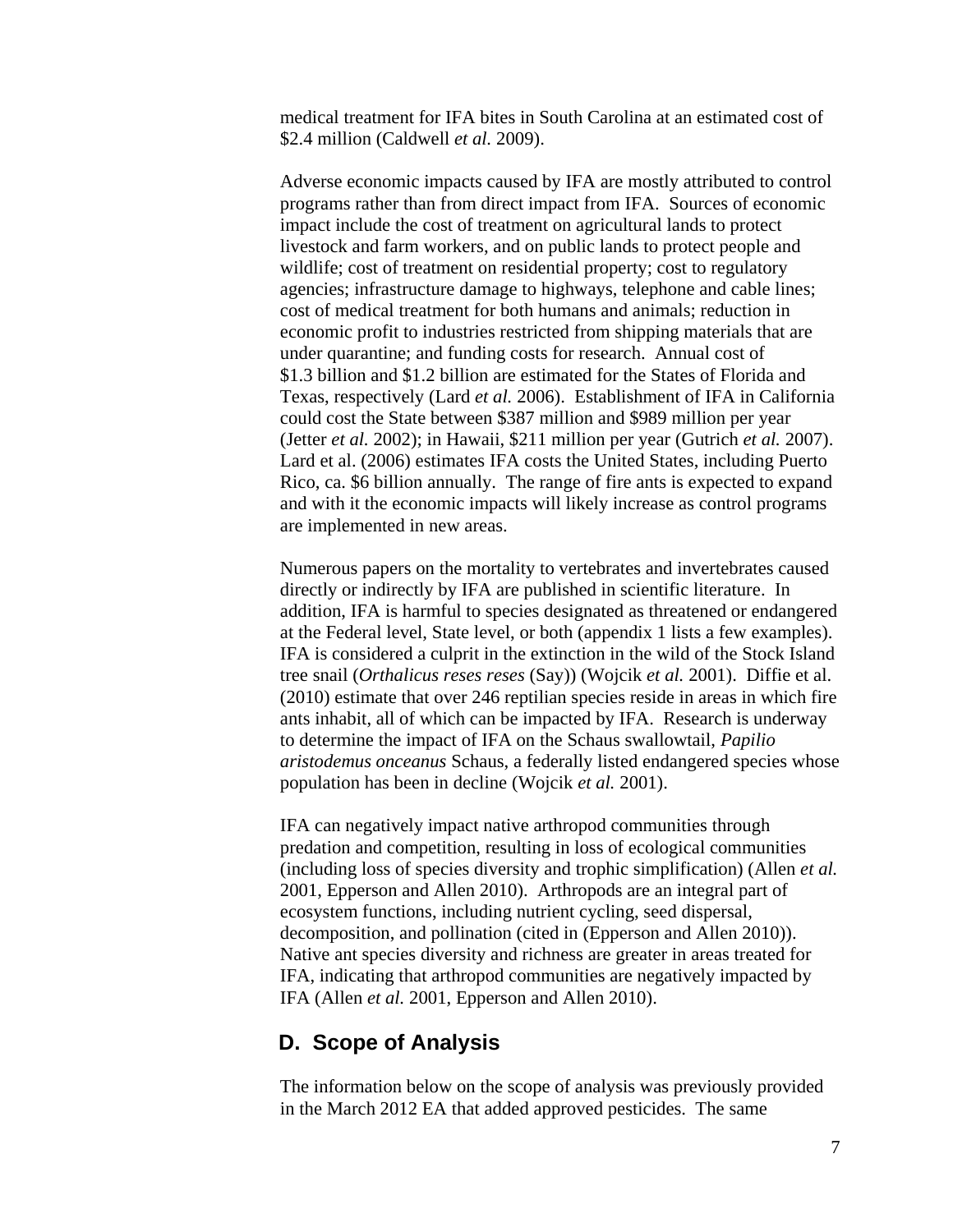information is provided below, incorporating updated information on the proposed action.

This EA will analyze the human health and environmental impacts that can be reasonably expected to occur if the proposed action to update the approved pesticide list for IFA quarantine activities is implemented. These activities will only take place in commercial plant nurseries that produce container-grown, balled and burlapped, field grown plants and/or sod within the IFA quarantine and wish to ship to areas outside of the quarantine.

Current IFA infestations and associated quarantine areas are documented in all or part of Alabama, Arkansas, California, Florida, Georgia, Louisiana, Mississippi, New Mexico, North Carolina, Oklahoma, South Carolina, Tennessee, Texas, Virginia, and Puerto Rico. The areas requiring quarantine activities are likely to expand due to the effects of climate change. Maps depicting the potential expansion of the pest are available on the USDA Agricultural Research Service (ARS) Website at www.ars.usda.gov/Research/docs.htm?docid=9165.

This EA will analyze quarantine activities in the current quarantine area (figure 1), as well as activities that may be carried out in expanded quarantine areas as the detection of IFA in new areas could occur. The geographical region covered in this EA includes the current IFA quarantine area, as well as the remainder of the counties in the States of Arkansas, North Carolina, Oklahoma, Tennessee, Texas, and Virginia. In California, five additional counties are included in the scope (San Bernardino, Ventura, Santa Barbara, San Diego, and Imperial) and the counties of Los Angeles and Riverside are included entirely. Published data on the potential expansion of IFA demonstrate a much larger area for expansion than what is covered in the scope of this EA. The selection and addition of counties to the scope of analysis in this EA was based on a combination of factors, such as the current areas of IFA infestation, where recent expansion of IFA has been observed, and the published literature regarding potential areas of expansion.

## <span id="page-11-0"></span>**II. Alternatives**

This EA will analyze the potential environmental and human health effects anticipated from two alternatives in response to the need—(1) no action, and (2) the preferred alternative, adding certain IFA pesticides to the list of approved chemicals in the IFA quarantine program and expanding the use of existing bait products to include the use of baits on grass sod, as applicable.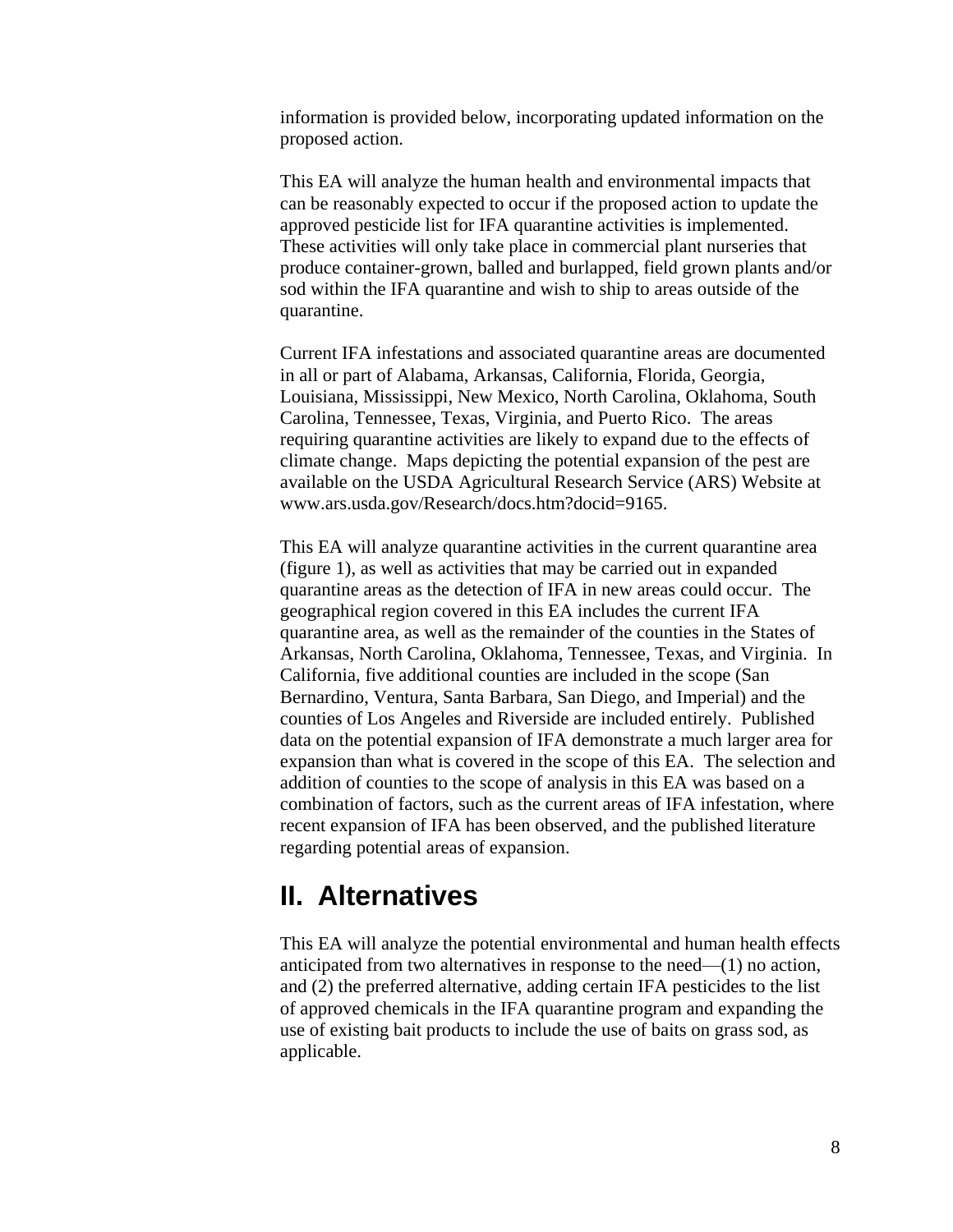### <span id="page-12-0"></span>**A. No Action**

Under the no action alternative, the chemicals which are currently authorized by APHIS for the treatment of sod, field grown plants, container grown plants, and balled and burlapped plants under the IFA quarantine (table 1–1) would continue to be used within the area under quarantine as long as they are registered for use by EPA.

|                              | <b>Formulation</b><br><b>Name</b>                                               |                                         | <b>Commodity</b> |                 |         |              |
|------------------------------|---------------------------------------------------------------------------------|-----------------------------------------|------------------|-----------------|---------|--------------|
| <b>Active</b><br>Ingredient  |                                                                                 | <b>Formulation</b><br>Type <sup>+</sup> | <b>Container</b> | Field-<br>grown | $B\&B3$ | Grass<br>sod |
| <b>Bifenthrin</b>            | Talstar <sup>®</sup> ,<br>Bifenthrin Pro <sup>®</sup> ,<br>Onyx Pro®            | G, F, EC                                | X                | X               | X       | X            |
| Chlorpyrifos                 | Dursban <sup>®</sup> ,<br>Chlorpyrifos                                          | EC, WP,G                                | X                | X               | X       | X            |
| Fenoxycarb                   | Award <sup>®</sup>                                                              | <b>Bait</b>                             |                  | X               |         |              |
| Fipronil                     | Chipco <sup>®</sup> Choice <sup>™</sup> ,<br>Chipco <sup>®</sup> Top,<br>Choice | G                                       | X                | $X^1$           |         | X            |
| Hydramethylnon               | Amdro <sup>®</sup> Pro,<br>Siege <sup>®</sup> Pro                               | <b>Bait</b>                             |                  | X               |         |              |
| Methoprene                   | $Extinguish^@$                                                                  | <b>Bait</b>                             |                  | X               |         |              |
| Pyriproxyfen                 | Distance <sup>®</sup>                                                           | <b>Bait</b>                             |                  | X               |         |              |
| Bifenthrin +<br>Cypermethrin | Talstar <sup>®</sup> Xtra                                                       | G                                       | X                | X               |         | X            |
| Bifenthrin +<br>Clothianidin | Aloft®                                                                          | <b>SC</b>                               |                  | X               |         | X            |
| Bifenthrin +<br>Imidacloprid | Allectus <sup>®</sup>                                                           | G, SC                                   |                  |                 | X       |              |
| Permethrin $2$               | GardStar <sup>®</sup>                                                           | EC                                      |                  |                 |         |              |
| Imidacloprid +<br>Cyfluthrin | Discus™                                                                         | G                                       |                  | X               | X       | X            |
| λ-cyhalothrin                | Scimitar <sup>®</sup>                                                           | G, SC                                   | X                | X               | X       | X            |

**Table 1–1. Preferred Insecticides and Use Patterns for IFA Quarantine.**

1 Approved by 24C in state of Tennessee for field grown use

 $2^{2}$  Use on/around hay and bees as a soil drench treatment for ants

 $3$  B&B = Balled and burlapped plants

**<sup>+</sup>**WP = wettable powder, EC = emulsifiable concentrate, G = granular, F = flowable,

SC = suspension concentrate

### <span id="page-12-1"></span>**B. Preferred Alternative**

Under the preferred alternative, APHIS is proposing to add two additional insecticides and use patterns to the list of chemicals already allowed in the IFA program and listed in the no action alternative (table 1–2). The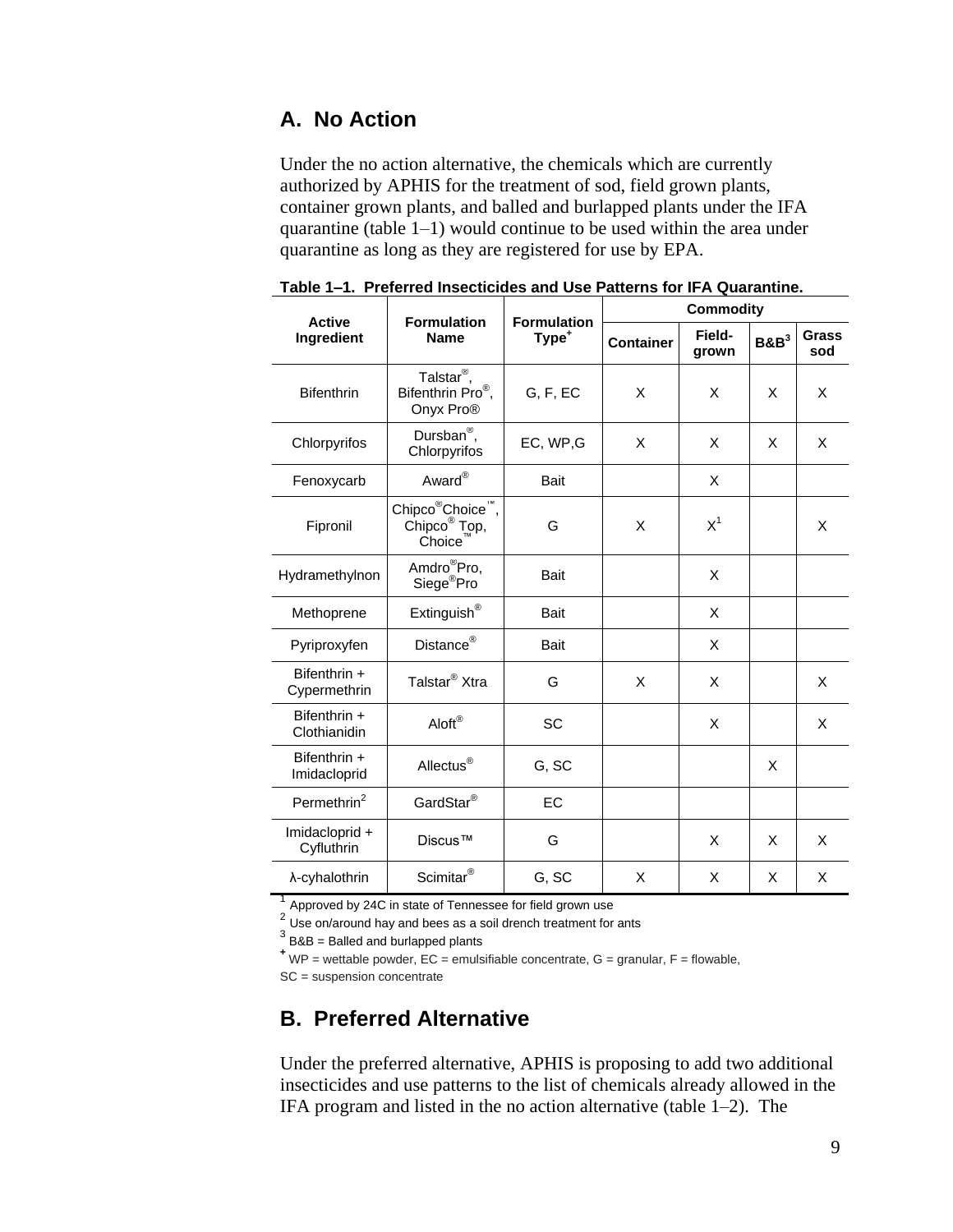additional insecticides are being added to provide a broader range of chemical treatment options and are not being proposed as additional treatments beyond what is currently required in the quarantine program. Both products have residential and/or commercial uses in nurseries.

APHIS also proposes to expand the use of both preferred alternative and new insecticide bait products to sod grass as applicable and allowed on current product labels to provide the ability to apply pesticides at lower rates, resulting in lower costs for IFA control and potentially lower environmental impacts.

| <b>Active</b>  | <b>Formulation</b>                                | <b>Formulation</b> | Commodity        |                 |                     |              |
|----------------|---------------------------------------------------|--------------------|------------------|-----------------|---------------------|--------------|
| Ingredient     | Type <sup>+</sup><br><b>Name</b>                  |                    | <b>Container</b> | Field-<br>grown | $B\&B$ <sup>1</sup> | Grass<br>sod |
| Fenoxycarb     | Award <sup>®</sup>                                | Bait               |                  | X               |                     | X            |
| Hydramethylnon | Amdro <sup>®</sup> Pro,<br>Siege <sup>®</sup> Pro | Bait               |                  | X               |                     | X            |
| Methoprene     | Extinguish <sup>®</sup>                           | Bait               |                  | X               |                     | X            |
| Pyriproxyfen   | Distance <sup>®</sup>                             | Bait               |                  | X               |                     | X            |
| Abamectin      | Award <sup>®</sup> II                             | Bait               | X                | X               |                     |              |
| Metaflumizone  | Siesta™                                           | Bait               | X                | X               |                     | X            |

**Table 1–2. Preferred Insecticides and Use Patterns for IFA Quarantine.**

 $1$  B&B = Balled and burlapped plants

In summary, the changes that would result if the preferred alternative is implemented are as follows:

- For fenoxycarb, bait formulation use on grass sod would be added to the options available for IFA control;
- For hydramethylnon, bait formulation use on grass sod would be added to the options available for IFA control;
- For methoprene, bait formulation use on grass sod would be added to the options available for IFA control;
- For pyriproxyfen, bait formulation use on grass sod would be added to the options available for IFA control;
- For abamectin, a bait formulation for use on container-grown plants and field-grown plants would be added to the options available for IFA control;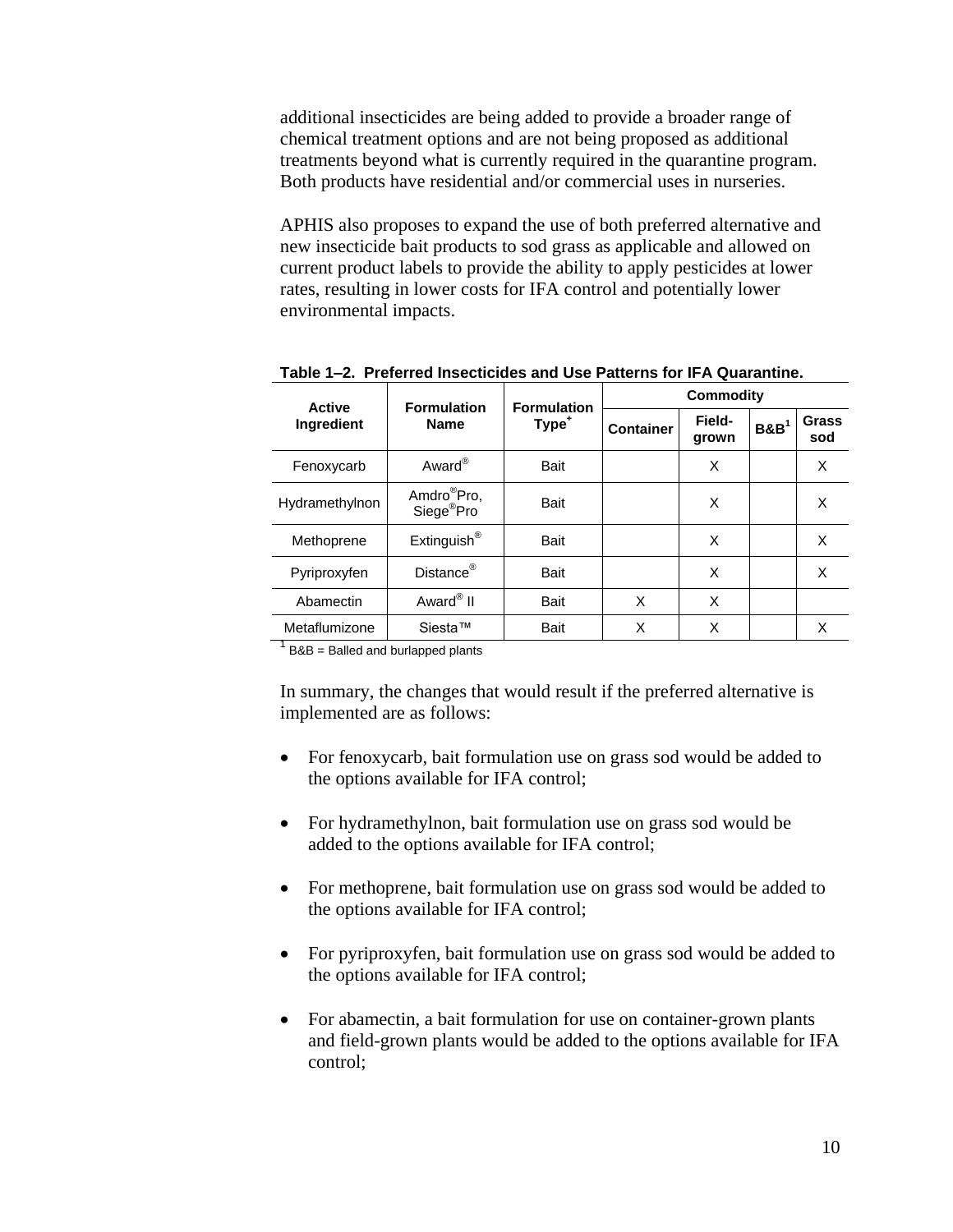• For metaflumizone, a bait formulation for use on container-grown plants, and field-grown plants and grass sod would be added to the options available for IFA control;

No changes to the uses for any of the insecticides implemented as part of the March 2012 EA and July 2013 FONSI are proposed in this supplement.

The Program would add other treatment(s) that may become available in the future for the IFA program to currently approved treatments, referred to as Adaptive Management. A new treatment would be available for use upon the agencies' finding that the treatment is registered by the U.S. EPA for use to control IFA and poses no greater risks to human health and nontarget organisms than the currently approved treatments. The protocol for making the necessary finding that a treatment is authorized by this alternative is as follows:

- 1. Conduct a human health and ecological risk assessment (HHERA). In this risk assessment review scientific studies for toxicological and environmental fate information relevant to effects on human health and nontarget organisms. Use this information to estimate risk to human health and nontarget organisms. Include these four elements in the HHERA: (a) hazard evaluation, (b) exposure assessment, (c) dose response assessment, and (d) risk characterization. The HHERA will do the following:
	- Identify potential use patterns, including formulation, application methods, application rate, and anticipated frequency of application.
	- Review hazards relevant to the human health risk assessment. including systemic and reproductive effects, skin and eye irritation, dermal absorption, allergic hypersensitivity, carcinogenicity, neurotoxicity, immunotoxicity, and endocrine disruption.
	- Estimate exposure of workers applying the chemical.
	- Estimate exposure of members of the public.
	- Characterize environmental fate and transport, including drift, leaching to groundwater, and runoff to surface streams and ponds.
	- Review available ecotoxicity data including hazards to mammals, birds, reptiles, amphibians, fish, and aquatic invertebrates.
	- Estimate exposure of terrestrial and aquatic wildlife species.
	- Characterize risk to human health and wildlife.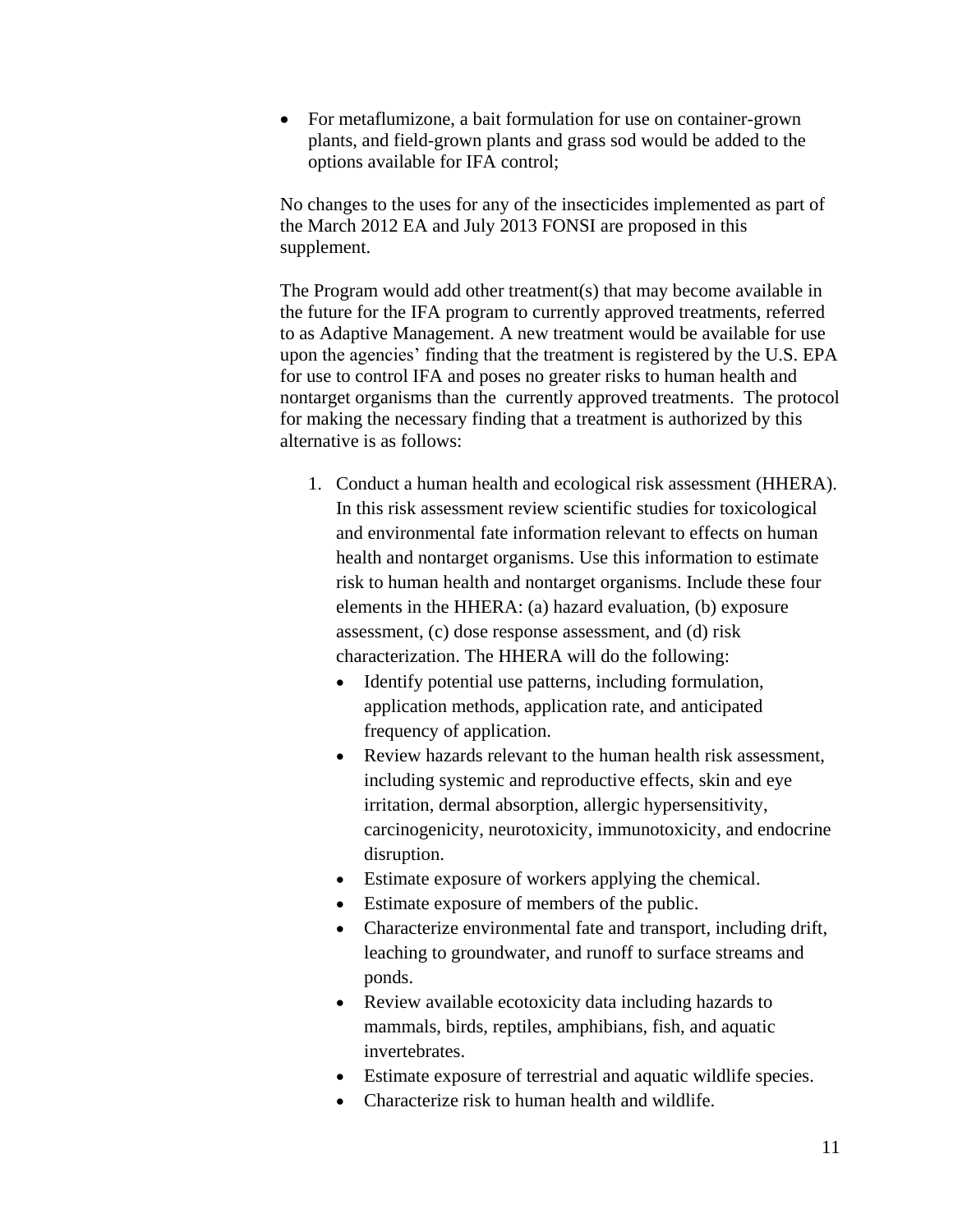- 2. Conduct a risk comparison of the human health and ecological risks of a new treatment with the risks identified for the currently authorized treatments. This risk comparison will evaluate quantitative expressions of risk (such as hazard quotients) and qualitative expressions of risk that put the overall risk characterizations into perspective. Qualitative factors include scope, severity, and intensity of potential effects, as well as temporal relationships such as reversibility and recovery.
- 3. If the risks posed by a new treatment fall within the range of risks posed by the currently approved treatments, publish a notice in the Federal Register of the agencies' preliminary findings that the treatment meets the requirements of this Alternative. The notice must provide a 30-day public review and comment period and must advise the public that the HHERA and the risk comparison are available upon request.
- 4. If consideration of public comment leads to the conclusion that the preliminary finding is correct, publish a notice in the Federal Register that the treatment meets the requirements of this Alternative and, therefore, is authorized by this Alternative for use in the IFA quarantine program. APHIS will make available to anyone, upon request, a copy of the comments received and the agencies' responses.

## <span id="page-15-0"></span>**III. Affected Environment**

The information below on affected environment was previously provided in the March 2012 EA that added approved pesticides. The same information is provided below, incorporating updated information on the proposed action.

The area under the Federal IFA quarantine is broad (impacting 14 States and one territory) and has a diversity of soil types, animals (vertebrates and invertebrates), plants, and climatic factors. Although the quarantine area is broad, IFA program activities, namely the application of pesticides at facilities that commercially produce or sell regulated articles for distribution outside of the quarantine area, will not impact the entire quarantine area; only those areas under or near treatment.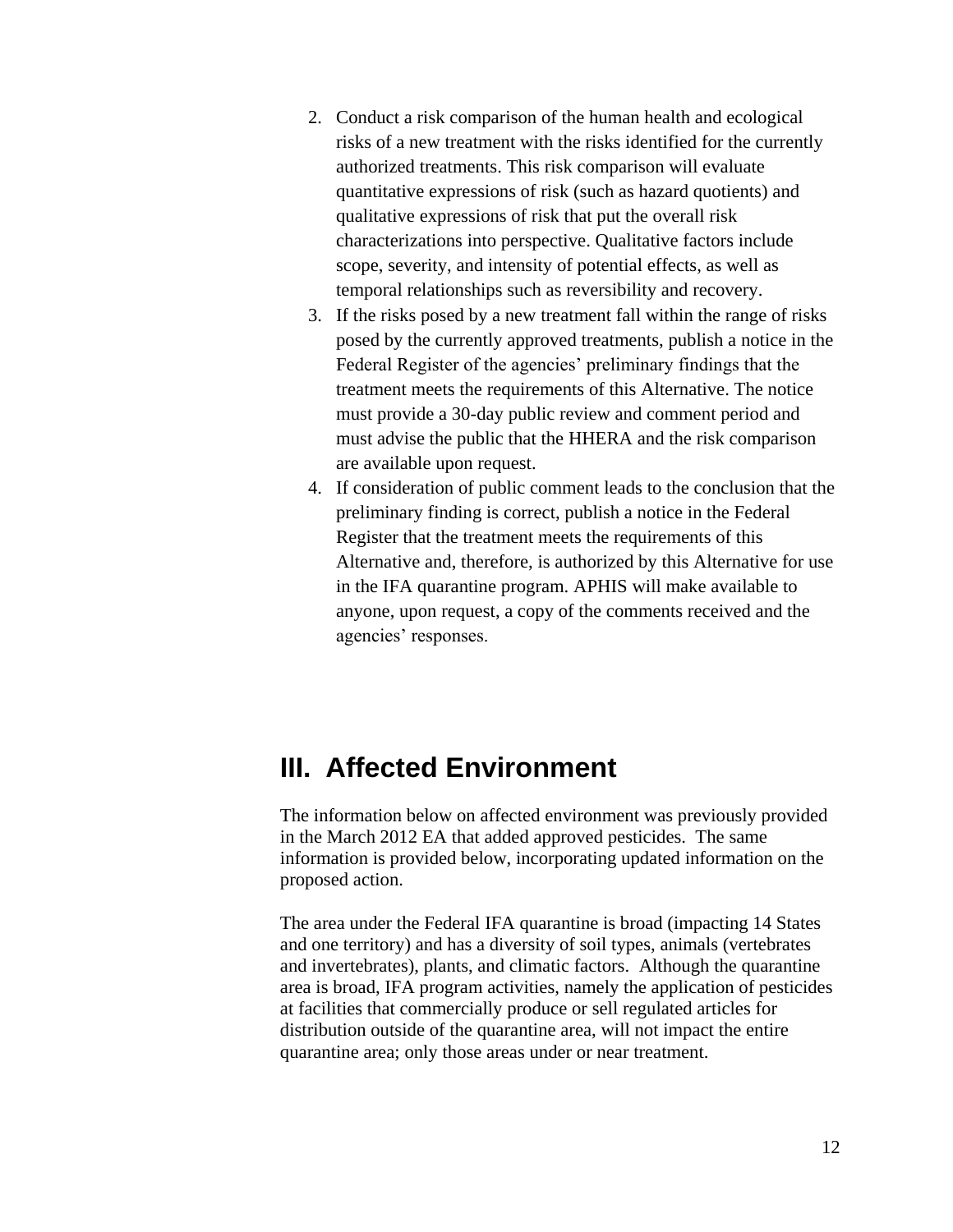The nursery and grass sod industry in the United States, including those located in the region covered in this EA, implement pest management in their facilities, and the use of pesticides may be one of the management options utilized. In conventional growing practices for nursery plants and grass sod, pesticides, including those belonging to the amidinohydrazone, carbamate, insect growth regulator, neonicotinoid, organophospate, phenylpyrazol, and pyrethroid pesticide classes may be used to control a range of insect pests, not just IFA. Pesticide formulations belonging to these classes are also used in conventional agricultural crop production to control insect pests; used in animal production to control nuisance pests to livestock; and for residential use to control garden or infrastructure pests, or even pests on pets.

The discussion below provides an overview of the affected environment, including ecological resources and air and water quality for areas under the current IFA quarantine, and the expanded areas described in this EA.

### <span id="page-16-0"></span>**A. Land Use and Ecological Resources within the Geographic Area**

There are 11 land resource regions that overlap with the geographic areas covered in this EA (appendix 2). Land resource regions are "geographically associated major land resource areas which approximate broad agricultural market regions" [\(USDA NRCS 2006\)](#page-65-3). For a detailed description of the land resource regions, please see the Land Resource Regions and Major Land Resource Areas of the United States, the Caribbean, and the Pacific Basin available on the U.S. Natural Resources Conservation Service Website [\(ftp://ftp](ftp://ftp-fc.sc.egov.usda.gov/NSSC/Ag_Handbook_296/Handbook_296_high.pdf)[fc.sc.egov.usda.gov/NSSC/Ag\\_Handbook\\_296/Handbook\\_296\\_high.pdf\)](ftp://ftp-fc.sc.egov.usda.gov/NSSC/Ag_Handbook_296/Handbook_296_high.pdf).

Every 5 years, the USDA–Economic Research Service compiles a report on the major uses of land in the United States; the latest report available is based on data from 2007. Approximately 48 percent of land use in the region covered in this assessment is for cropland and grassland, which includes pasture and range. This is a slight overestimate because only eight counties in California and one county in New Mexico are included in the geographic scope; removing these States from land use calculations brings the estimated total to 46 percent. Appendix 3 provides a summary of land use in the States covered in the scope of this assessment.

National, State, county, and city parks, as well as National Wildlife Refuges are located within the geographic area described for this assessment. The estimates of acres dedicated to special-use areas available in appendix 3 include these lands. Parks are considered mixeduse and are used for recreational purposes, as well preservation of animal habitats and ecological resources. National Wildlife Refuges are managed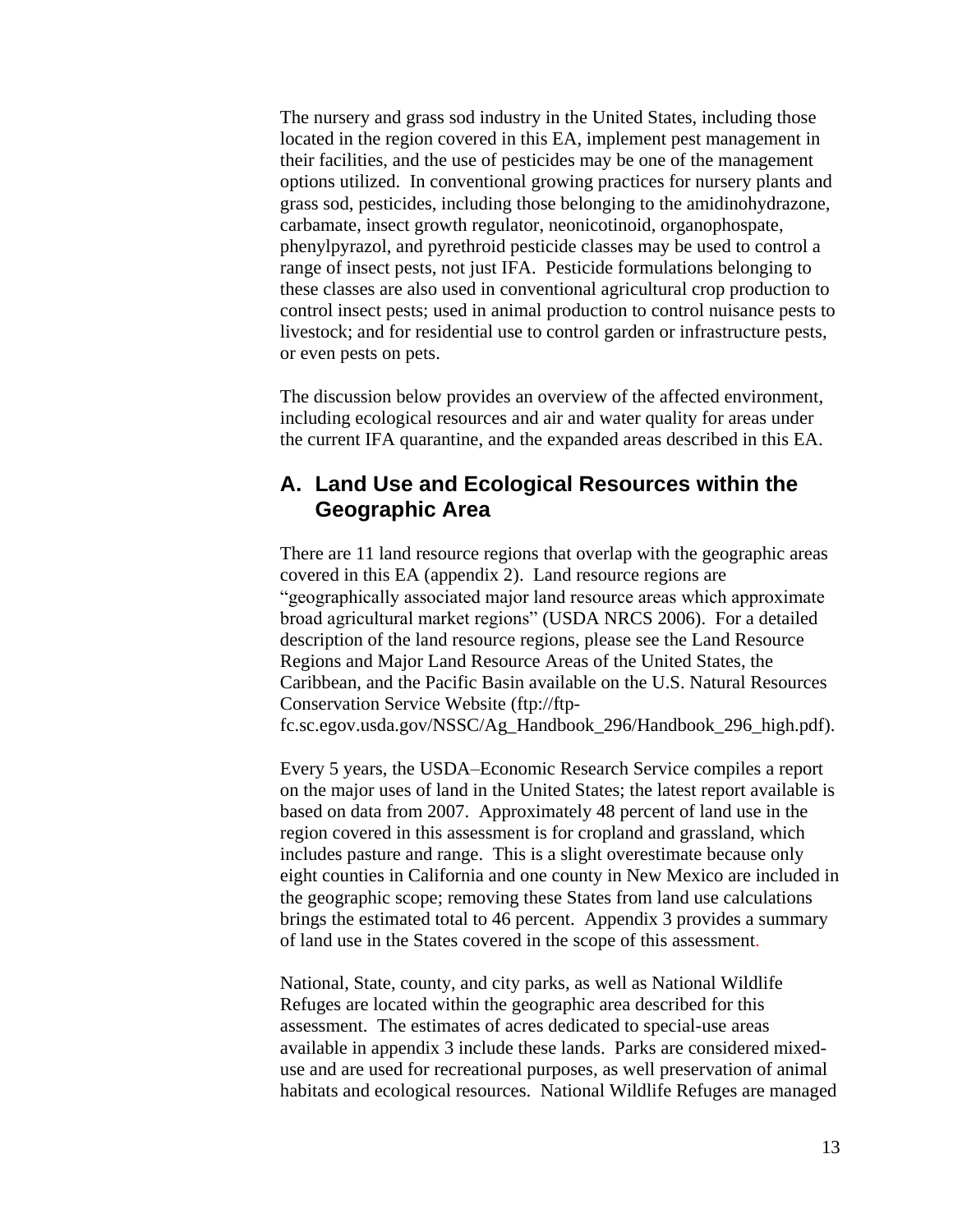by the U.S. Fish and Wildlife Service and are areas set aside to conserve fish, wildlife, and plants. A wide diversity of terrestrial and aquatic habitats occurs within the geographic boundary considered in this EA. These habitats support a wide diversity of fish and wildlife species, with many rare and endangered species. Approximately 606 species listed as threatened or endangered under the Endangered Species Act occur within the boundary defined in this EA. Natural habitats may have IFA infestations; however, the quarantine program is directed solely at treatments within commercial nurseries. These are highly disturbed areas that may have some use by wildlife, but would not be preferred habitats to support wildlife populations. Similar to soils in agricultural production, nurseries and sod farms are disturbed creating preferred habitat for IFA [\(Tschinkel 2006\)](#page-65-0).

There are approximately 9 dominant soil orders (of a total of 12 orders) and 44 dominant soil suborders (of a total of 64 suborders) in the land resource regions that are encompassed within the geographic area of this EA (appendix 2). Soil orders "are differentiated by the presence or absence of diagnostic horizons or features that reflect soil forming processes." [\(USDA NRCS 1999\)](#page-65-4). The criteria for differentiating suborders vary between soil orders. For example, a suborder under one soil order is differentiated based on its wetness, while a suborder under another soil order is differentiated based on its dominant temperature regime. The physical properties of soil influence water holding capacity and runoff, as well as the binding affinity of various pesticides. Both the physical properties of soil as well as soil moisture are important for IFA colony formation and survival [\(Lofgren](#page-63-1) *et al.* 1975). Disturbed soils that would support IFA colony formation will have different physical characteristics compared to any surrounding undisturbed soils. Soils become disturbed through various agricultural practices, including planting, harvesting, tilling, and application of organic and inorganic amendments.

### <span id="page-17-0"></span>**B. Air Quality within the Geographic Area**

Based on 2011 air quality reports, there are 86 counties in the current quarantine area and expanded area described for this EA that are designated as nonattainment areas, meaning the air pollution levels persistently exceed the national ambient air quality standards set by EPA (appendix 4). Counties may reach nonattainment for more than one air pollutant, as is the case for several counties in the IFA quarantine area. Forty-nine counties are designated as nonattainment areas due to their particulate matter levels (combining county listings for both the 1997 and 2006 standards). PM-2.5 is fine particles of both solid particles and liquid droplets, and are believed to pose the largest health risks. Sources of fine particles include motor vehicles, power plants, wood burning and certain industrial processes [\(EPA 2011c\)](#page-61-3). Five counties are designated as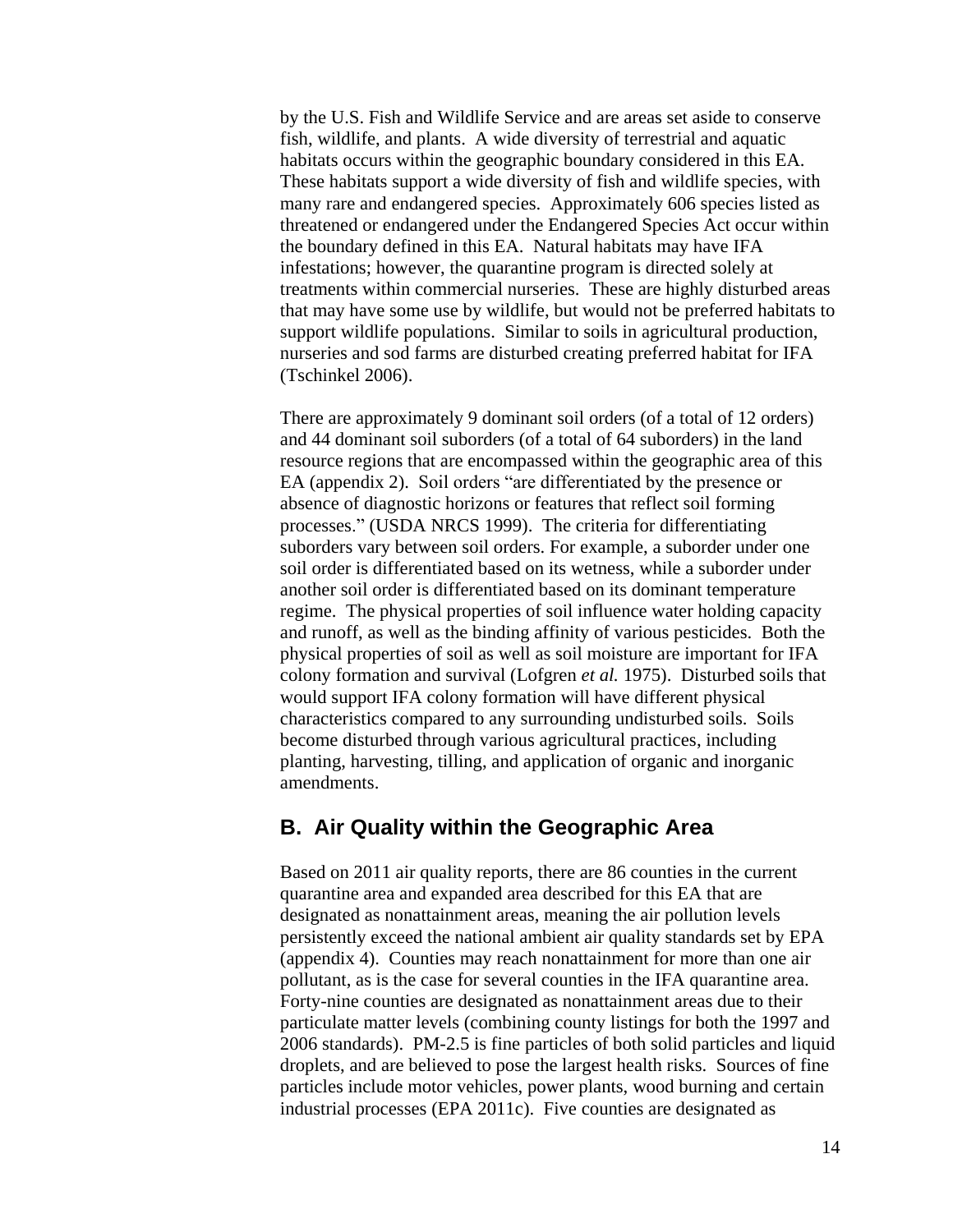nonattainment areas due to their lead levels. Sources of lead emissions include ore and metals processing, and certain aircraft operating on leaded gasoline [\(EPA 2011c\)](#page-61-3). Sixty-one counties are designated as nonattainment areas due to their ozone levels. The active ingredients, including byproducts, evaluated in this assessment are not classified as ozone producers or depleters, and are not expected to contribute to ozone air pollutants. APHIS recognizes that the potential exists for some incremental increase in ozone production, as well as some other types of air pollutants due to the use of combustion engines in the course of application of the pesticides under the preferred alternative. However, any increase would be minimal when compared to the use of combustion engines as part of normal agricultural practices.

### <span id="page-18-0"></span>**C. Water Quality within the Geographic Area**

Several hundred watersheds are within the current quarantine area and expanded area described in this EA (appendix 5). A watershed is an area that drains to a common waterway, such as a stream, wetland, aquifer, ocean, and so on. American Heritage Rivers, created by Executive Order 13061 (September, 11, 1997) with selection criteria developed by the Council on Environmental Quality (CEQ) are designated by EPA, and are rivers that represent natural, cultural, and historic resources. Five rivers designated as American Heritage Rivers flow through areas evaluated in this EA (appendix 5).

The Clean Water Act provides a structure for regulating the discharge of pollutants into waters and regulates quality standards for surface waters. Section 303(d) of the Clean Water Act requires States to develop lists of its impaired and threatened waters (stream/river segments, lakes) [\(EPA](#page-62-2)  [2011f\)](#page-62-2). Causes for impairment are numerous and include categories such as pathogens, metals, salinity, sediments, pesticides, trash, and other organic and inorganic compounds. Most of the watersheds for States and their respective counties that are considered in this EA have one or more impaired waters, meaning that the water is not meeting one or more of its designated uses (based on 2010 watershed data except for Virginia where data was from 2008; data for Mississippi was poor) [\(EPA 2011f\)](#page-62-2). Chemicals currently used in the IFA Quarantine Program including bifenthrin, chlorpyrifos, and fipronil are found in one or more of these impaired waters. Not all waters have been assessed in all watersheds.

## <span id="page-18-1"></span>**IV. Environmental Effects**

The information below on environmental effects was previously provided in the March 2012 EA that added approved pesticides. The same information is provided below, incorporating updated information on the proposed action.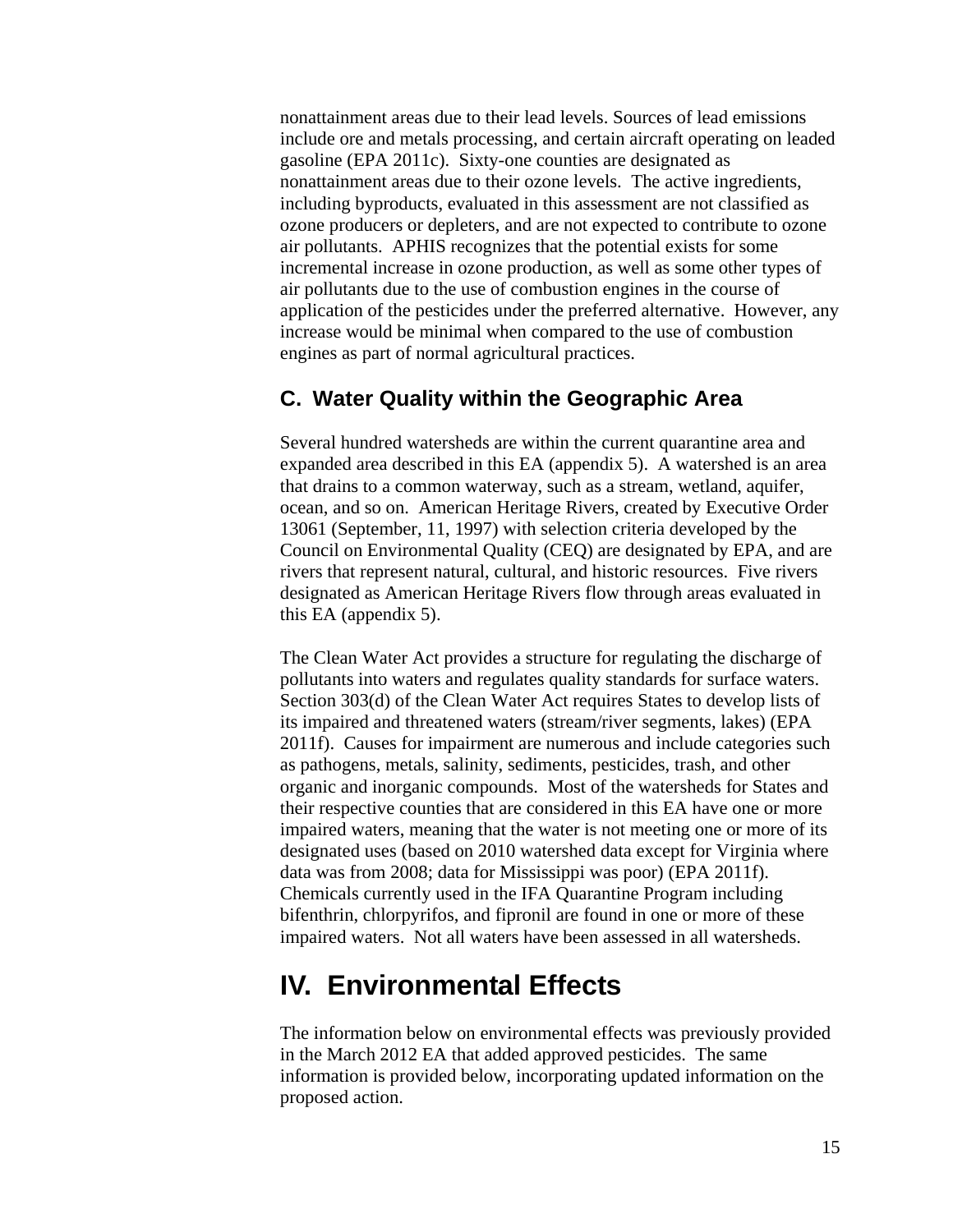This section of the EA will evaluate the potential impacts of the no action and preferred alternative. Risks to human health and the environment of each insecticide are summarized in the following sections. The proposed insecticides for the IFA quarantine are also used in nurseries to control insect pests other than IFA. The potential for impacts to human health are going to be greatest for workers and applicators in the IFA program. The use of insecticides in the IFA program are restricted to established nurseries and sod farms that want to ship commodities out of the current quarantine zone. There is the possibility for exposure to the public once the treated plants are shipped out of the nursery and delivered for planting. Because some of the treated plants could be used in landscaping, there is a potential for some exposure to the public by handling treated plants during and after planting. Incidental dermal or dietary exposure could occur in these situations; however, the risk is reduced by weathering and degradation of insecticides during holding and transport, as well as binding of program insecticides to soil particles. In addition, treated commodities do not include any plants that would typically be eaten by humans; therefore, risk to the general public through this route of exposure would be low. However, the potential for dietary risk from exposure to program insecticides through drinking water are discussed for each pesticide. Dermal and inhalation risks to the general population would be greatest during the time of application but would be very low because treatments would only occur in nurseries where the public would not be present during application. A review of the labels for each insecticide offers a range of requirements for personal protective equipment, based on the potential risk of each insecticide. All applications made in nurseries to comply with the IFA quarantine will be done by qualified individuals and in compliance with all label recommendations to ensure applicator and worker exposure and subsequent risk is minimized. In some cases, use patterns for some formulations proposed in the preferred alternative are not currently registered for that particular use; however, APHIS is working with the registrants to expand labels for those formulations so that they can be incorporated into the quarantine program and nursery treatment program. In the interim, only those pesticides labeled for a particular use pattern will be used in the IFA quarantine program.

From an environmental perspective, all treatments are focused on making applications to soil whether that occurs in containerized plants or in more open areas, such as sod. A majority of the insecticides used in the IFA program are nonsystemic<sup>3</sup> in nature; therefore, no insecticide plant residues would be anticipated for most of the treatments, with the exception of treatments using imidacloprid and clothianidin which are systemic insecticides. The potential for risks to nontartget organisms

 $\frac{3}{3}$  Nonsystemic means that the pesticide remains on the outside of the plant that is treated. By comparison, a pesticide that is systemic gets incorporated into the plant that is treated.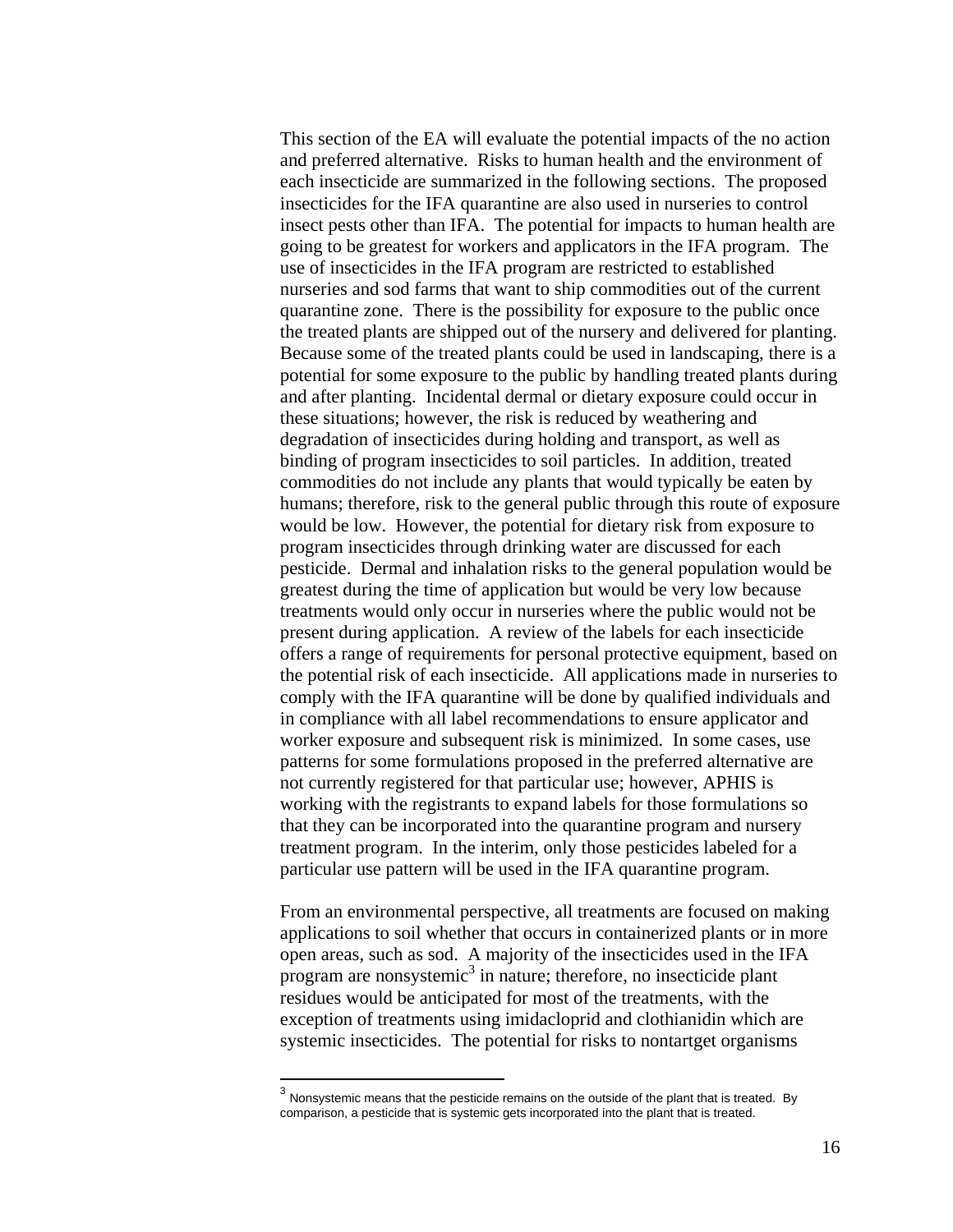consuming residues from plants and insects from a broadcast application<sup>4</sup> are discussed in the following summaries.

#### <span id="page-20-0"></span>**A. No Action**

#### **a. Human Health 1. Bifenthrin**

 $\overline{a}$ 

Bifenthrin is a synthetic pyrethroid insecticide that acts on the peripheral and central nervous system impacting axons, and is effective as a contact or ingested compound. Bifenthrin can be used in multiple formulations in the IFA program, is incorporated into soil media for containerized plants, and is not used for any other use patterns. Bifenthrin has moderate acute oral toxicity but low dermal toxicity. The reported median lethality value  $(LD_{50})$  in mammals ranges from 53.8 to 70.1 mg/kg. Bifenthrin is not considered to be a dermal sensitizer or an eye or skin irritant [\(Wassell](#page-66-1) *et al.* [2008\)](#page-66-1). Acute effects of the currently used formulations appear to be similar or less than the technical active ingredient, based on available data on the material safety data sheet for each formulation. Bifenthrin is not considered to be a reproductive or developmental toxicant; however, it is considered a potential carcinogen, based on the formation of urinary bladder tumors when administered at high doses to mice. Risk to ground and surface drinking water resources are not expected to be significant for the proposed use pattern, based on label restrictions regarding the protection of surface water and the environmental fate properties for bifenthrin which demonstrate low solubility and a high affinity for binding to soil.

#### **b. Ecological Resources**

Bifenthrin has low to slight toxicity to birds, and moderate acute toxicity to wild mammals. Significant exposure and risk to nontarget terrestrial vertebrates are not expected due to low toxicity and the fact that applications are restricted to soil media in containerized plants where nontarget organisms would not be expected to forage. Impacts to terrestrial invertebrate populations in the environment surrounding the commercial nurseries from bifenthrin treatments are not anticipated as treatments are made to soil within the containers. Any incidental contact by terrestrial invertebrates in these containers could result in toxicity because pyrethroid insecticides are toxic to most terrestrial invertebrates. Bifenthrin is considered highly toxic to honey bees by oral and contact exposure.

<sup>4</sup> Broadcast application means the uniform application of a pesticide in an area, typically accomplished using a spreader, sprayer, or other type of application technique.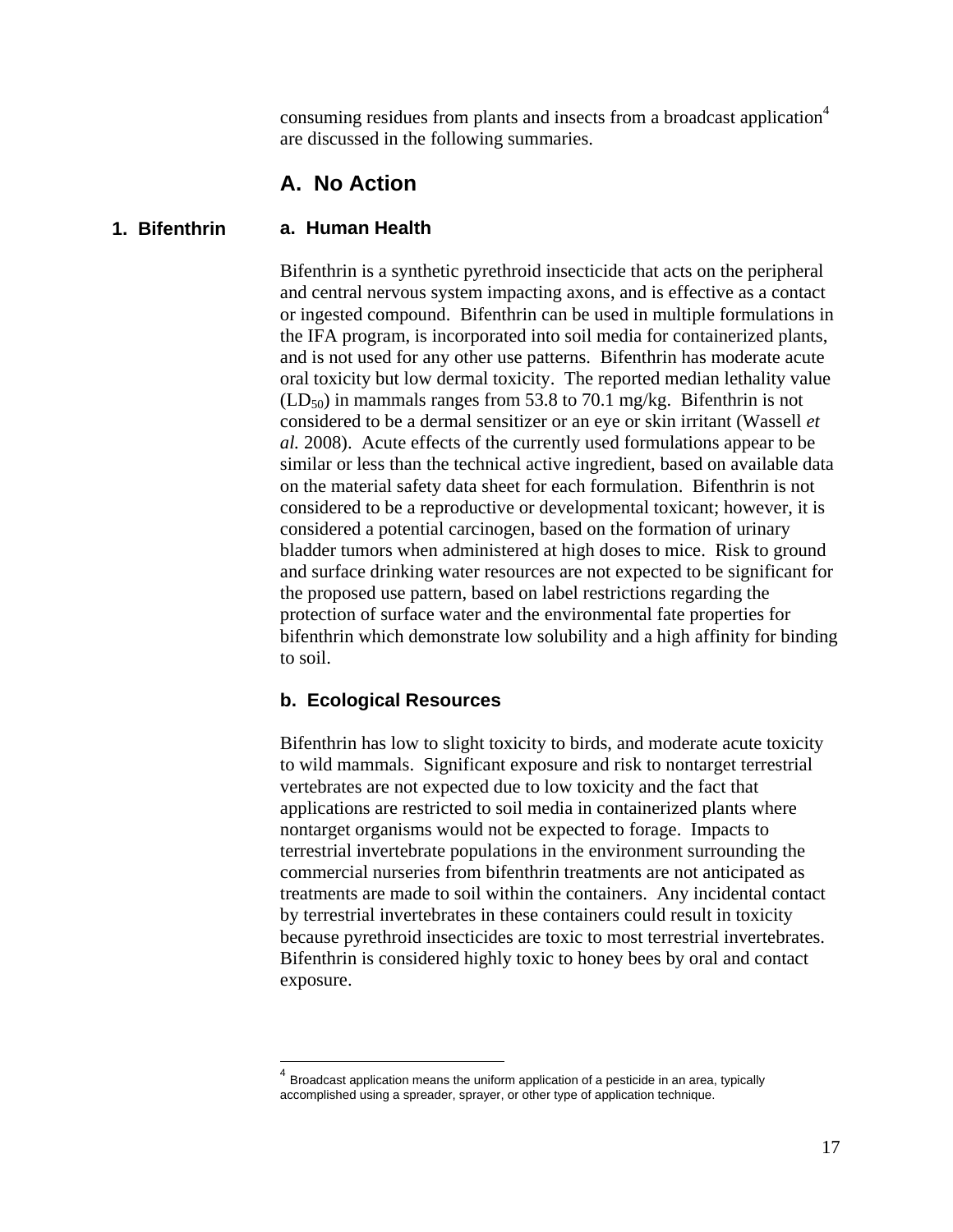Similar to other pyrethroid insecticides, bifenthrin is considered highly toxic to fish and aquatic invertebrates. Toxicity values for both groups of organisms range from the low parts per trillion (ppt) to the low parts per billion (ppb), depending on the test species and conditions [\(Solomon](#page-64-0) *et al.* [2001,](#page-64-0) [Meléndez and Federoff 2010\)](#page-64-1). Offsite transport of bifenthrin to aquatic habitats is not expected to occur because treatments are restricted to containerized media. Any bifenthrin that could move through the containerized media would not be at concentrations that could move offsite and result in adverse impacts to aquatic resources. Bifenthrin binds tightly to soil and has very low solubility, reducing the potential for transport and exposure to aquatic organisms.

#### **c. Environmental Quality**

Bifenthrin impacts to soil are not anticipated under the current use pattern because it is applied only to containerized plants subject to quarantine treatment. Due to the method of application bifenthrin is also not expected to runoff or drift from the point of application in quantities that could impact aquatic resources because treatments occur only to containerized media. Any bifenthrin that could move offsite would not be expected to impact surface or groundwater. Bifenthrin has extremely low solubility and mobility in soil, suggesting that it would not be a threat to ground water [\(Meléndez and Federoff 2010\)](#page-64-1). Bifenthrin does degrade slowly in soil and sediment, based on field terrestrial and aquatic dissipation data (Gan *et al.* [2008,](#page-62-3) [Meléndez and Federoff 2010\)](#page-64-1). Dissipation half-lives range from approximately 80 days to greater than 1 year under different soil and sediment conditions. Impacts to air quality from volatilization are not expected due to the low vapor pressure for bifenthrin. Some bifenthrin could occur in the atmosphere during application, but will be restricted to the area of treatment because applications are made using ground sprayers with a large coarse droplet size that will minimize drift.

#### **a. Human Health 2. Chlorpyrifos**

Chlorpyrifos is an organophosphate insecticide with a mode of action that occurs primarily through the inhibition of the cholinesterase enzyme. Chlorpyrifos is used as an emulsifiable concentrate or wettable powder formulation for the treatment of containerized and balled and burlapped plants. It may also be used in treating field-grown plants and grass sod prior to shipment. Acute oral toxicity is moderate based on median lethality values ranging from 60 to 1,000 mg/kg, depending on the test species. Dermal toxicity is considered low, and the formulations can cause moderate eye and moderate to severe skin irritation, depending on the formulation being used. Chlorpyrifos is not considered mutagenic, teratogenic, or carcinogenic in studies submitted to support registration [\(USDA APHIS 2005\)](#page-65-5). Exposure to humans from the contamination of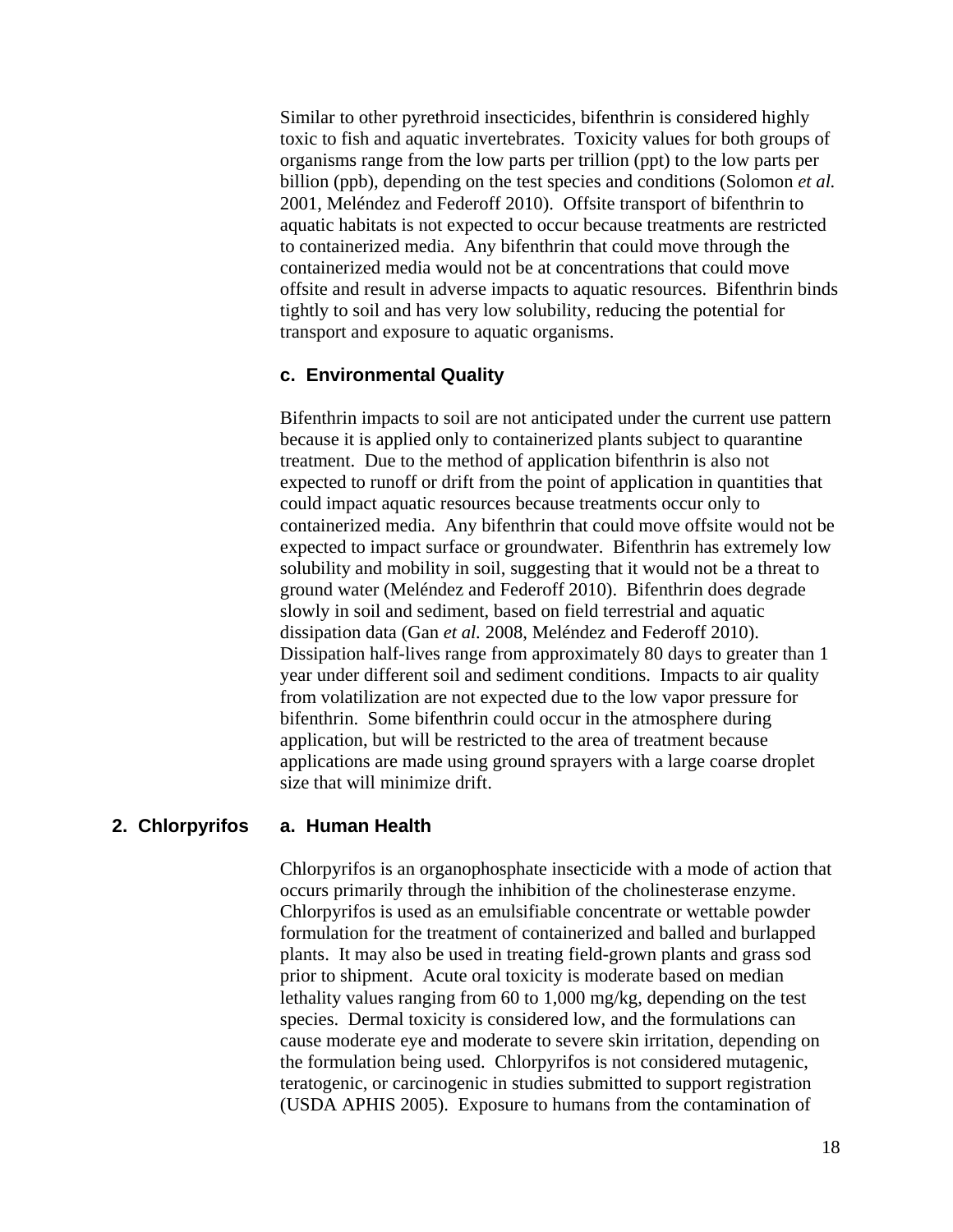groundwater resources is not expected, based on the environmental fate of chlorpyrifos and label requirements. Labeled ground application buffers of 25 feet from surface water and spray drift mitigation language on chlorpyrifos labels for IFA will reduce the potential for contamination of surface drinking water. Spray drift mitigation measures include restrictions on droplet size, sprayer boom height, and wind speed restrictions.

#### **b. Ecological Resources**

Chlorpyrifos is considered to be moderately to highly toxic to birds, depending on the test species [\(USDA APHIS 2005,](#page-65-5) [EPA 2011a\)](#page-61-4). Symptoms of nonfatal exposure to birds include cholinesterase depression (ChE), weight loss, reduced egg production, and reduced hatchling survival. Indirect impacts to mammals and birds that depend on insects as part of their diet could occur for those species that forage exclusively in areas where chlorpyrifos may be broadcast applied, such as field grown plants and sod fields. These types of areas are highly disturbed areas, particularly grass sod, which is removed after treatment. Wild mammals and birds would forage outside of these disturbed areas, therefore, indirect impacts would be expected to be minimal. Impacts to terrestrial invertebrates, such as worker honey bees, are expected in areas where treatment would occur; however, impacts to pollinators is expected to be minor as applications are made using ground equipment and to plants that would not have flowers present where pollinator exposure would be more likely to occur.

Chlorpyrifos is highly toxic to fish and aquatic invertebrates with acute median lethality values ranging from the low ppt to low ppb range, depending on the test species [\(USDA APHIS 2005,](#page-65-5) [EPA 2011a\)](#page-61-4). Exposure and risk to aquatic species will be reduced by adherence to label requirements to reduce drift, and by the application of 25-foot buffers from aquatic resources.

#### **c. Environmental Quality**

Potential effects of chlorpyrifos on air, soil, or water quality would be restricted to areas near the site of application. Chlorpyrifos can persist in soil and water for several months under certain conditions; however, the persistence is generally only for a month or less. This is dependent on the organic content of the soil. Chlorpyrifos degrades quickly in the presence of light, with a half-life of approximately 3 hours. In water, it will bind readily with sediment with aqueous half-lives ranging from 7 to 28 days. Labeled application buffers prohibiting treatment in proximity to water bodies and spray drift mitigation restrictions will reduce the potential for contamination of surface water habitats. Chlorpyrifos can volatilize into the atmosphere; however, its persistence is expected to be short, with a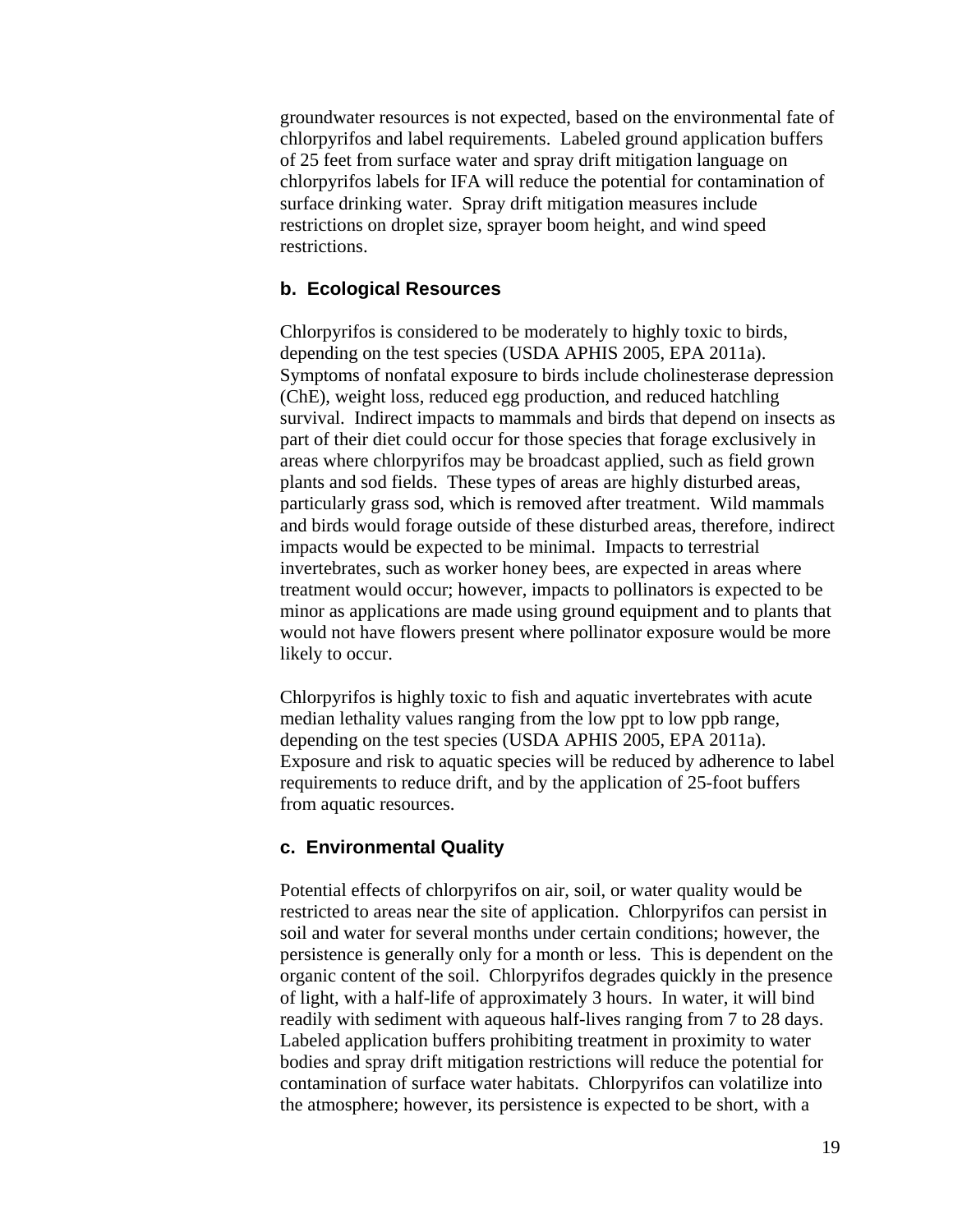half-life of only a few hours because of its photolytic sensitivity [\(Racke](#page-64-2)  [1993\)](#page-64-2). Chlorpyrifos can impact air quality through drift from broadcast ground applications. These impacts would be restricted to areas within the nurseries with offsite transport reduced by adherence to label requirements regarding the minimization of drift.

#### **a. Human Health 3. Fenoxycarb**

Fenoxycarb is a juvenile hormone agonist that is classified as an insect growth regulator. Juvenile hormone is produced naturally by insects and is important in their development and reproduction. In this case, fenoxycarb prevents the larval insects from maturing to an adult. Its use in the IFA program is as a bait formulation called Award® that is used for making ground-based field applications; it is not used on container-grown and balled and burlapped plants or in grass sod production. The current registration for fenoxycarb and all associated uses expired in December 2012, at this point only reserves in commerce are available for use [\(EPA](#page-61-5)  [2011b\)](#page-61-5). The technical active ingredient is practically nontoxic to mammals in oral, dermal, and inhalation exposures [\(Sullivan 2000a\)](#page-65-6). The formulated material is slightly more toxic than the technical material with an oral  $LD_{50}$  value of 4,921 mg/kg, and would be classified as slightly toxic. Formulation dermal and inhalation toxicity is considered practically nontoxic, with median values greater than the highest test concentration. The potential for eye and skin irritation is considered minimal to slight for the Award® formulation, and it is not considered a skin sensitizer. Fenoxycarb is not a developmental or reproductive toxicant, and has not been shown to be mutagenic. Fenoxycarb does show evidence of carcinogenicity, based on liver and lung tumors in subchronic and chronic studies using mice [\(NIH 2011\)](#page-64-3).

#### **b. Ecological Resources**

Toxicity to terrestrial vertebrates, such as wild mammals and birds, is expected to be low, based on available data for fenoxycarb. Mammalian toxicity data used to evaluate the potential for human health impacts demonstrates low toxicity, as well as the oral and dietary toxicity data for birds [\(EPA 2011a\)](#page-61-4). Data for the northern bobwhite and mallard duck show no lethal impacts occurring at concentrations greater than the highest test concentration in each study. Acute toxicity studies demonstrate low toxicity to pollinators, such as adult or larval honey bees [\(Aupinel](#page-60-4) *et al.* [2007,](#page-60-4) [EPA 2011a\)](#page-61-4). Studies designed to evaluate sublethal impacts to honey bees have shown impacts to honey bees; however, treatments were made using a liquid formulation under the assumption that applications would occur to flowering plants [\(Thompson](#page-65-7) *et al.* 2005, [Aupinel](#page-60-4) *et al.* [2007,](#page-60-4) [Heylen](#page-63-6) *et al.* 2010). Fenoxycarb applications in the IFA program are made using a ground bait formulation where exposure to honey bees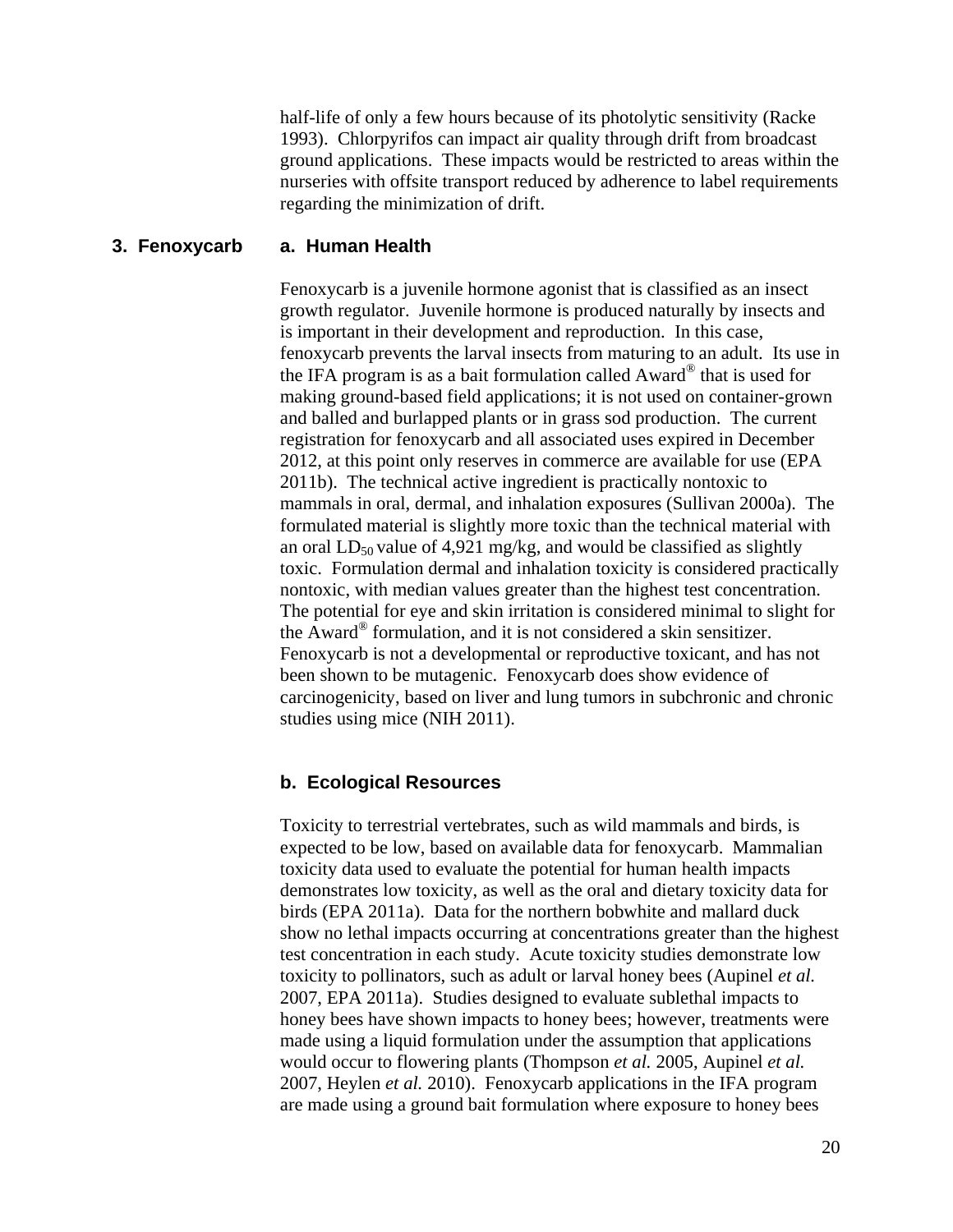through foraging on treated flowering plants is not anticipated. There could be some impacts to other terrestrial invertebrates, in particular during development; however, these impacts would be restricted to the area of treatment within a nursery.

Fenoxycarb toxicity to fish is moderate to high with median lethality values ranging from the mid ppb to low part per million (ppm) range for warm water and freshwater species [\(EPA 2011a\)](#page-61-4). Acute toxicity to aquatic invertebrates varies in the mid ppb to low ppm range based on available data for freshwater and marine invertebrates. Comparative chronic toxicity between fish and aquatic invertebrates is significantly greater with effect concentrations in the low ppt range for invertebrates compared to ppb for fish. Chronic studies using various freshwater cladocerans as test organisms have shown impacts to reproduction and increased male production (Oda *et al.* [2005,](#page-64-4) [Tatarazako and Oda 2007,](#page-65-8) [Matsumoto](#page-63-7) *et al.* 2008). Current label requirements regarding restrictions on applications near water and the method of application in the IFA program reduce risks to aquatic species. Applications are made using a bait formulation, which will minimize drift and any runoff of fenoxycarb from treated areas. Any fenoxycarb that would move offsite would be primarily as material bound to soil, reducing bioavailability and risk to water-column organisms.

#### **c. Environmental Quality**

Fenoxycarb impacts to soil, water, and air are expected to be minor and restricted to the area of treatment because of the formulation used in the IFA program and the environmental fate of the insecticide. Fenoxycarb degradation in soil appears to be bi-phasic with primary half-lives of less than 10 days, and secondary half-lives greater than 80 days under aerobic conditions [\(Sullivan 2010\)](#page-65-9). Fenoxycarb has moderate solubility in water but has a strong affinity to bind to soil and sediment, with organic partitioning coefficient values ranging from 1,251 to 2,599, depending on soil types [\(Sullivan 2010\)](#page-65-9). The tendency to adsorb to soil and sediment reduces the risk to surface and groundwater resources with any fenoxycarb entering surface water primarily bound to soil in runoff. The primary environmental metabolite of fenoxycarb, however, does have greater mobility in soil and could impact surface and groundwater resources. Any fenoxycarb that may enter surface water is susceptible to microbial degradation. The reported aquatic half-life of fenoxycarb under aerobic conditions is 19 days, while under anaerobic conditions it is greater than 1,000 days [\(Sullivan 2010\)](#page-65-9). Volatilization into the atmosphere from water or soil is not expected to occur in quantities that could impact air quality. Fenoxycarb is applied as bait consisting of large particles that would not be susceptible to drift. The chemical characteristics that determine the potential for volatilization show that concentrations in the air would be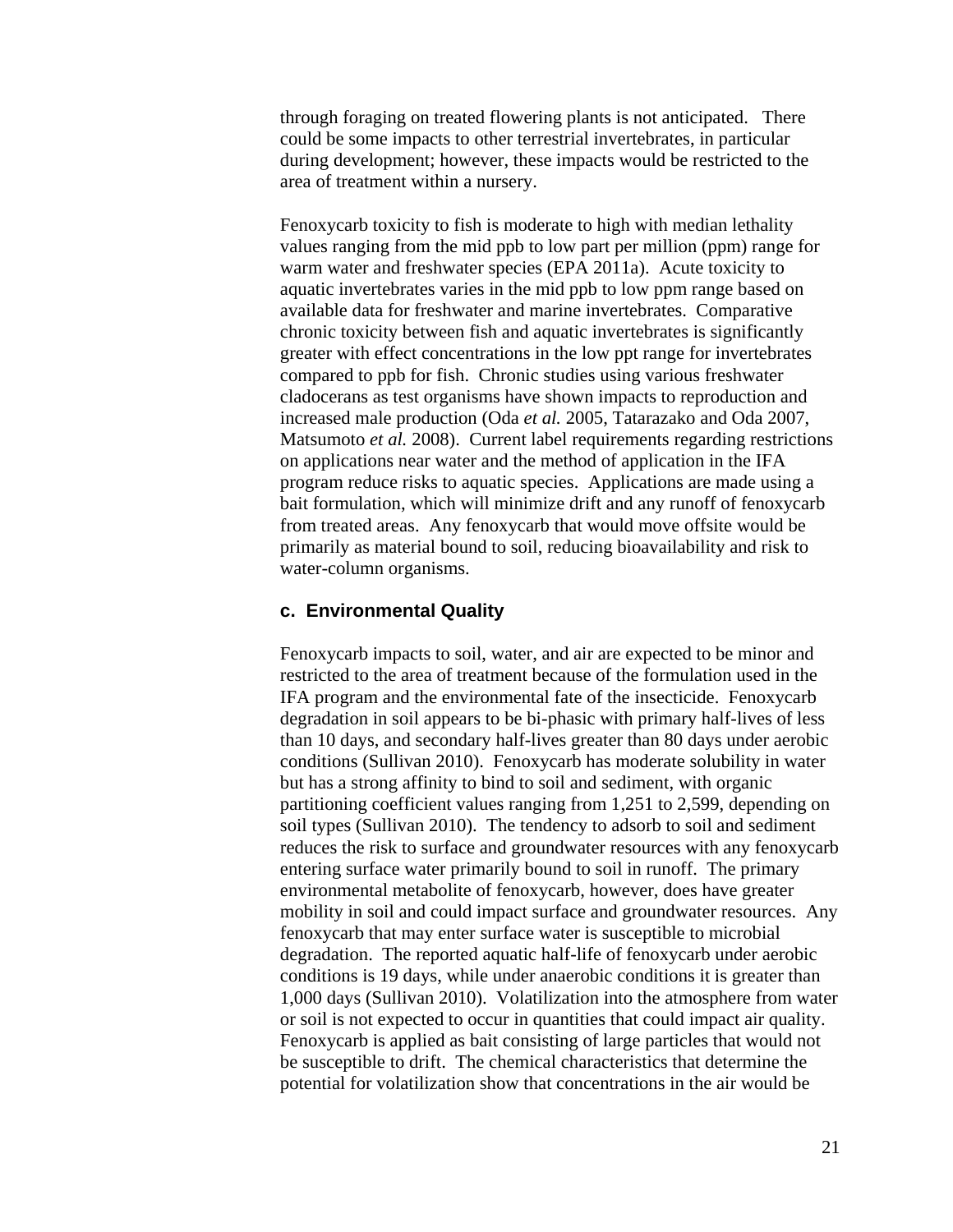very low. Any material that would volatilize would degrade in less than 6 hours [\(Sullivan 2010\)](#page-65-9).

#### **a. Human Health 4. Fipronil**

Fipronil is a phenyl pyrazole insecticide that acts by interfering with chloride ions passing through the chloride channel resulting in overstimulation of the central nervous system. Fipronil is used in the IFA program as a granular formulation (i.e., Chipco<sup>®</sup>) for treatment of containers and grass sod. Applications to field grown plants are also allowed under a Special Local Need (FIFRA Section 24(c)) pesticide approval in Tennessee. It is not used on balled and burlapped plants. The technical grade material is moderately toxic to mammals in oral and inhalation acute toxicity studies with median lethality values of 92 and 354 mg/kg, respectively [\(Drew](#page-61-6) *et al.* 2009). Fipronil is considered practically nontoxic in dermal exposures. The formulations proposed for use in the IFA program are considered practically nontoxic in oral, dermal, and inhalation exposures, based on available data. Eye and skin irritation varies from slight to moderate. Fipronil is not mutagenic, however, it is a possible human carcinogen because of an increase in thyroid follicular cell tumors in the rat. Developmental and reproductive toxicity studies report no observable effect levels (NOELs) ranging from less than 0.10 mg/kg/day to 20 mg/kg/day. Fipronil is neurotoxic to dogs and rats in acute and subchronic studies [\(Drew](#page-61-6) *et al.* 2009). Exposure to workers and applicators will be reduced by using a granular formulation. Threats to groundwater are not anticipated due to the environmental fate of fipronil which does not indicate mobility or leaching. There is the potential for surface water contamination; however, adherence to label restrictions, including application buffer zones, will minimize the potential for contamination of surface water used for drinking water.

#### **b. Ecological Resources**

The acute toxicity of fipronil to wild mammals is moderate based on available data for studies used to support human health assessments. Fipronil toxicity to birds is highly variable. Acute oral toxicity is considered low to mallards with  $LD_{50}$  values exceeding 2,000 mg/kg while the equivalent endpoint for the northern bobwhite is 11.3 mg/kg suggesting high toxicity to upland gamebirds. A similar trend is seen in subacute dietary studies where the toxicity is much higher for the northern bobwhite compared to the mallard [\(Tingle](#page-65-10) *et al.* 2003). Toxicity to terrestrial invertebrates is also variable depending on the test species. Fipronil appears to have low toxicity to earthworms however it has been shown to be toxic to some beneficial insects [\(Tingle](#page-65-10) *et al.* 2003).

Impacts to sensitive terrestrial invertebrates would be expected in commercial sod applications. These impacts would be restricted to the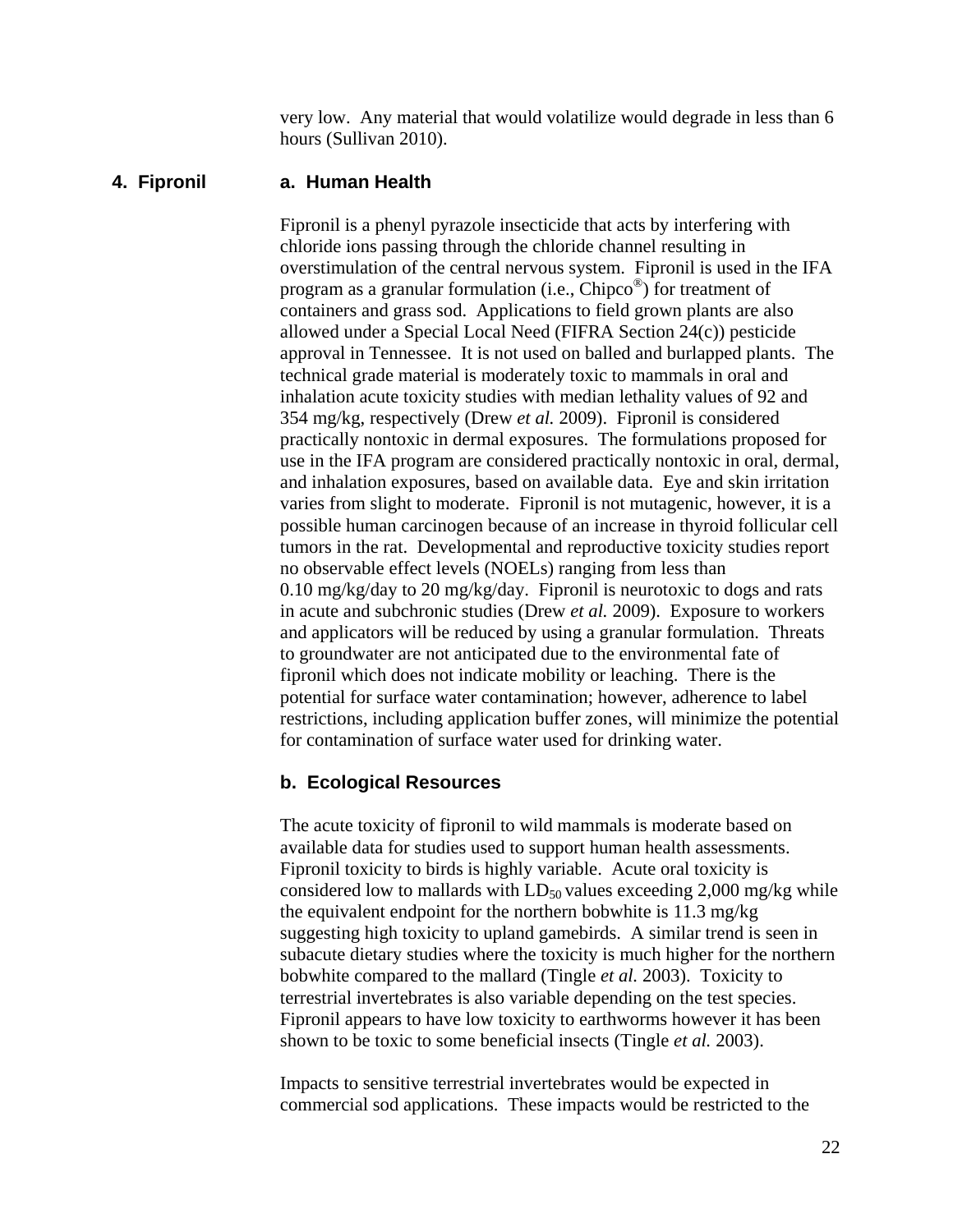areas of application that are already highly disturbed because the sod is grown and then removed for shipment. Risks to wild mammals and birds that could forage in these areas would be greatest after treatment but prior to harvest. Indirect risks to wild mammals and birds that depend on terrestrial invertebrates would not be expected to occur because they would forage in areas other than the treated areas which are intensively managed for sod production and then harvested prior to shipment.

Fipronil and its degradates are highly toxic to aquatic species. Median lethality values for the parent material to fish range from approximately 42 to 248 ppb in acute exposures [\(Tingle](#page-65-10) *et al.* 2003). Sensitivity to aquatic invertebrates is more variable however fipronil is highly toxic to aquatic invertebrates with  $LC_{50}$  values ranging from low ppt for midge larvae to the low ppb for the freshwater cladoceran [\(Tingle](#page-65-10) *et al.* 2003). Sediment toxicity is also high for the midge in exposures to fipronil and associated metabolites [\(Maul](#page-63-8) *et al.* 2008). Applications adjacent to water bodies could result in runoff that could impact aquatic resources. Risk to aquatic resources would be greatest for sod applications compared to treatments to containerized plants. Label restrictions regarding the protection of water bodies with application buffers ranging from 15 to 60 feet will reduce risk to aquatic resources. In the case of the protection of freshwater resources, the application buffer must contain groundcover that will also reduce the flow of fipronil-contaminated water from areas of treatment to aquatic areas, as well as trap sediment bound fipronil particles.

#### **c. Environmental Quality**

Reported values for field dissipation half-lives are 33 to 75 days for bare soil and 12 to 15 days in turf. Under aerobic conditions, organisms present in the soil gradually breakdown fipronil. Aerobic soil metabolism studies reported the half-life of fipronil in sandy loam to be 122 days with the amide and sulfone metabolites accounting for 27 to 38 percent, and 14 to 24 percent of the total amount of pesticide applied, respectively (Tingle et al., 2003). Fipronil binds tightly to soil so runoff from treated fields would contain most of the insecticide bound to soil particles. In water, the reported solubilities for fipronil are 2.0 to 2.4 ppm (Tingle et al., 2003). The reported half-life for fipronil under aerobic aquatic conditions was 14.5 days. The major metabolite (a sulfide degradate) typically represents 74 percent of the total residue after 30 days. Fipronil has a relatively low vapor pressure indicating it does not readily volatilize. Consequently, drift would be the only expected pathway for movement into the air which would be minor because all proposed formulations are granular and would not be anticipated to drift from areas of application.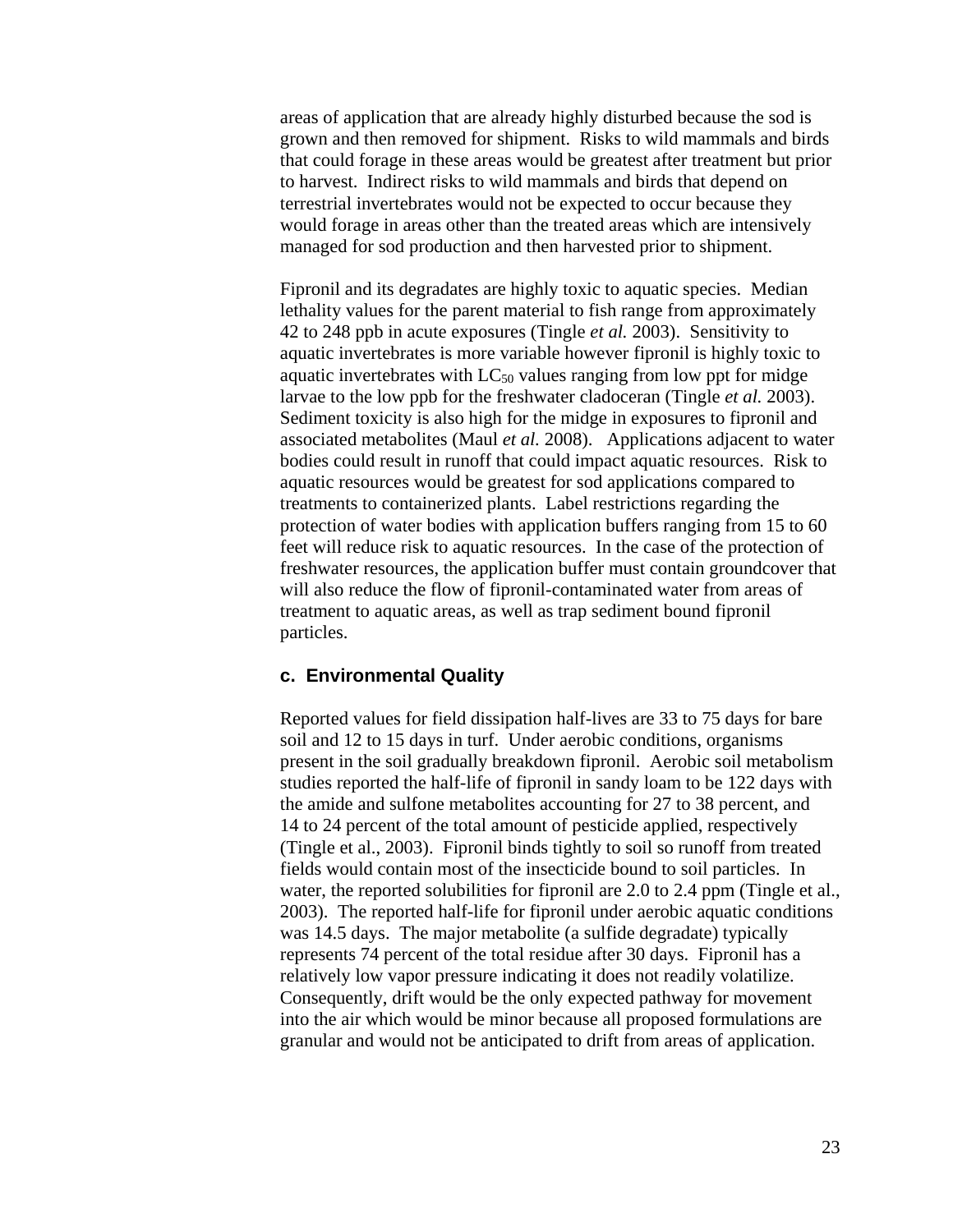#### **5. Hydramethylnon**

#### **a. Human Health**

Hydramethylnon is an amidinohydrazone insecticide that binds to cytochrome in the electron transport system of mitochondria. Hydramethylnon works as a metabolic inhibitor by blocking the biological process in the insect that makes adenosine triphosphate (ATP). ATP is a compound required by most biological processes to provide energy for life. Hydramethylnon is used in the IFA program on field-grown plants; it is not used on container-grown and balled and burlapped plants or in grass sod production. It is selectively toxic to insects with chewing or sponging mouthparts, and functions as a slow acting stomach toxicant. It is relatively nontoxic to insects that use other modes of feeding and to insects where exposure is limited to cuticular contact. Toxicity of the technical active ingredient is considered moderate in oral exposures with median lethality values ranging from 817 to 1,502 mg/kg. Acute toxicity from dermal and inhalation exposures are low with a reported inhalation median lethality value of 2.9 mg/L, and a value of greater than 2,000 mg/kg for dermal exposure [\(EPA 1998\)](#page-61-7). The formulation proposed in the IFA program is granular bait which is considered practically nontoxic in acute, oral, dermal, and inhalation exposures. The formulation is also not considered to be an eye/skin irritant or skin sensitizer. Hydramethylnon is not considered to be mutagenic, teratogenic, or a developmental toxicant based on studies to support registration that were conducted using the technical ingredient.

Hydramethlynon is classified as a possible carcinogen based on an increased incidence in lung adenomas in long-term exposure studies using mice. Similar results were not observed in studies using the rat; however, impacts to male rats included a decrease in size and atrophy of testes [\(EPA](#page-61-8)  [2003a\)](#page-61-8).

#### **b. Ecological Resources**

Hydramethylnon has low toxicity to wild mammals, based on mammalian data submitted to support human health assessments. Avian toxicity is low determined from available oral and dietary data. The northern bobwhite is more sensitive in acute and subacute exposures compared to the mallard [\(EPA 1998\)](#page-61-7). No chronic toxicity data appears to be available for birds. Toxicity to terrestrial invertebrates, such as pollinators, is low based on contact studies [\(EPA 2011a\)](#page-61-4). Apperson et al. [\(1984\)](#page-60-5) showed minimal impacts to native ant populations after treatment for IFA with the formulation proposed for use in the IFA program. Other field studies have shown some impacts to native ant populations, as well as ground-dwelling pests, such as cockroaches and crickets [\(Plentovich](#page-64-5) *et al.* 2010). Impacts to select terrestrial invertebrates are possible; however, these impacts will be minimized by the use of granular bait and would occur only in the area of treatment. These impacts are not expected to have indirect effects to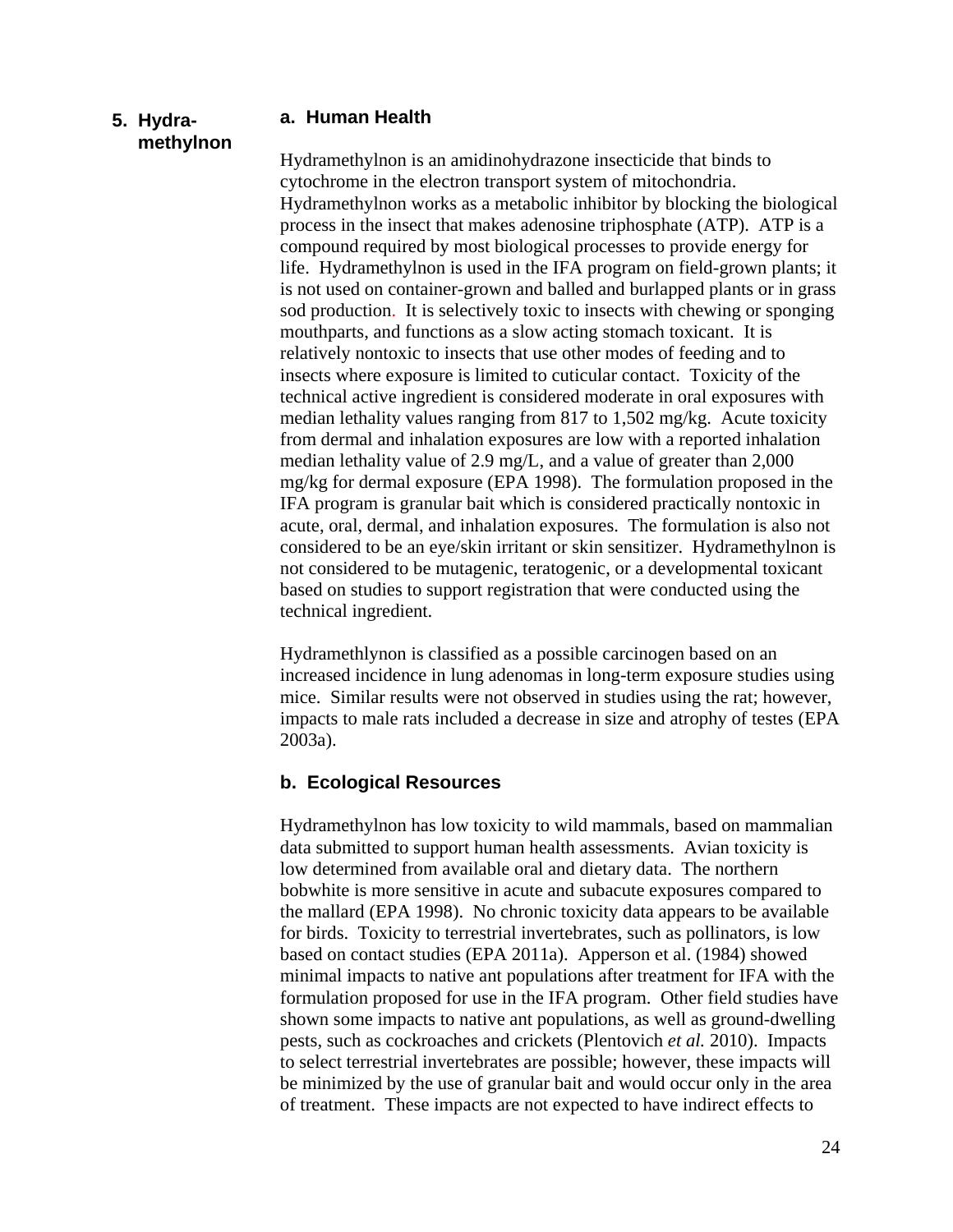other animals that depend on insects for prey. The selective nature of the bait formulation and the active ingredient will minimize population level impacts.

Available aquatic toxicity data for hydramethylnon demonstrates high toxicity to most species. Fish median lethality values range from 100 µg/L for channel catfish to 1.7 mg/L for the bluegill sunfish [\(EPA](#page-61-4)  [2011a\)](#page-61-4). Acute toxicity to invertebrates ranges from the low ppb for the mysid shrimp to greater than1 ppm for the freshwater cladoceran [\(EPA](#page-61-4)  [2011a\)](#page-61-4). Chronic toxicity of the formulation and technical active ingredient is high to aquatic invertebrates (EPA, 2011). Hydramethylnon is also considered highly toxic to aquatic plants. Risk to aquatic resources could occur in cases where applications are made adjacent to shallow water bodies. The bait formulation is a granule which will reduce the offsite transport of drift. Also, there are label restrictions designed to protect aquatic nontarget organisms. This includes wind speed restrictions and avoiding conditions which could result in movement into sensitive areas.

#### **c. Environmental Quality**

The formulation proposed in the IFA program and the environmental fate of hydramethylnon suggest that any impacts to soil, water, or air will be restricted to the area of application. On soil surfaces, hydramethylnon degrades quickly due to its sensitivity to light. Half-lives of less than 4 days have been reported for soil in biphasic reactions while the photolytic half-life in water is less than one day. In the absence of light, microbial degradation is slow with reported half-lives greater than 1 year [\(EPA 1998\)](#page-61-7). Any material that does not degrade will bind tightly to soil from the available data suggesting that hydramethylnon is not mobile and expected to impact water quality. Impacts to air quality are not expected because the formulation is a granule applied by ground equipment which will reduce the potential for drift. Hydramethylnon is also not expected to volatilize into the atmosphere from soil or water, based on available product chemistry data [\(EPA 1998\)](#page-61-7).

#### **a. Human Health 6. Methoprene**

Methoprene is an insect growth regulator that mimics the insect juvenile hormone which is critical to insect development. Methoprene is used in the IFA program on field-grown plants; it is not used on container-grown and balled and burlapped plants or in grass sod production. Technical methoprene is considered practically nontoxic to mammals in acute oral, dermal, and inhalation exposures. Median acute lethality values range from 5,000 to 34,000 mg/kg, and dermal and inhalation values are greater than 2,000 mg/kg and 20 mg/L, respectively (EPA [1991\)](#page-61-9). The technical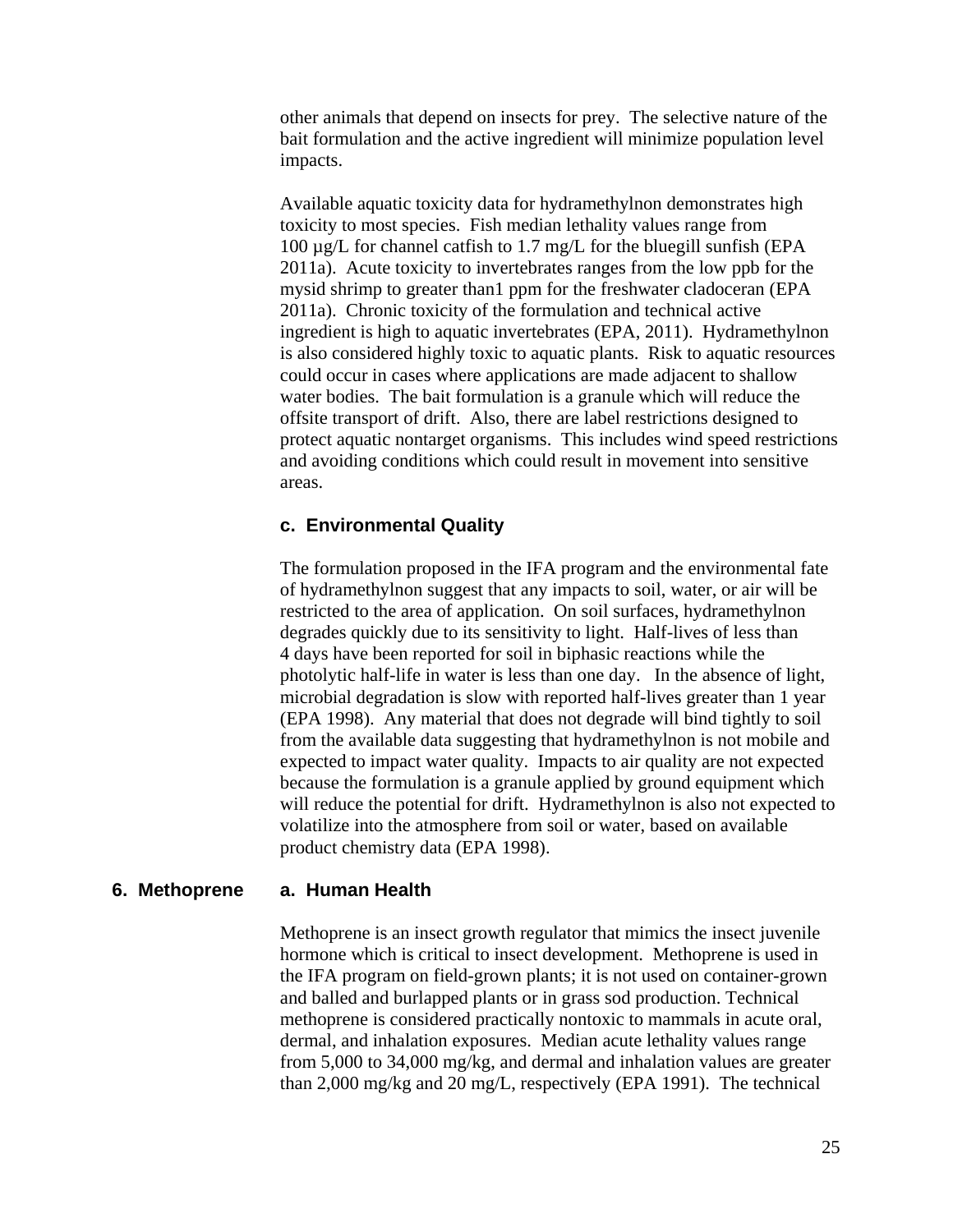ingredient is also not considered an eye or skin irritant, and is not a skin sensitizer.

Data for the formulation proposed in the IFA program does not appear to be available; however, based on data for the technical active ingredient and the granular formulation proposed in the IFA program, the toxicity is not anticipated to be significantly greater than the technical material. Methoprene is not considered to be a mutagenic or carcinogenic compound, and in chronic dosing studies no observable effect levels (NOELs) were observed at the upper dosing range in studies designed to evaluate reproductive and developmental impacts. Risks to workers are low because the toxicity is low and the granular formulation will reduce exposure.

Methoprene is not expected to impact water resources that could be used as drinking water. Methoprene is not mobile; therefore leaching into groundwater is not anticipated. Threats to surface water are reduced by the formulation proposed for use which will minimize drift. Low solubility and selective partitioning to soil and sediment will reduce the likelihood of methoprene residues in surface water that could be used for drinking water.

#### **b. Ecological Resources**

Toxicity of methoprene to wild mammals is low, based on data submitted for human health assessments. Methoprene is also considered practically nontoxic to birds in acute and subacute exposures with median lethality values greater than the highest test concentration [\(EPA 2011a\)](#page-61-4). Longterm avian reproductive studies show effects at 30 ppm for the mallard, but not the northern bobwhite where no chronic reproductive effects were noted. Methoprene has selective toxicity to terrestrial invertebrates due to the mode of action and when an insect may be exposed. Impacts to some soil-borne terrestrial invertebrates have been noted and may occur in this program; however, based on the method of application and formulation used in the IFA program, impacts would be restricted to areas where the bait is used for field grown plants [\(Campiche](#page-60-6) *et al.* 2007).

Pollinator impacts are not anticipated due to the lack of a significant exposure pathway to insects, such as honey bees, because applications are made to the ground using a granular formulation. In addition, available data shows that impacts to honey bees, including sublethal impacts, occur at doses that would not be expected to occur in the IFA program or through the method of application used in those studies [\(Robinson 1985,](#page-64-6) [Deng and Waddington 1997\)](#page-61-10).

Median lethality values for methoprene toxicity to fish range from the low ppm for cold water species, such as the trout, to greater than 100 ppm for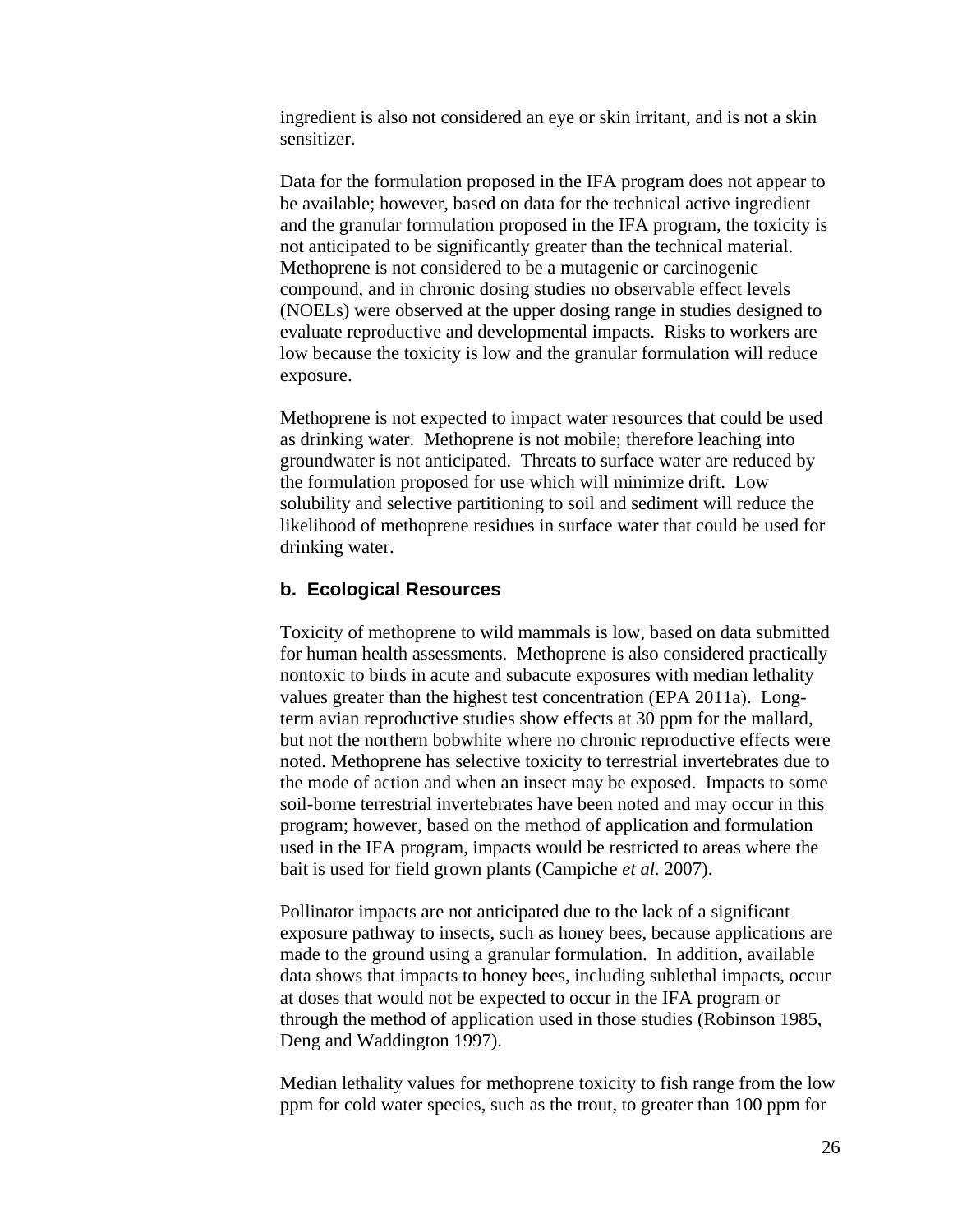channel catfish suggesting that methoprene is slightly to practically nontoxic to fish [\(EPA 2001,](#page-61-11) [2011a\)](#page-61-4). Methoprene varies in toxicity to aquatic invertebrates depending on the test species. Median lethality values range from the low ppb to low ppm which would be classified as slightly to highly toxic. Several studies have been published regarding the potential impacts of methoprene and its metabolites to amphibians from its use as a mosquitocide. A summary of acute toxicity data for methoprene shows that toxicity to amphibians is low with values greater than the highest test concentration which ranged from 1.0 to 10 ppm with no other adverse effects noted [\(EPA 2001\)](#page-61-11). Studies designed to assess the effects of methoprene and its metabolites on the development of amphibians have shown impacts occurring above the solubility for methoprene in water, or at concentrations that could not occur from applications in the IFA program [\(Degitz](#page-60-7) *et al.* 2003, [Henrick 2007\)](#page-63-9).

#### **c. Environmental Quality**

Methoprene degrades quickly in soil under aerobic and anaerobic conditions, with half-lives ranging from 10 to 14 days. Methoprene also binds tightly to soil and sediment and, due to its low solubility, will partition to sediment in cases where it moves offsite from drift or runoff to aquatic habitats. In water, methoprene is resistant to hydrolysis but breaks down quickly in the presence of light, with half-lives less than 13 days [\(EPA 1991\)](#page-61-9). Methoprene does exhibit properties that suggest a slight potential for volatilization into the atmosphere from soil and water [\(Csondes 2004\)](#page-60-8). This effect is reduced by the preference of methoprene to bind to soil and water, and any methoprene that will volatilize is susceptible to degradation by sunlight. Movement of methoprene from the site of application from drift will be minimal because it is applied as bait and not susceptible to drift when compared to a liquid formulation.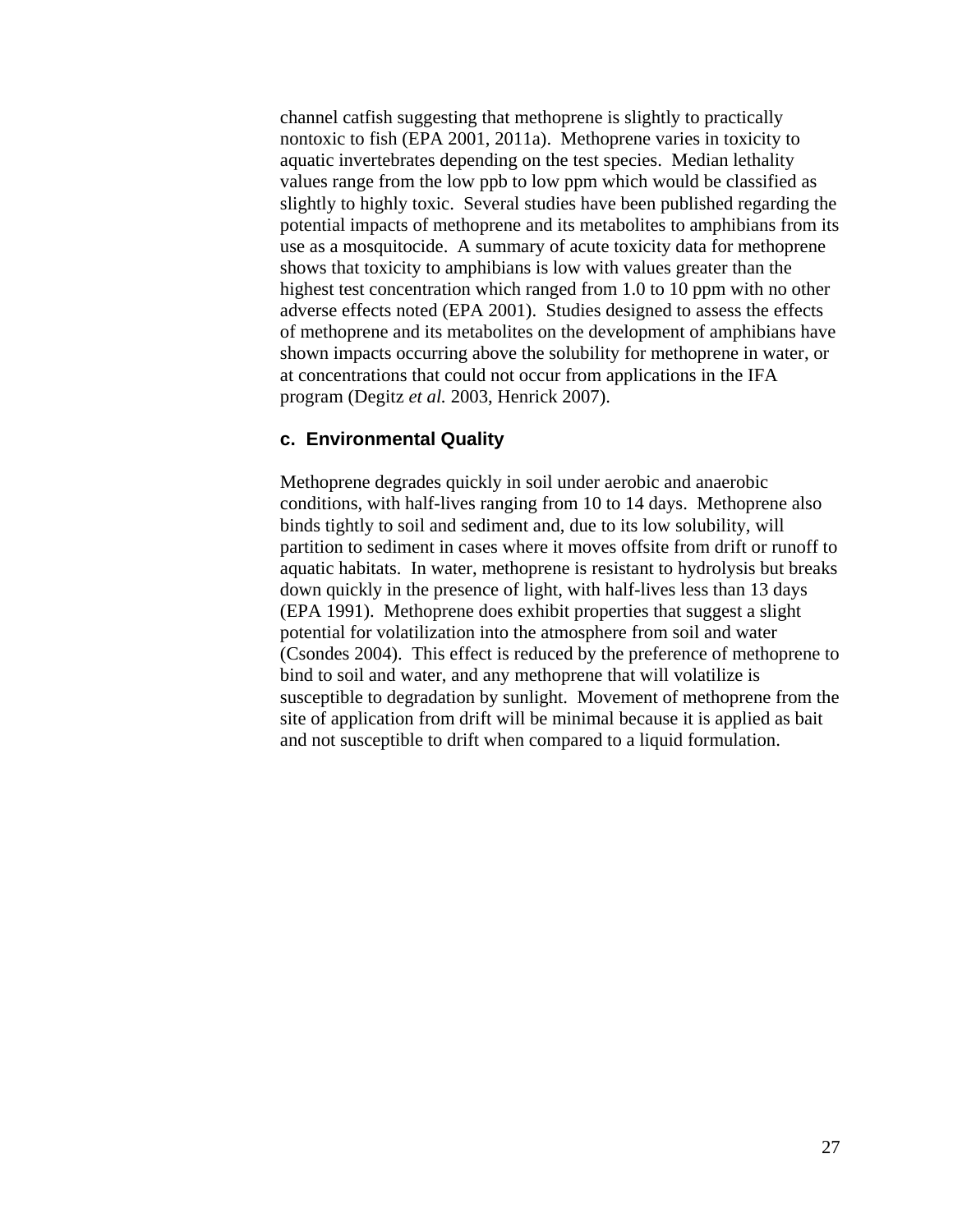#### **a. Human Health 7. Pyriproxyfen**

Pyriproxyfen is part of a group of insecticides (known as insect growth regulators) that act as a juvenile hormone analog. Juvenile hormone is critical in the development, reproduction, and diapause of insects. It is used as an insecticide to prevent larval insects from maturing to adults. The product currently used in the IFA program is Distance<sup>®</sup> which is a bait formulation used in field-grown plants; it is not used on containergrown or balled and burlapped plants or in grass sod production. Acute toxicity data for the pyriproxyfen active ingredient and the proposed formulation demonstrate very low toxicity from oral, dermal, or inhalation exposures. Median lethality values  $(LD/LC_{50})$  for all three exposure pathways are greater than the highest test concentrations suggesting that the formulation is practically nontoxic in acute exposures. Handling the formulated product can result in minor eye irritation, but is not a skin irritant or skin sensitizer.

In longer term studies, pyriproxyfen has been shown to have low toxicity with NOELs well above any exposures scenarios that could occur in the IFA program [\(Hanson 2009\)](#page-62-4). Pyriproxyfen and its associated metabolites are not considered to be carcinogenic or mutagenic, as demonstrated in available mammalian studies to support registration of the active ingredient [\(Bayoumi](#page-60-9) *et al.* 2003, [Hanson 2009\)](#page-62-4). Available mammalian toxicity data that has been submitted for registration of pyriproxyfen does not indicate any effects related to endocrine disruption. The greatest risk of exposure will be to workers during application. Applications will only be made by certified personnel following all label recommendations regarding worker safety.

#### **b. Ecological Resources**

Proposed pyriproxyfen applications are not expected to have adverse impacts to fish or wildlife, based on the method of application, the low toxicity of the insecticide to most organisms, and program mitigations to reduce exposure and risk. Pyriproxyfen has low toxicity to wild mammals and birds suggesting little direct risk and, based on the mode of action of pyriproxyfen and the small areas of treatment, would not be expected to have adverse impacts for those terrestrial organisms that depend on insects as prey items. Pyriproxyfen will have some impacts to nontarget terrestrial invertebrates; however, these impacts will be restricted to the area of treatment and will only impact some invertebrates because of the selective nature of the insecticide. Available acute contact toxicity data for pollinators shows that pyriproxyfen is practically nontoxic to adult honey bees [\(EPA 2011a\)](#page-61-4). Also, no toxicity has been observed in adult bumblebees or to male production and brood production. However, pyriproxyfen may impact larval bumblebee mortality at concentrations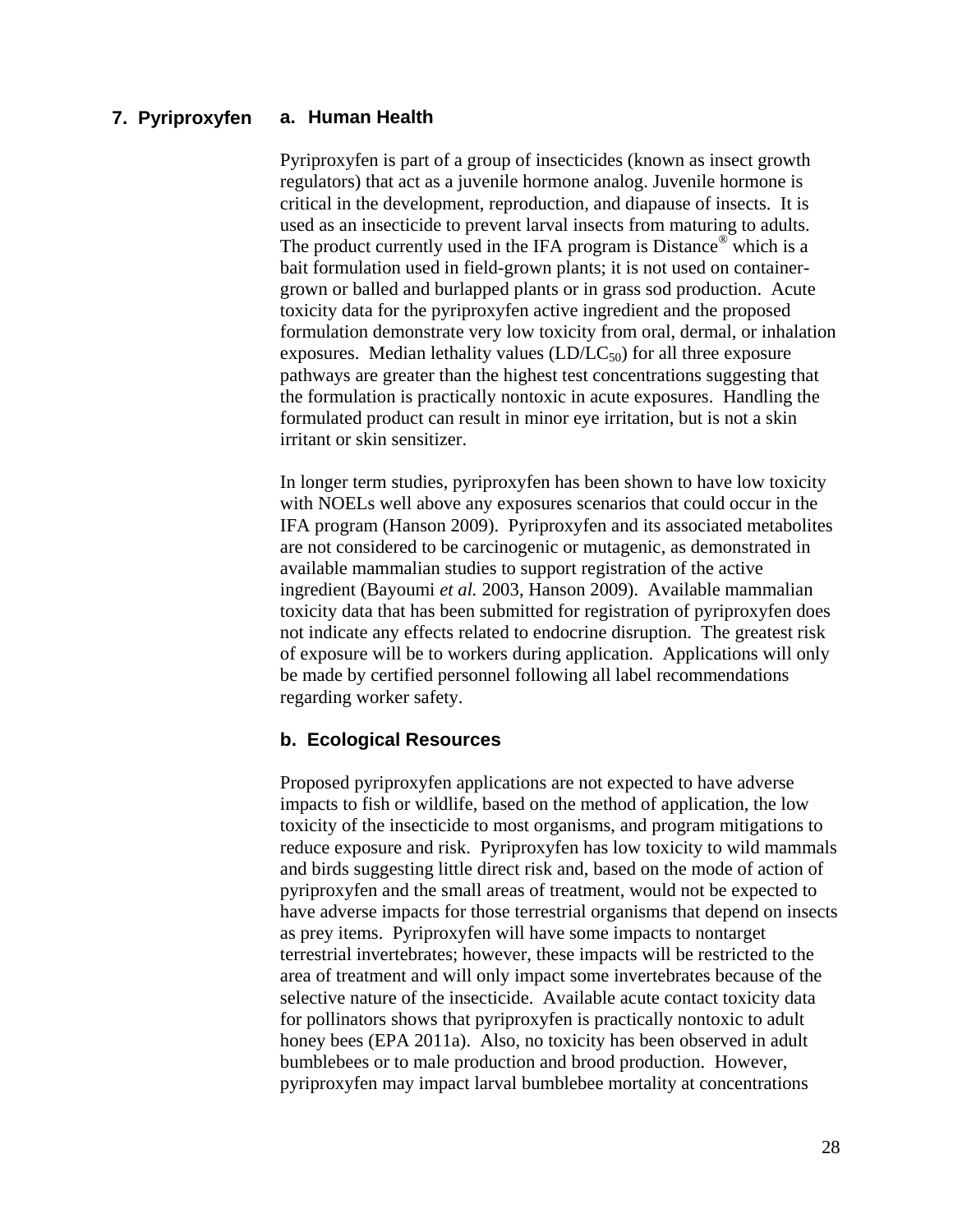higher than the application rates used in this program [\(Mommaerts](#page-64-7) *et al.* [2006\)](#page-64-7).

Pyriproxyfen toxicity to aquatic organisms is variable with acute toxicity above water solubility (0.367 mg/L) for most fish species, suggesting low acute risk to aquatic vertebrates [\(EPA 2011a\)](#page-61-4). Sublethal impacts in acute and chronic exposures can occur at concentrations in the low ppb range for fish, and in the ppt range for aquatic invertebrates [\(Sihuincha](#page-64-8) *et al.* 2005, [Matsumoto](#page-63-7) *et al.* 2008, [EPA 2011a\)](#page-61-4). Median lethal acute effects to aquatic invertebrates vary from the middle to upper ppb range, depending on the test species [\(EPA 2011a\)](#page-61-4). Direct or indirect risk to aquatic organisms through loss of food items is expected to be low because of the application method previously described that will reduce the likelihood of offsite drift and runoff.

#### **c. Environmental Quality**

Impacts to soil quality from pyriproxyfen applications are not expected, because of the location of the treatments and the fate of pyriproxyfen in soil. Any contact with soil will be localized and not expected to persist, based on field dissipation half-lives ranging from 3.5 to 16.5 days, and aerobic soil metabolism half-lives of less than 2 weeks [\(Sullivan 2000b\)](#page-65-11). Pyriproxyfen is not anticipated to have impacts to air quality due to the proposed method of application and environmental fate for the insecticide. Pyriproxyfen has a low vapor pressure suggesting that volatilization into the atmosphere from plants and soil will be minimal. Because it is applied as bait, movement out of the area of treatment due to drift is not anticipated. Impacts to surface or groundwater are also not anticipated due to the low solubility of pyriproxyfen in water, as well as its preference to bind to soil and sediment. This will also reduce the potential for volatilization from water into the atmosphere, which is considered moderate for pyriproxyfen, based on available fate data [\(Sullivan 2000b\)](#page-65-11).

#### **a. Human Health 8. Cypermethrin**

Cypermethrin is a pyrethroid insecticide that effects the axon of the nerve resulting in paralysis [\(EPA 2005b\)](#page-61-12). Cypermethrin has several agricultural and nonagricultural uses to control a variety of insect pests. For the IFA program, its proposed use is to treat containers, field-grown plants, and grass sod in a formulation that also contains bifenthrin. The technical active ingredient, cypermethrin, and the proposed formulation, Talstar® Xtra, is moderately toxic in oral exposures, but is considered practically nontoxic in dermal and inhalation exposures. The formulated material is severely irritating to the eye and moderately irritating to the skin. It is also considered a mild skin sensitizer.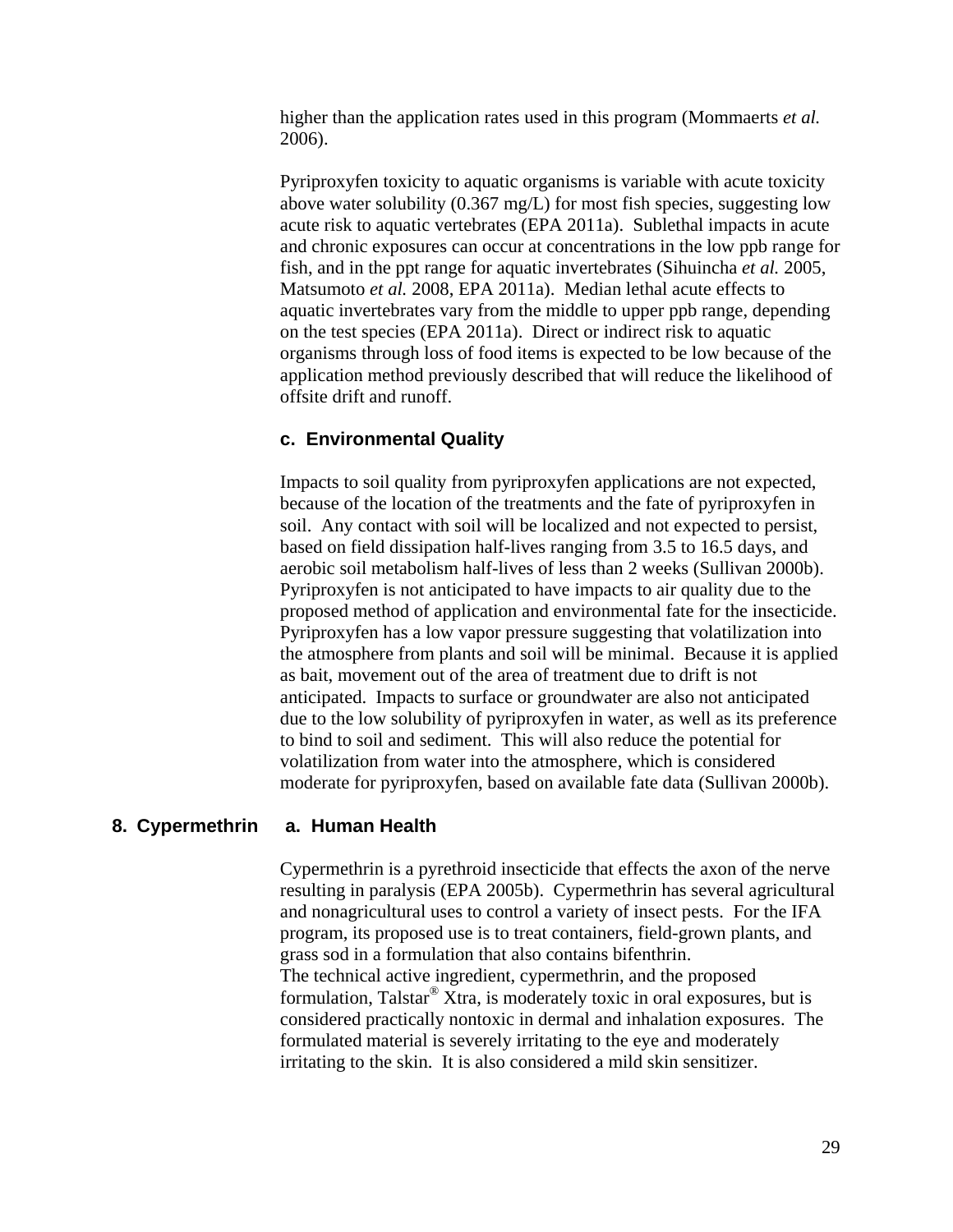Cypermethrin is not considered mutagenic or teratogenic; however, it is considered a possible carcinogen because of results from a chronic mouse study where benign lung tumors were observed at the highest dose level. These levels are well above those expected in this program. Similar effects were not observed in other test species in chronic studies [\(McNeilly and Wang 2007\)](#page-64-9). There is data that demonstrate endocrinerelated impacts in vertebrates, but at residues that would not be expected to occur in this program. Jin et al. [\(2011\)](#page-63-10) observed a decrease in testosterone levels in male mice dosed at 20 mg/kg of body weight. Wang et al. [\(2011\)](#page-66-2) also observed effects to mice after maternal exposure during lactation to male offspring. Doses of 25 mg/kg resulted in reduced serum and testicular testosterone levels in male mice that returned to normal as they reached maturity; however, a reduction in testicular weights and tissue effects remained unchanged. These values are in the effect range for studies that have been submitted to support the registration of cypermethrin. Risk to human health, and in particular workers and applicators, will be low due to the toxicity of cypermethrin and the granular formulation proposed for use. Exposure to cypermethrin in drinking water is not anticipated.

The proposed formulation is a granule which will minimize the potential for offsite drift. Cypermethrin has very low water solubility and preferentially binds to soil and sediment, suggesting that it would not be susceptible to leaching into groundwater and would not be present in any runoff to surface water bound to soil particles.

#### **b. Ecological Resources**

Cypermethrin has low acute and chronic avian toxicity with reported acute median lethal doses and chronic no observable effect concentrations (NOECs) greater than the highest test concentration [\(EPA 2005b\)](#page-61-12). Toxicity is high to most terrestrial invertebrates, including honey bees; however, the granular formulation proposed for use in the IFA program will reduce potential offsite impacts due to the low drift potential. Broadcast applications would be expected to have impacts to some terrestrial invertebrates; however, these impacts would be restricted to the area of application and, in the case of soil-borne invertebrates, would be minimized by the affinity for the insecticide to bind to soil, reducing bioavailability over time [\(Hartnik and Styrishave 2008\)](#page-63-11). The impacts that could occur to some terrestrial invertebrates from IFA treatment with cypermethrin is not expected to pose an indirect risk to terrestrial vertebrates that depend on invertebrates for prey, in particular for container treatments. In the case of field applications, vertebrates would be expected to forage over areas greater than the area of treatment.

Cypermethrin is considered highly toxic to aquatic invertebrates and vertebrates with reported median lethality values in the low ppt to low ppb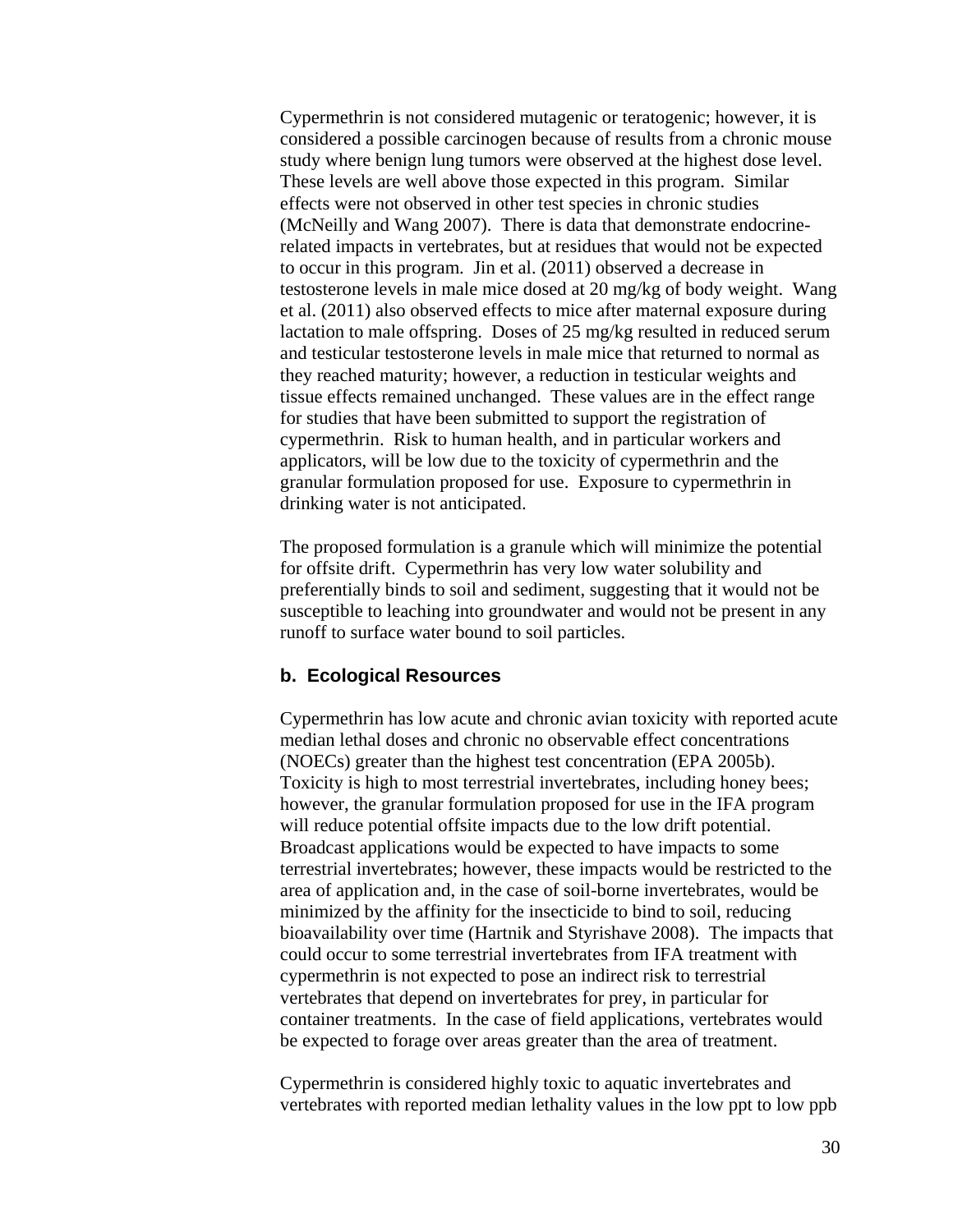range, depending on the test species, although fish were slightly less sensitive when compared to aquatic invertebrates [\(Solomon](#page-64-0) *et al.* 2001, [EPA 2005b\)](#page-61-12). Acute and chronic risk to aquatic habitats is low because of the granular formulation proposed for use which reduces the potential for drift. Runoff will also be low because cypermethrin has low water solubility and will bind to soil and sediment reducing bioavailability to aquatic organisms. In addition, label language regarding the protection of aquatic habitats will reduce the risk to aquatic biota.

#### **c. Environmental Quality**

Cypermethrin is not expected to cause adverse impacts to soil, water, or air quality due to the method of application and the environmental fate of the insecticide. Cypermethrin breaks down in soil under aerobic and anaerobic conditions, with half-lives of less than 65 days [\(EPA 2005b\)](#page-61-12). As discussed previously, there is the potential for impacts to soil-borne invertebrates; however, this will be restricted to the area of treatment because of the granular formulation proposed for use. Cypermerthrin has very low water solubility and a high binding affinity to soil and sediment that would result in a very low probability of surface or groundwater contamination. Cypermethrin that would move offsite as drift and enter surface water would dissipate quickly from the water column due to its low water solubility and affinity for sediment particles. The rapid partitioning of pyrethroid insecticides from water to sediments has been observed in field applications, as well as laboratory data [\(Crossland 1982\)](#page-60-10). In the field, half-lives are less than a day under a variety of conditions [\(Roessink](#page-64-10) *et al.* 2005, He *et al.* [2008\)](#page-63-12). Physical and chemical characteristics of cypermethrin preclude significant volatilization into the atmosphere. Cypermethrin would also not be present in the atmosphere as drift because the proposed formulation is a granule and would not be expected to remain in the atmosphere after application.

#### **a. Human Health 9. Clothianidin**

Clothianidin is a systemic pesticide that belongs to the neonicotinoid insecticide class which acts on the nicotinic acetylcholine receptor affecting the central nervous system in insects. Clothianidin is proposed for use in this program using the formulation, Aloft® SC, which also contains the insecticide bifenthrin. It will be used to treat field plants and sod, but not container-grown or balled and burlapped plants. Clothianidin has low acute oral toxicity to rats but is moderately toxic to mice, with a reported median lethality value of 425 mg/kg [\(EPA 2003b\)](#page-61-13). Acute dermal and inhalation toxicity of the active ingredient and the proposed formulation is low with median lethality values exceeding the highest concentration tested. Clothianidin is not considered to be teratogenic, mutagenic, or carcinogenic, based on available mammalian studies. The formulation proposed for use in this program is a slight to moderate eye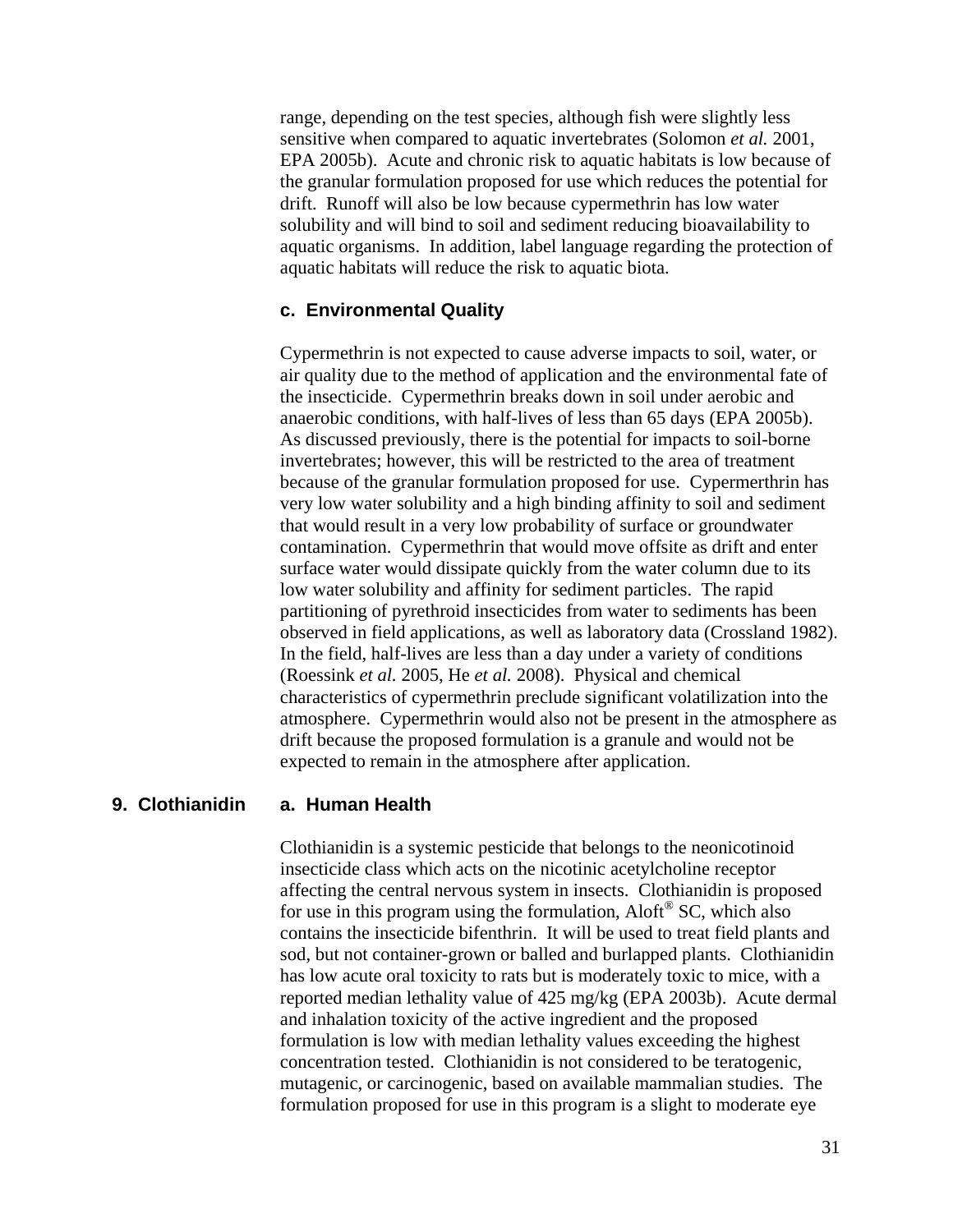irritant and slight skin irritant and is considered a skin sensitizer, based on data available on the material safety data sheet.

Clothianidin does exhibit chemical fate properties that suggest mobility in soil and could contaminate drinking water. Conservative estimates of exposure from surface and groundwater contamination do not present any risk to the general population. Risk to groundwater is further reduced by avoiding applications in areas with a high water table and/or permeable soils. Risk to surface water will be reduced by following label restrictions regarding application buffers from surface water resources.

#### **b. Ecological Resources**

Clothianidin has low to moderate toxicity to wild mammals and is considered practically nontoxic to birds, based on oral and dietary exposures [\(EPA 2003b,](#page-61-13) [2011a\)](#page-61-4). Conservative assumptions regarding the ingestion of contaminated prey items, such as insects, demonstrate very low risk to wild mammals and birds that may forage on treated fieldgrown plants in nurseries. Indirect risk to vertebrate populations from the loss of prey items is not anticipated from the treatment of fields because they are not typically large areas, they are already disturbed due to other activities, and not exclusive habitats for foraging. Clothianidin is toxic to honey bees and, because of its systemic action, may impact pollinators due to residues in pollen and nectar. Studies designed to assess these types of impacts in bumblebees have shown that maximum clothianidin residues measured in the field had no observed effects on foraging ability or colony health [\(Franklin](#page-62-5) *et al.* 2004). Clothianidin was linked to a 2008 bee death incident in Germany. The combination of conditions that occurred in that incident (i.e., application method, weather, use pattern) are not expected in this program; therefore, that type of exposure and risk to honey bees and pollinators are not likely to occur. Label restrictions also reduce bee exposure by restricting applications on blooming, pollen, shedding, and nectar-producing parts of the plant if bees are anticipated to forage in the area within a 5-day window after treatment.

Acute toxicity to fish is low with median lethality values greater than the highest test concentration. Acute toxicity to aquatic invertebrates is more variable with median lethality values ranging in the low ppb range for some freshwater and marine invertebrates, such as mysid shrimp and chironomids (i.e. midges) to greater than 100 ppm for standard test species, such as the freshwater cladoceran [\(EPA 2003b,](#page-61-13) [2011a\)](#page-61-4). Adherence to label precautions, including a 25-foot buffer, will reduce the risk to aquatic biota.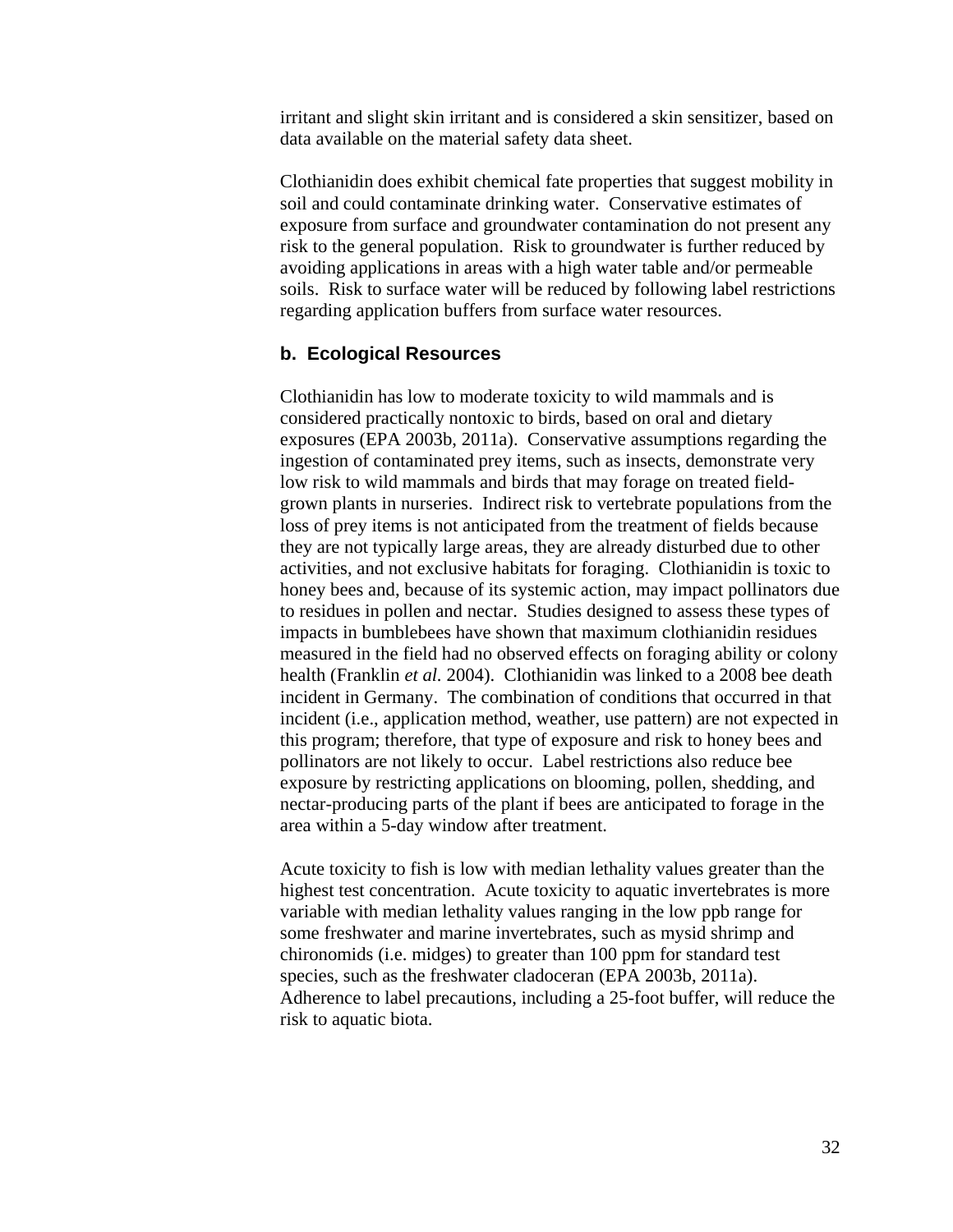#### **c. Environmental Quality**

Clothianidin applications to field-grown plants and grass sod are not expected to have adverse impacts to soil, water, or air quality beyond the area of treatment. Clothianidin degradation in soil is slow with laboratory and field studies documenting half-lives of approximately 148 days to greater than two years. Clothianidin used in combination with bifenthrin as proposed in this program would result in impacts to soil invertebrates; however, these impacts would be restricted primarily to the areas of application which are managed nurseries. Clothianidin is considered to be highly mobile in soil and could contaminate water in areas where applications are made in close proximity to surface water or to permeable soils with a high groundwater table. The label for the formulation proposed in this program requires a 25-foot application buffer from various water bodies. Avoiding applications to soils that are permeable will also reduce the likelihood of groundwater contamination. Any clothianidin that would reach water would be susceptible to degradation by light with a reported half-life of less than 1 day. Degradation of clothianidin from hydrolysis or biological factors is slower because clothianidin is resistant to hydrolysis and has an aquatic metabolism halflife value of approximately 1 month [\(EPA 2003b\)](#page-61-13). Impacts to air quality are not anticipated due to the low vapor pressure of clothianidin and method of application which includes the use of ground equipment.

#### **a. Human Health 10. Permethrin**

Permethrin is a pyrethroid insecticide that has a varied toxicology profile. Proposed use in the IFA program is on and around hay and beehives, but not for treatment of container-grown, field-grown, or balled and burlapped plants and grass sod. Acute mammalian toxicity of permethrin is variable for the active ingredient with oral  $LD_{50}$  values ranging from approximately 40 mg/kg to greater than 3,580 mg/kg. Dermal toxicity is considered low with  $LD_{50}$  values of greater than 2,000 mg/kg for the rabbit and rat [\(Kinard](#page-63-13) *et al.* 2005). Acute inhalation is also low ( $LC_{50} > 23.5$  mg/L), as is the potential for acute eye and dermal irritation [\(Kinard](#page-63-13) *et al.* 2005). The formulation proposed for use, Gardstar® , has moderate acute oral toxicity to mammals with a median lethality value of 1,490 mg/kg. Similar to the technical active ingredient, dermal and inhalation toxicity is very low with values reported as greater than the highest concentration tested in those studies. The formulation is considered slightly irritating to the skin but is not a skin sensitizer; however, it is corrosive to the eye according to data on the material safety data sheet. Chronic toxicity studies of permethrin have demonstrated low toxicity in prenatal developmental and reproductive studies. Based on the review of studies submitted to EPA for reregistration, the no observable adverse effect level (NOAEL) in these types of studies ranged from 50 mg/kg/day to 600 mg/kg/day [\(Kinard](#page-63-13) *et al.* [2005\)](#page-63-13). Long-term toxicity studies that assessed carcinogenicity using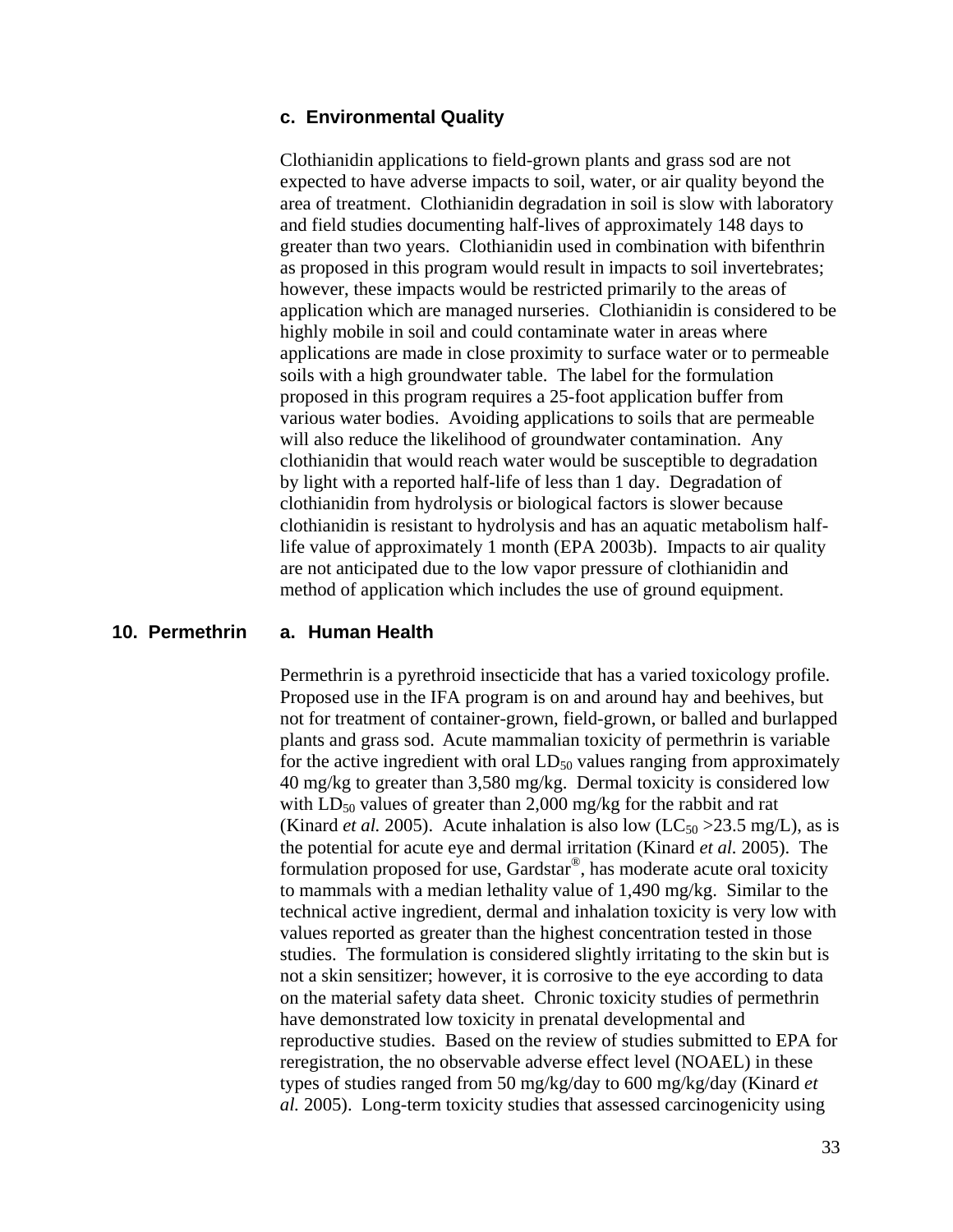the dog, rat, and mouse reported NOAEL values ranged from 36.9 to 316.1 mg/kg/day, depending on species and endpoint. Permethrin has been established as a possible human carcinogen by EPA; however, the exposure levels where those types of effects occurred were high, and the effect was only seen in mice, not rat or dog studies.

#### **b. Ecological Resources**

Nontarget terrestrial vertebrates, such as birds, do not appear to be sensitive to permethrin exposure, based on the low  $LD_{50}$  toxicity values for several bird species that range from greater than 2,000 to greater than 23,000 mg/kg [\(Rexrode and Meléndez 2005\)](#page-64-11). Chronic toxicity to birds is also low with NOEC values ranging from 25 to 500 ppm, which were the highest test concentrations used in each study. Permethrin is toxic to honey bees, as well as other beneficial insects; however, the risk will be localized because proposed applications will occur as a soil drench around hay bales and adjacent to beehives.

Aquatic organisms are more sensitive to permethrin than other test organisms, based on the range of toxicity values to marine and freshwater fish and invertebrates [\(EPA 2011a\)](#page-61-4). A large number of freshwater and marine aquatic toxicity studies have been conducted using permethrin with a result of high acute and chronic toxicity to aquatic fauna. Generally, fish are less sensitive than invertebrates with fish  $LC_{50}$  values ranging from the high ppt to mid ppb range, depending on the species and respective life stage, study duration, and test conditions. The marine and freshwater aquatic invertebrate toxicity range is lower with reported  $LC_{50}/EC_{50}$  values ranging from the low ppt to low ppb range [\(Solomon](#page-64-0) *et al.* 2001, [Rexrode](#page-64-11)  [and Meléndez 2005\)](#page-64-11). Permethrin chronic toxicity to fish and aquatic invertebrates is also high, with NOEC values ranging from the low ppt to low ppb range for fish and aquatic invertebrates, respectively. The proposed use of permethrin in this program as a soil drench to small localized areas around hay bales and in proximity to bee colonies will reduce the potential amount of permethrin that could runoff or drift into aquatic areas. As a soil drench, large droplets can be used that will mitigate drift concerns. Runoff to aquatic areas will be minimized due to the preferential binding affinity of permethrin to soil and sediment, and label restrictions regarding surface water protection.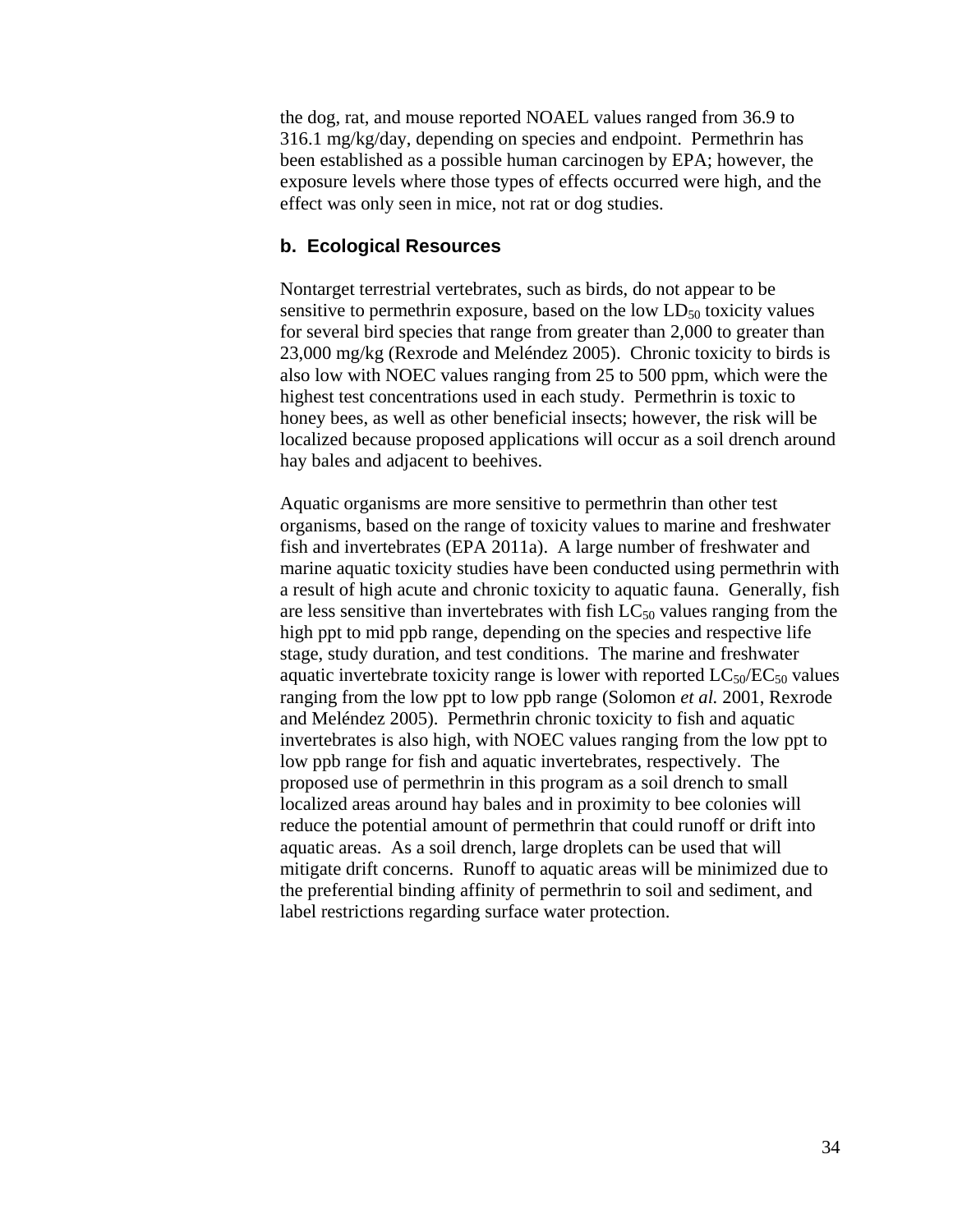#### **c. Environmental Quality**

The potential for impacts to soil, water, and air quality beyond the site of application are not anticipated for the proposed use of permethrin in the IFA program. There would be potential impacts to soil-borne terrestrial invertebrates in the area where the soil drench would occur; however, because these would not be broadcast applications the impacts would be localized at the point of treatment. Degradation half-lives in soil under aerobic conditions are typically less than 40 days; however, under anaerobic conditions may exceed 204 days [\(Rexrode and Meléndez 2005\)](#page-64-11). In water, similar differences in half-lives occur between aerobic and anaerobic conditions. Permethrin has low water solubility and a strong affinity for binding to soil and sediment. Risk to groundwater is not anticipated, based on the fate of permethrin in water and the proposed application methods for the IFA program. Permethrin may impact surface water from drift; however, the use of large droplets and localized treatments will minimize the potential for drift. Permethrin that may enter surface water from runoff will be bound to soil particles or, once in the water, will rapidly bind to sediment. This is reflected in the aquatic field dissipation data for permethrin with reported half-lives of approximately 3 days or less in studies conducted using pond water. Impacts to air quality are not anticipated because applications will be made using large droplets that would not be expected to remain in the atmosphere. In addition, the chemical fate information for permethrin, in particular the vapor pressure value, indicates that permethrin would not be expected to volatilize into the atmosphere in quantities that could result in negative impacts to air quality [\(Rexrode and Meléndez 2005\)](#page-64-11).

#### **a. Human Health 11. Imidacloprid**

Imidacloprid belongs to a class of insecticides called neonicotinoids which act by binding directly to the acetylcholine binding receptor. Technical and formulated imidacloprid has low to moderate acute oral mammalian toxicity with median toxicity values ranging from 400 to greater than 2,000 mg/kg. The technical material, as well as several formulations, are considered practically nontoxic from dermal or inhalation exposure [\(Anatra-Cordone and Durkin 2005\)](#page-60-11). Acute lethal median toxicity values are typically greater than 2,000 mg/kg and 2.5 mg/L for dermal and inhalation exposures, respectively. Its proposed use in the IFA program is in two different formulations that are premixed with other active ingredients. The first formulation, Allectus® , is proposed for use in balled and burlapped plants with bifenthrin, and in the second formulation, Discus™, it is premixed with cyfluthrin and would be used in field-grown plants, balled and burlapped plants, and grass sod; neither formulation would be used in container-grown plants. The toxicity and risk of bifenthrin and cyfluthrin are discussed individually elsewhere in this section. Available acute toxicity data for formulations similar to those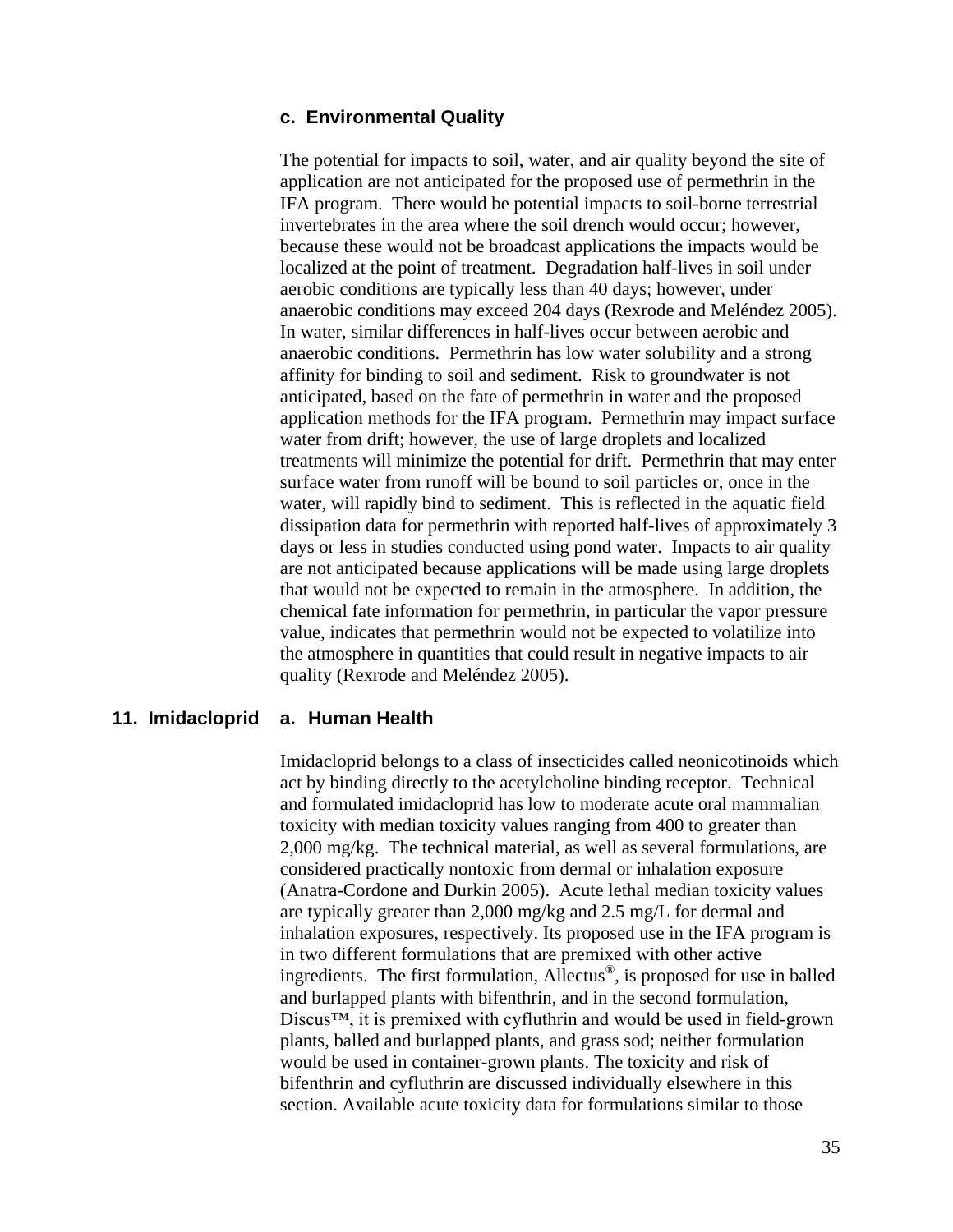proposed in the IFA program but with higher percentages of each active ingredient suggest low acute oral, dermal, and inhalation toxicity. Both formulations are not considered to be a skin sensitizer, and have low risk as a skin and eye irritant. Available data for imidacloprid and associated metabolites suggest a lack of mutagenic, carcinogenic, or genotoxic effects at relevant doses. Developmental-, immune-, and endocrinerelated effects have been observed in some mammal studies. In all cases, the noted effects were observed at doses above maternal effects in the case of developmental studies, and at concentrations and durations not expected in the IFA program [\(Anatra-Cordone and Durkin 2005\)](#page-60-11).

Potential risks to human health are restricted, primarily, to applicators. As proposed in this program, the use of granular formulations will minimize oral, dermal, and inhalation exposure during application. Adherence to label language regarding personal protective equipment and the low oral, dermal, and inhalation toxicity of these two formulations will minimize risk to workers who would be making applications with either formulation. Imidacloprid does have chemical properties that suggest it could be a threat to groundwater. Avoiding applications in areas where a high water table is present and soils that are highly permeable will reduce the potential for groundwater contamination.

#### **b. Ecological Resources**

Imidacloprid is considered to have moderate toxicity to wild mammals and is considered toxic to birds, with acute oral median lethal toxicity values ranging from 41 to 152 mg/kg. Concerns have been raised about potential lethal and sublethal effects to honey bees and other pollinators. Median lethal toxicity values of imidacloprid have been based upon oral or contact exposure. Laboratory and field studies of honey bees indicate a lack of adverse effects at test concentrations comparable to realistic exposure scenarios, and adverse health impacts to hives only with greater exposures [\(USDA APHIS 2008\)](#page-65-12). However, recent laboratory studies assessing sublethal impacts of imidacloprid have demonstrated impacts to honey bees when exposed to lower levels of imidacloprid and the insect pathogen, *Nosemia* spp. [\(Pettis](#page-64-12) *et al.* 2012). Broadcast applications of Discus™ would pose the greatest risk to pollinators and other sensitive terrestrial invertebrates due to the method of applications and presence of the broad spectrum insecticide, cyfluthrin. Labeled restrictions regarding the protection of honey bees during application will help reduce exposure and risk. Exposure is further reduced in sod treatments as honey bees would not be expected to be attracted to these areas due to a lack of flowering plants.

Exposure to wild mammals and birds from applications of imidacloprid and associated residues is not expected to occur at levels that could result in significant risk. The terrestrial insects that feed upon vegetation of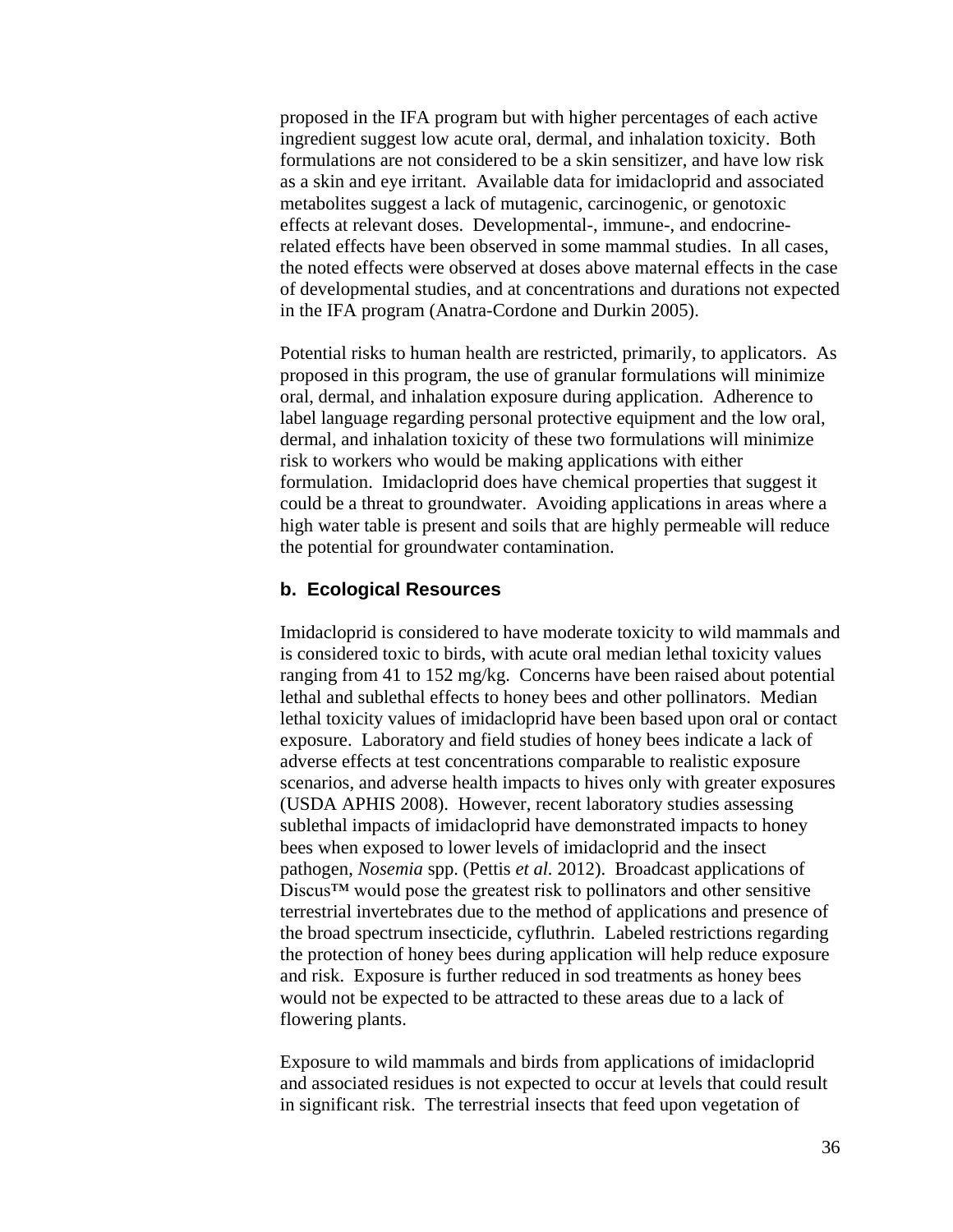those host plants that have been treated with these applications are likely to be impacted, but the effects would be restricted to the areas of treatment. Indirect impacts to vertebrate populations that depend on insect prey are not anticipated. All treatments take place in commercial nurseries. Areas of sod that could be treated with the Discus™ formulation would be expected to have some impacts to nontarget terrestrial invertebrates; however, the impacts would be restricted primarily to areas of treatment where sod would be removed for shipment. Vertebrates that might forage in these areas would also forage outside of the treatment area since their foraging range would not be restricted to highly disturbed areas within the nurseries.

Imidacloprid has low toxicity to aquatic organisms including fish, amphibians, and some aquatic invertebrates. Acute toxicity to fish and amphibians is low with acute median lethal concentrations typically exceeding 100 mg/L [\(Anatra-Cordone and Durkin 2005,](#page-60-11) [EPA 2011a\)](#page-61-4). Chronic toxicity to fish is in the low ppm range, depending on the test species and endpoint. Aquatic invertebrates are more sensitive to imidacloprid when compared to fish, with acute median toxicity values in the low ppb range to greater than 100 mg/L, depending on the test species [\(Anatra-Cordone and Durkin 2005,](#page-60-11) [EPA 2011a\)](#page-61-4). Aquatic vertebrates and invertebrates can be exposed through runoff or drift from the site of application. Drift is not considered a significant route of exposure because the formulations proposed for use are granules. Runoff could occur and would be greatest for the Discus™ formulation because it is proposed for field use. Conservative estimates of potential residues that could runoff from the proposed applications are not expected to have any direct impacts to aquatic vertebrate populations. Indirect risk through the loss of aquatic prey items is also not anticipated, based on the potential range of concentrations and toxicity data for aquatic invertebrates.

#### **c. Environmental Quality**

Imidacloprid persistence in soil can range from 27 to 229 days, based on field dissipation studies [\(Anatra-Cordone and Durkin 2005,](#page-60-11) [Fossen 2006\)](#page-62-6). Imidacloprid does not adsorb strongly to soil particles. Imidacloprid is soluble in water and has a half-life under natural light of less than 5 hours in water, but is stable to hydrolysis. Based on the chemical properties of imidacloprid, there is the potential for leaching into groundwater resources. Adherence to label requirements, as well as the avoidance of applications to permeable soils and/or areas where the water table is high will ensure the protection of groundwater. Imidacloprid is not expected to impact air quality because the method of application will not result in significant drift. Volatilization to the atmosphere is also not anticipated, based on the chemical properties of imidacloprid.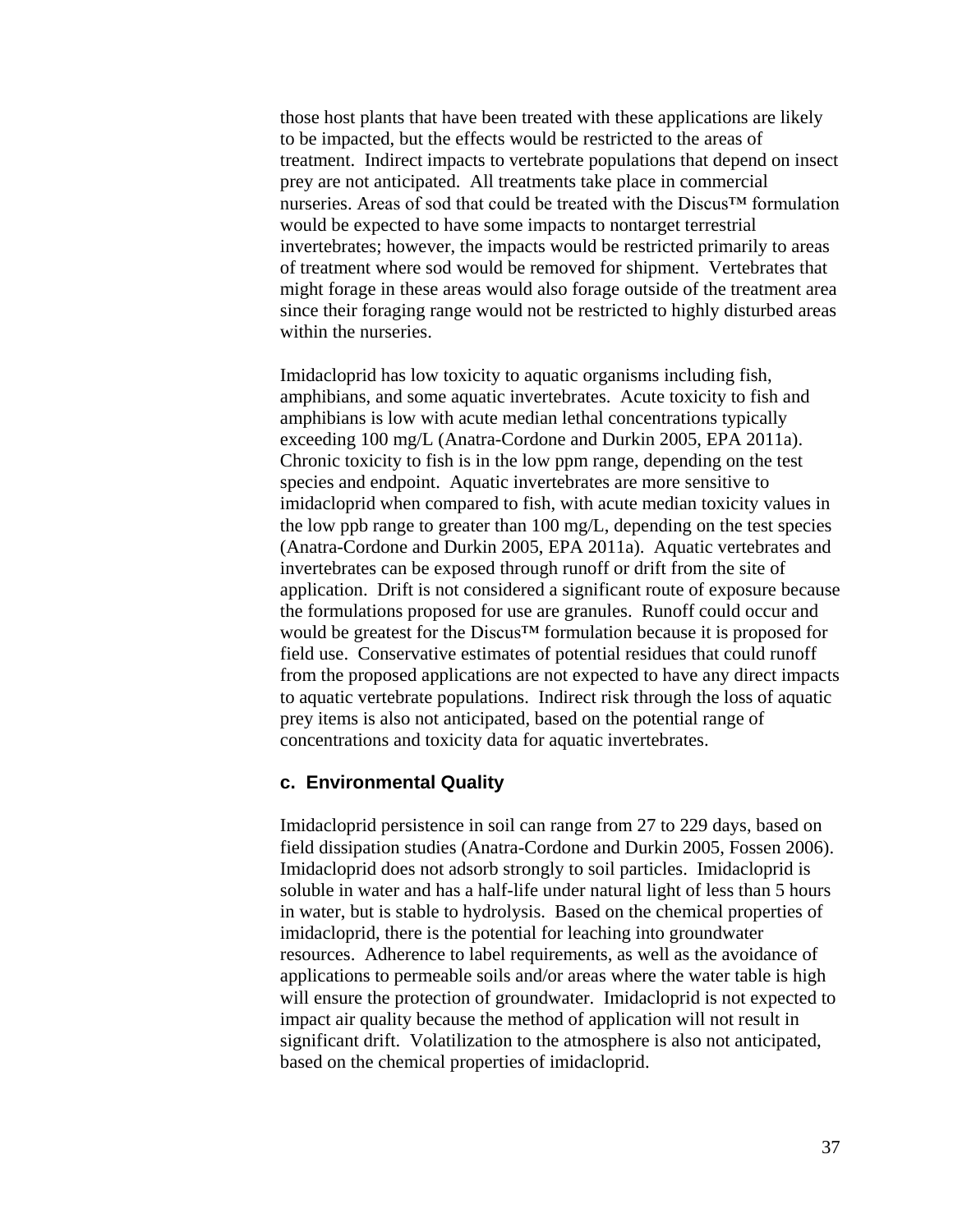#### **a. Human Health 12. Cyfluthrin**

Cyfluthrin is a synthetic pyrethroid insecticide with broad spectrum activity. The mode of toxic action occurs by causing the sodium channels to stimulate nerves to produce repetitive discharges. Muscle contractions are sustained until a block of the contractions occurs. Nerve paralysis can occur at high levels of exposure. The Discus™ formulation, which is a mixture of imidacloprid and cyfluthrin, will be used on field-grown plants, balled and burlapped plants, and grass sod, but not in container-grown plants, as discussed in the previous section of this document on imidacloprid. The acute oral median lethal toxicity of cyfluthrin is considered to be low to moderate in mammals. Inhalation and acute dermal toxicity are considered to be low. The formulation of cyfluthrin to be used in the program is of comparable or lower acute toxicity than the active ingredient. The program applications pose no evident dermal irritation or sensitization, but may result in mild eye irritation. An acute neurotoxicity study using the rat resulted in a decrease in motor activity at 10 mg/kg/day, with a resulting NOEL of 2 mg/kg/day [\(EPA 2005a\)](#page-61-14).

Reproductive and developmental toxicity studies in rats found a maternal NOEL of 3 mg/kg/day, and a developmental NOEL of 10 mg/kg/day. Cyfluthrin is not considered to pose mutagenic or carcinogenic risks [\(EPA](#page-61-15)  [1997\)](#page-61-15). Cyfluthrin risk to surface or groundwater will be reduced due to the formulation proposed for use and the environmental fate of pyrethroids. Drift is not anticipated because the formulation is a granule, and movement into groundwater is unlikely due to the very low mobility and solubility of cyfluthrin. The Discus™ formulation proposed for use in the IFA program contains the active ingredient imidacloprid which does have chemical properties that suggest mobility in soils and possible leaching into groundwater. Avoiding applications to permeable soils or in areas where a high water table is present will reduce the risk to groundwater that could be used as drinking water.

#### **b. Ecological Resources**

The acute oral median lethal toxicity of cyfluthrin is considered to be low to moderate for mammals. Inhalation and acute dermal toxicity are considered to be low. The formulation of cyfluthrin to be used in the program is of comparable or lower toxicity than the active ingredient. Cyfluthrin is considered to be practically nontoxic to birds, with acute oral median lethal toxicity values greater than 2,000 mg/kg (EPA, 2011). Chronic toxicity to birds is also low, based on reproductive studies conducted with the mallard and northern bobwhite, with no effect concentrations greater than 250 ppm [\(EPA 2011a\)](#page-61-4).

The broad-spectrum activity of cyfluthrin results in high toxicity to most insects, including pollinators. The 48-hour contact median lethal dose for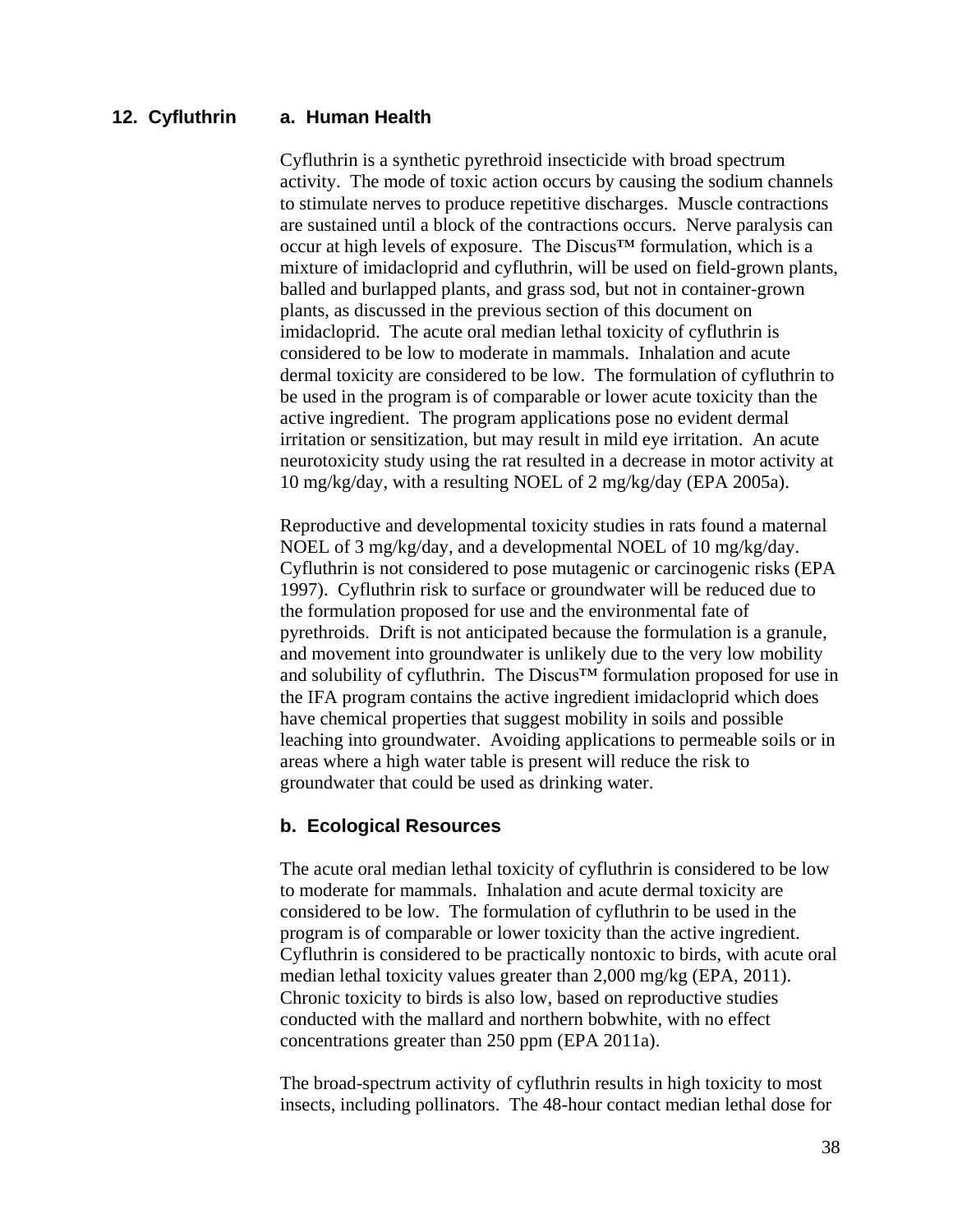honey bees is 0.037 µg/bee [\(EPA 2011a\)](#page-61-4). Pollinators, such as honey bees, should not be impacted; however, because applications are made using a granular formulation, no applications to flowering parts of plants are anticipated, and the insecticide is not systemic in plants. Impacts to soilborne terrestrial invertebrates are not expected for applications to balled and burlapped plants, although impacts to field grown plants and grass sod would be anticipated where applications occur. Commercial nurseries are intensively managed and their environment is not likely to be favorable to native, terrestrial invertebrates.

Cyfluthrin is highly toxic to fish and very highly toxic to most aquatic invertebrates [\(EPA 2011a\)](#page-61-4). The greatest risk to aquatic resources is through drift from cyfluthrin applications. Cyfluthrin runoff is not expected to be significant to aquatic resources because this type of insecticide binds tightly to soil and has very low solubility, thereby reducing the potential for transport and exposure to most aquatic organisms. There is the potential for risk to sediment-dwelling invertebrates; however, adherence to label recommendations and the lack of drift will reduce the potential for aquatic residues that could result in impacts to aquatic invertebrate populations.

#### **c. Environmental Quality**

Cyfluthrin impacts to soil, water, and air quality are expected to be minimal, based on the environmental fate and label requirements for application. Cyfluthrin half-lives in soil are variable depending on pH and organic matter. Laboratory and field dissipation half-lives range from approximately 30 to 94 days. Once cyfluthrin reaches the soil, it binds very tightly to soil particles, and is not considered to be water soluble. Its high affinity for soil and low solubility suggest that any cyfluthrin that reaches an aquatic resource will be soil bound or will partition very rapidly to the sediment. The lack of mobility suggests that ground water contamination will not be a concern. Surface water quality could be impacted from drift during applications; however, several mitigation measures are stated on the label to protect surface water quality. Cyfluthrin will only occur in the atmosphere during application, but will dissipate rapidly and is not expected to volatilize back into the atmosphere based on its chemical properties.

#### **13. Lambda cyhalothrin**

#### **a. Human Health**

Lambda cyhalothrin is a pyrethroid insecticide with a mode of action similar to those previously described in this EA. The proposed use in the IFA program would be to containers, balled and burlapped plants, fieldgrown plants, and sod using the formulation Scimitar<sup>®</sup> GC, which is a liquid concentrate. The technical active ingredient has moderate acute oral toxicity with  $LD_{50}$  values of 56 to 79 mg/kg [\(Durkin 2010\)](#page-61-16). Dermal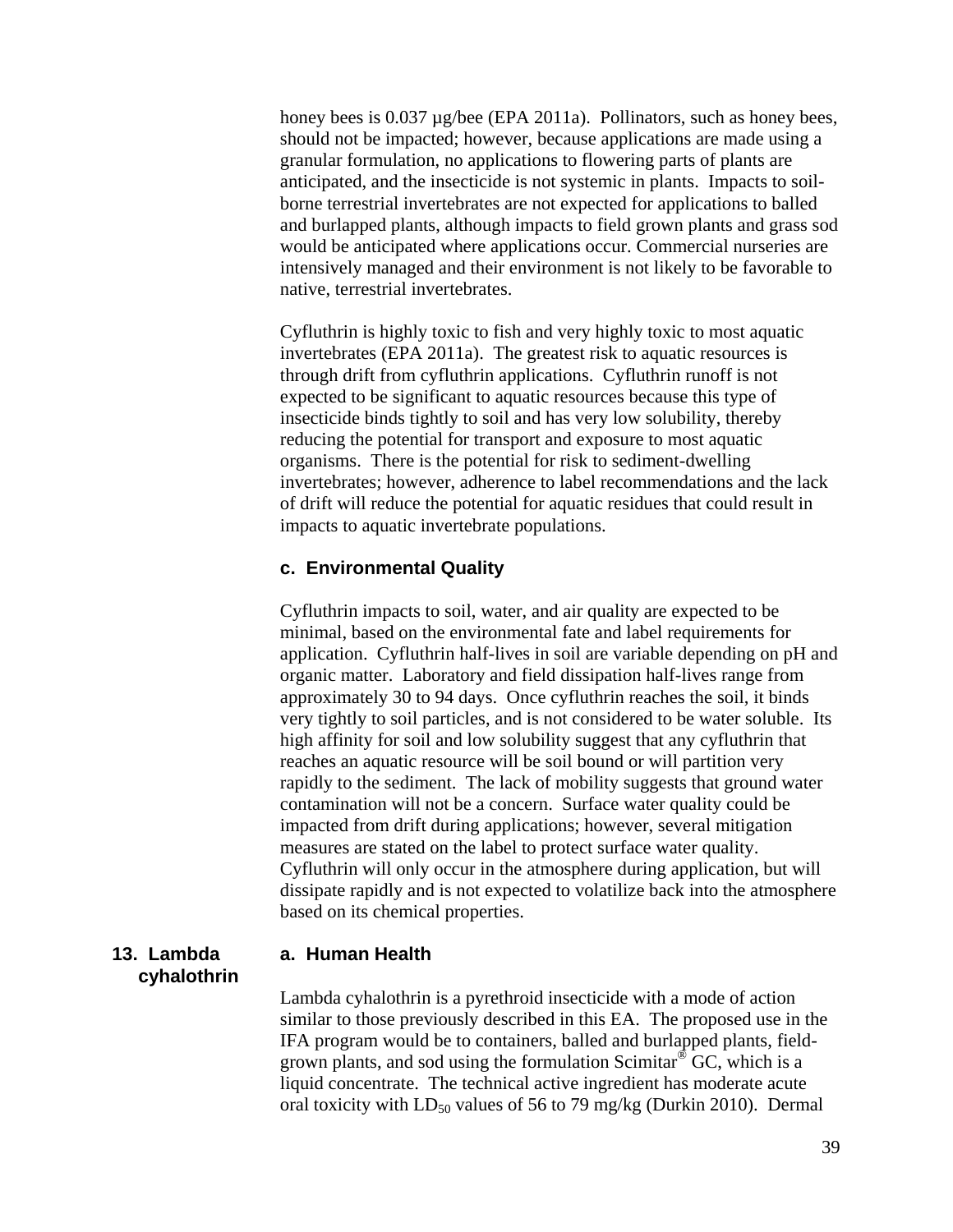and inhalation toxicity is also moderate with values of 623 mg/kg and 0.065 mg/L, respectively. Similar data for the formulation proposed in the IFA program shows much lower toxicity with oral, dermal, and inhalation values greater than the highest concentration tested and would be considered practically nontoxic. The formulation proposed for use is not considered to be an eye irritant, but is a slight skin irritant. Exposure of the concentrated material to the skin can cause parasthesia which is a slight tingling or numbness sensation. Lambda cyhalothrin is not a developmental or reproductive toxicant at relevant exposure levels, and is not considered mutagenic or carcinogenic. Adherence to label directions and program requirements will minimize the potential exposure and risk to applicators and workers who would be at risk in the proposed applications to various commodities in commercial nurseries under quarantine.

#### **b. Ecological Resources**

Lambda cyhalothrin is considered practically nontoxic to birds, based on available data for the bobwhite quail and mallard duck [\(EPA 2011a\)](#page-61-4). Chronic toxicity is also low with NOEC values greater than the highest test concentration in long-term reproductive studies. Lambda cyhalothrin is considered highly toxic to honey bees and other pollinators and, due to its broad spectrum activity, would be expected to impact terrestrial invertebrates in areas of treatment.

Lambda cyhalothrin is very highly toxic to aquatic vertebrates and invertebrates in acute and chronic exposures. Acute and chronic toxicity to freshwater and marine fish are from the low ppt to low ppb range [\(EPA](#page-61-4)  [2011a\)](#page-61-4). Aquatic invertebrates are more variable in their sensitivity to lambda cyhalothrin, based on available data. Acute median lethality values range from 1 ppt for mosquito larvae and freshwater amphipods to 2.4 ppb for midge larvae. Current labeling for the proposed formulation require a 25-foot application buffer from water bodies for all uses and additional drift mitigation measures, such as droplet size requirements, vegetative filter strips, temperature inversion, and wind speed restrictions for sod uses which will reduce the exposure and risk to aquatic fauna.

#### **c. Environmental Quality**

Impacts to soil, water, and air quality are not anticipated for the proposed use of lambda cyhalothrin beyond the areas of application within commercial nurseries. The half-life of lambda cyhalothrin in soil is less than 50 days under aerobic conditions, and the insecticide will bind strongly to soil based on available data regarding partitioning between soil and water. In water, lambda cyhalothrin has very low water solubility and, due to its preferential binding to soil and sediment, will not occur in solution. Under aerobic conditions in water the half-life is approximately 21 days. Due to the low solubility and high affinity for soil, lambda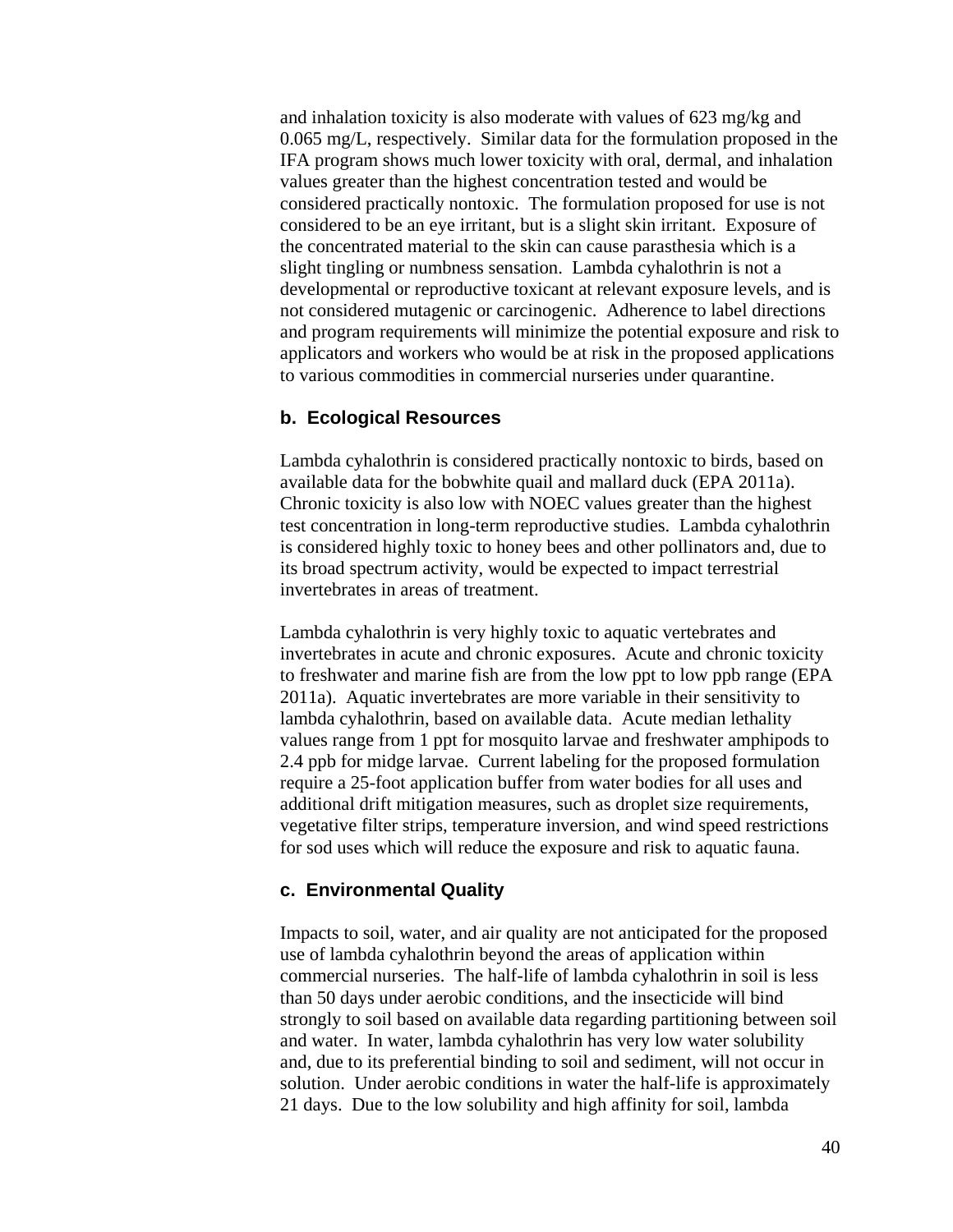cyhalothrin is not expected to contaminate groundwater. Surface water contamination is also minimized due to the environmental fate of lambda cyhalothrin and label restrictions that require buffer zones, as well as other measures, depending on the use pattern, that will reduce offsite drift and runoff. The reported vapor pressure for lambda cyhalothrin indicates that it will not volatilize into the atmosphere and impact air quality, and will only occur in the atmosphere near the ground in areas where applications occur in the nurseries.

#### <span id="page-44-0"></span>**B. Preferred Alternative**

#### **a. Human Health 1. Abamectin**

Abamectin is a mixture of two avermectin compounds that are derived from the bacterium *Streptomyces avermitilis*. These products have insecticidal properties that are used to control a variety of pests in agricultural and nonagricultural applications. As a technical material, abamectin is considered highly toxic to mammals from ingestion with median lethality values ranging from 4.4 to 14.9 mg/kg (EPA, 2004). Comparable studies with the formulated material show lower toxicity from oral exposures (Syngenta, 2012). The proposed formulation would be considered practically nontoxic to mammals in acute oral exposures with an  $LD_{50}$  that exceeds 5,000 mg/kg. Dermal toxicity is much lower with median lethality values typically higher than the highest concentration tested. The bait formulation is considered non-respirable therefore the potential for exposure and risk to workers is minimal. The proposed formulation is minimally irritating to the eye and is not a skin sensitizer, or considered irritating to the skin. Abamectin is not considered mutagenic or carcinogenic based on long-term laboratory studies with the mouse and dog. In studies using the rat, abamectin has been shown to be teratogenic at doses that also result in maternal toxicity. Reproductive effects, such as retinal folds, reduced pup bodyweight and mortality have been noted in 2 generation studies with a reported no observable adverse effect level of 0.12 mg/kg/day (EPA, 2004).

Abamectin will be applied as bait using ground equipment in commercial nurseries (container and field grown) where significant exposure to the public is not expected. Exposure and risk will be greatest for workers and applicators during the time of application. These risks are expected to be negligible based on the toxicity of abamectin and the use of protective personal equipment that will minimize exposure. Impacts to drinking water resources are not expected. Abamectin has very low solubility in water and adheres strongly to soil and sediment and, therefore, it would not be expected to leach to ground water or be present in surface water. Adherence to label requirements will further reduce the threats to surface water that may be used as a source of drinking water.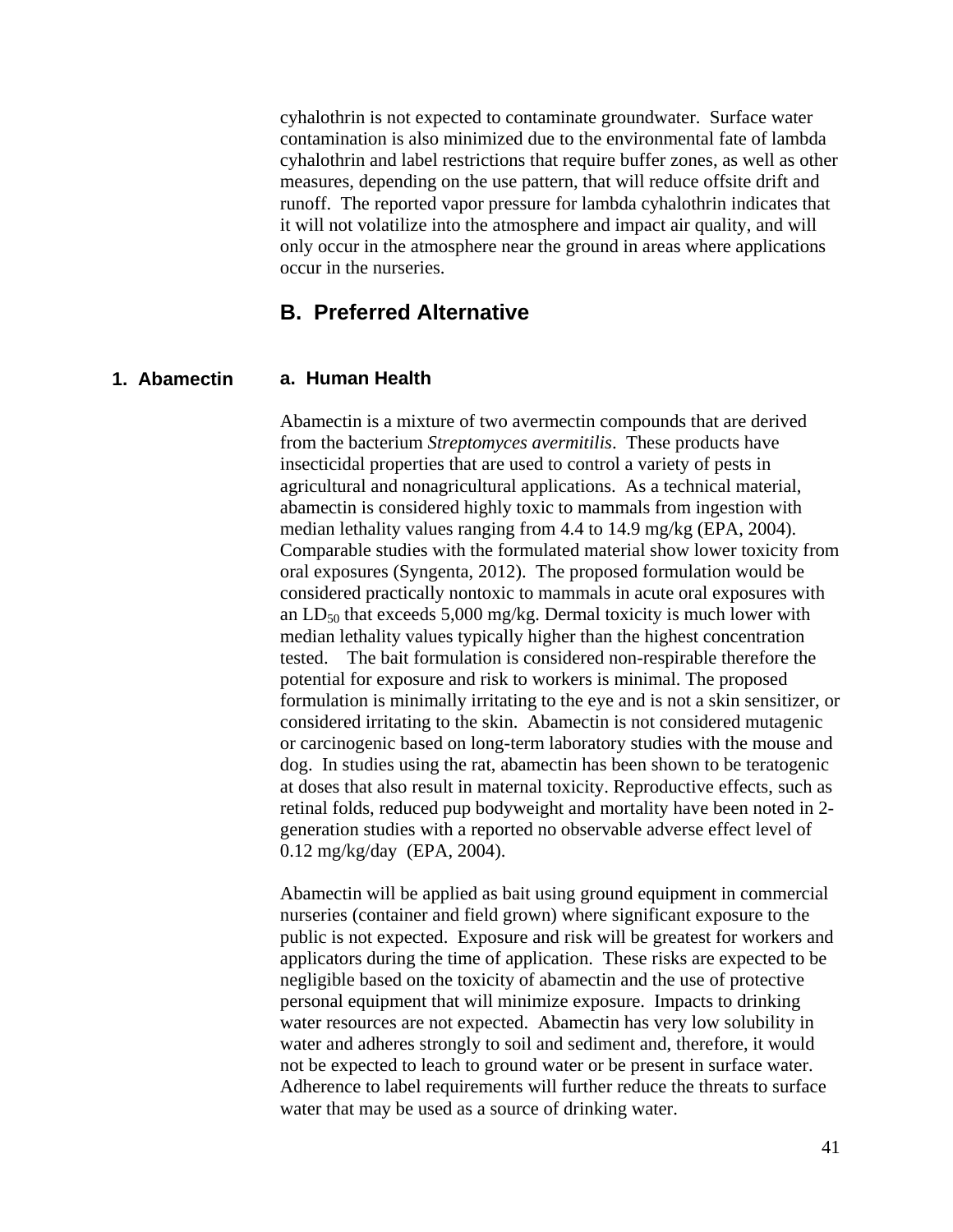#### **b. Ecological Resources**

Abamectin acute oral toxicity is high to wild mammals based on laboratory data using the technical material. However, the formulation proposed for use in the IFA program has an approximate ten-fold reduction in acute oral toxicity. Available data for the technical and formulated material indicate that dermal toxicity to mammals is low. Developmental and reproductive effects have been noted in longer term studies at concentrations greater than 1 mg/kg/day. Toxicity to birds is low with median lethal dietary toxicity values of 383 and 3,102 ppm for the bobwhite quail and mallard, respectively (EPA, 2014). Indirect impacts to mammals and birds that depend on invertebrate prey items are not expected since the proposed areas of treatment are commercial nurseries and the bait formulation would reduce the potential for exposure to non-target invertebrates. Abamectin is considered highly toxic to honey bees and other nontarget terrestrial invertebrates however the risk to pollinators will be minimized by the use of a bait formulation (EPA, 2014). Sensitive terrestrial invertebrates may be impacted however reductions will be localized and only for those species that are present in the soil where the bait is applied.

Abamectin is highly toxic to fish and aquatic invertebrates. The range of concentrations that cause direct mortality to fish from abamectin exposure is in the low-ppb range, while the range of sensitivities to aquatic invertebrates is greater because of a larger number of tested species. Toxicity values for aquatic invertebrates vary from the high part per trillion (ppt) range, with freshwater crustaceans being the most sensitive, to less tolerant species such as the eastern oyster with effect concentrations in the mid-ppb range (EPA, 2014). Abamectin risk to aquatic vertebrates and invertebrates is reduced by label restrictions regarding applications near water and the type of formulation proposed for use. Abamectin will be applied as a bait reducing the potential for off-site drift and runoff. Low application rates and the environmental fate of abamectin, such as low water solubility and a strong affinity to soil and sediment, would result in low residues in water, and reduce the potential for adverse impacts to fish and aquatic invertebrates.

#### **c. Environmental Quality**

Impacts to air quality from the proposed abamectin treatments are expected to be negligible. Abamectin does not exhibit environmental fate or chemical properties that suggest that it would volatilize into the atmosphere. In addition the use of a bait formulation will eliminate drift during application. Impacts to soil quality would be limited to those areas of treatment within commercial nurseries. Abamectin has a variable half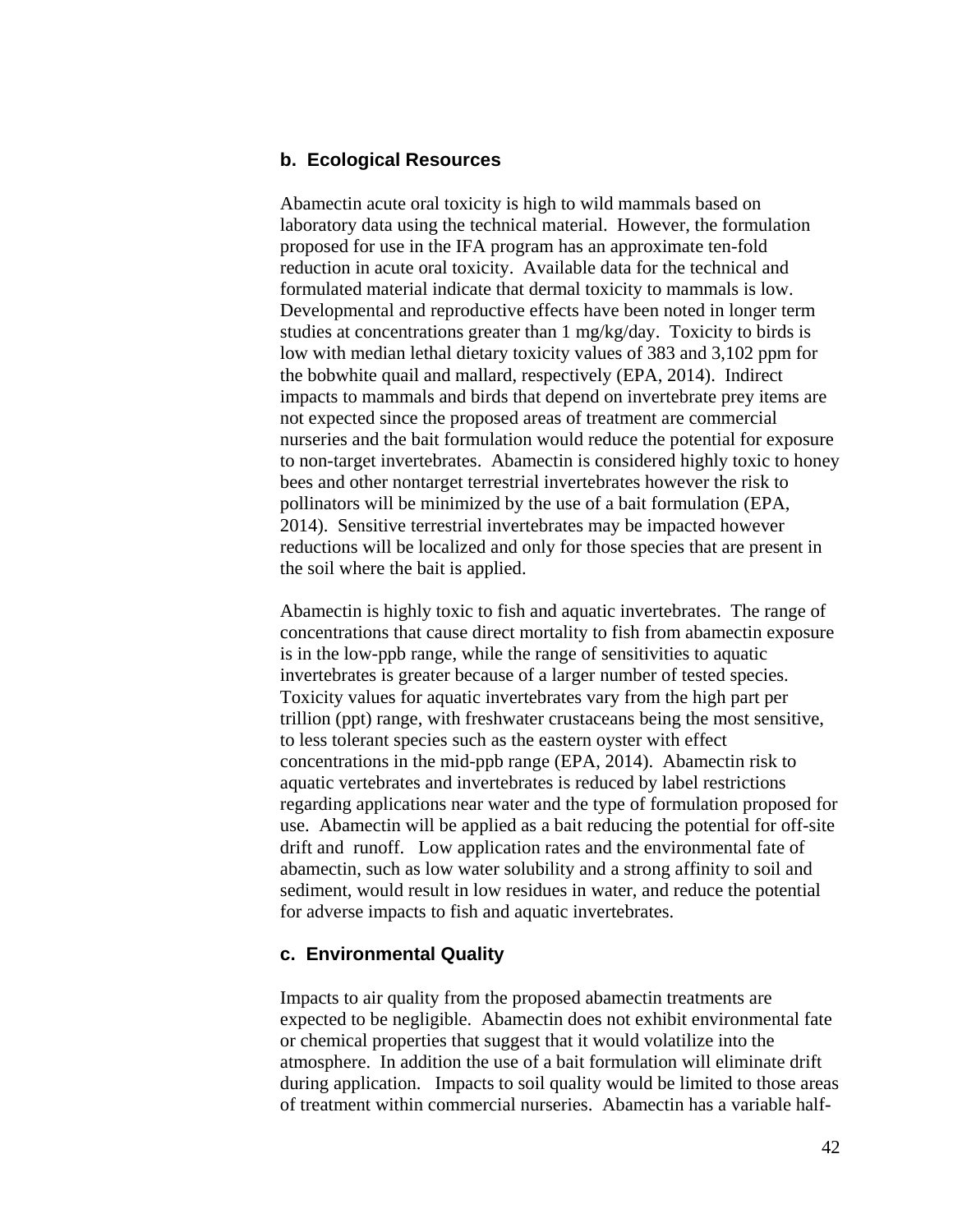life in soil, depending on the degradation process, and can range from a few hours in the presence of light to approximately 60 days under dark, aerobic conditions. Abamectin is not expected to impact ground or surface water because of label restrictions for the proposed formulation and the environmental fate for this class of insecticides. Label restrictions prohibit applications to areas where surface water is present or to intertidal areas above the below the high water mark. Due to the very low solubility and strong tendency to bind to soil, abamectin is not considered mobile and would not move to ground water resources. Its presence in surface water would be short lived because it would bind to sediment, and it is also sensitive to photodegradation in water with a reported half-life of less than a day. Degradation in sediment is slightly slower with half-lives ranging from 2 to 4 weeks.

#### **a. Human Health 2. Metaflumizone**

Metaflumizone is a semicarbazone insecticide that blocks sodium channels in the nervous system of insects resulting in paralysis and death (Salgado and Hayashi, 2007). The proposed formulation for the IFA program is considered practically non-toxic in acute rat oral and dermal toxicity studies (BASF, 2012). The formulation is not a skin sensitizer and is minimally irritating to the skin and eyes. The technical active ingredient also has low acute oral, dermal and inhalation toxicity and has low potential to irritate the skin or eyes, and is not a skin sensitizer (CA DPR, 2008). Metaflumizone is not considered to be a carcinogen and chronic effects to human health at relevant doses are not anticipated based on the proposed use pattern in this program (EPA, 2011g). Metaflumizone is not considered to be neurotoxic, teratogenic or mutagenic based on available studies (Hempel et al., 2007).

Metaflumizone will be applied as bait using ground equipment in commercial nurseries (container, field grown, grass sod) where significant exposure to the public is not expected. Exposure and risk will be greatest for workers and applicators during the time of application. The risk to workers and applicators will be minimal based on the toxicity profile for metaflumizone and the use of required personal protective equipment. Impacts to drinking water are not expected based on label restrictions regarding application near aquatic resources and the low potential for leaching into groundwater (CA DPR, 2008).

#### **b. Ecological Resources**

Metaflumizone acute toxicity to wild mammals and birds is expected to be low based on the available mammalian and avian toxicity data. Avian acute oral toxicity studies show that median lethality exceeds the highest test concentration. Avian acute dietary studies indicate slight toxicity to mallards and the northern bobwhite (EPA, 2014). The low toxicity and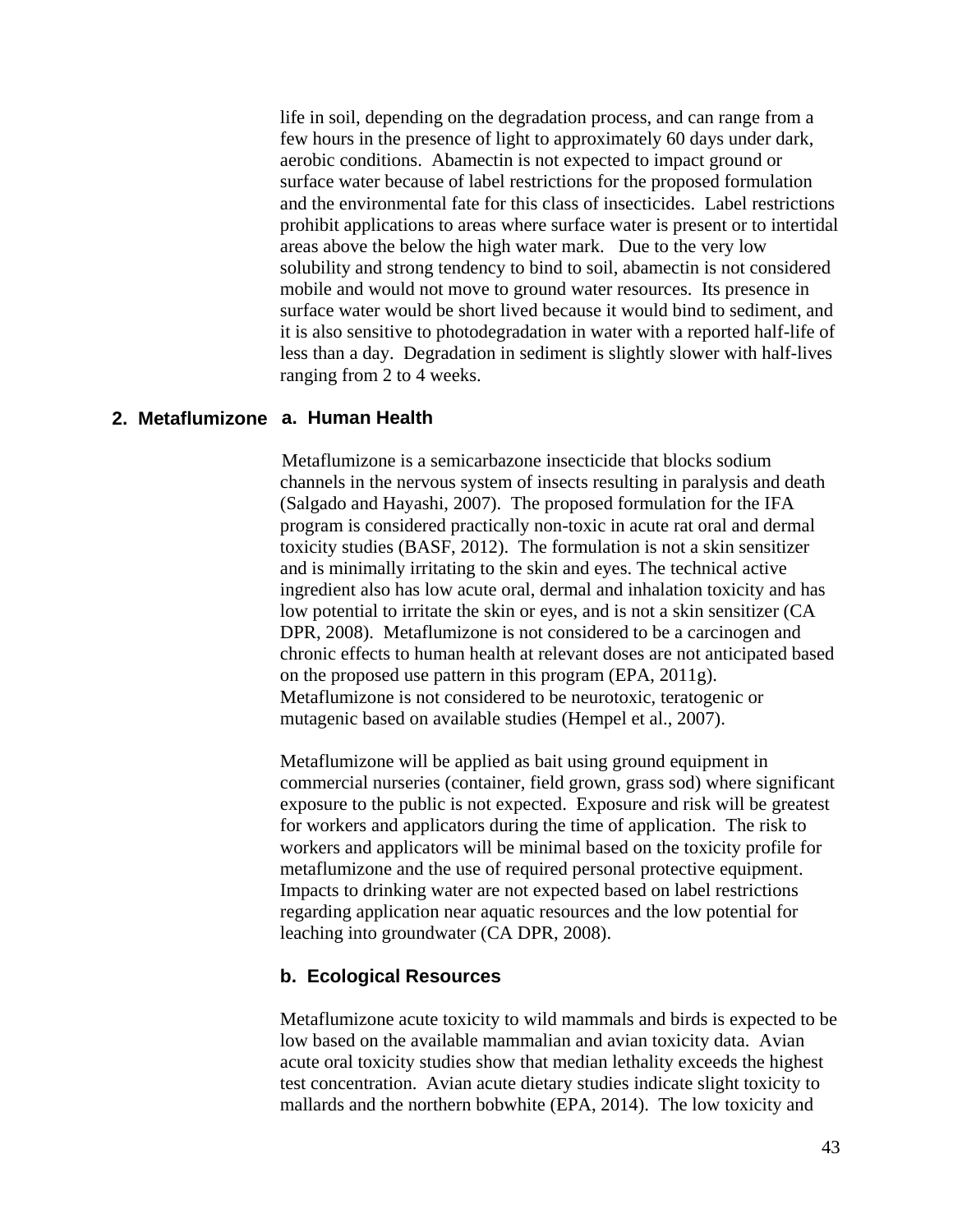use of a bait formulation result in low direct risk to wild mammals and birds. Indirect impacts from the loss of invertebrate prey are also not anticipated. Applications of the bait reduce the potential for non-target impacts and treatments will only occur in localized areas within commercial nurseries. Available data for the earthworm shows low toxicity from exposure to metaflumizone and the acute toxicity to honeybees appears to be low with median contact toxicity values exceeding the highest test concentration (CA DPR, 2008).

Metaflumizone acute toxicity is high to most aquatic vertebrates and invertebrates with median lethal concentrations ranging from the low to mid part per billion range to 1.36 mg/L for the freshwater cladoceran, *Daphnia magna*. Effects to sediment dwelling aquatic invertebrates is similar with lethality occurring around one part per million in ten day exposures (CA DPR, 2008). Some of the toxicity values exceed solubility limits for the two isomers that make up metaflumizone and therefore exposure and risk to less sensitive aquatic species would not be expected. The use of a bait formulation will eliminate the potential for off-site drift to aquatic habitats while label language and the environmental fate of metaflumizone will reduce the potential for runoff. Label restrictions regarding protection of aquatic resources, and in the case of application buffer zones for broadcast treatments near aquatic habitats, will minimize the risk to aquatic vertebrates and invertebrates. Metaflumizone that may be present in soil and sediment will preferentially bind to both substrates further reducing bioavailability and risk to most aquatic species.

#### **c. Environmental Quality**

Impacts to air, soil and water quality are expected to be negligible for the proposed use of metaflumizone based on the proposed use pattern and environmental fate of metaflumizone. Metaflumizone would not impact air quality since it has a low potential to volatilize into the atmosphere based on its reported low vapor pressure value, and application as a bait formulation that would eliminate drift (CA DPR, 2008). Impacts to soil are expected to be negligible from the proposed use of metaflumizone with any impacts confined to the area of treatment. Metaflumizone may impact some soil invertebrates however these impacts would be restricted to the area of application. Areas of treatment such as containers or field grown sod in commercial nurseries are highly disturbed areas and the use of metaflumizone is not expected to result in significant additional impacts to soil quality. Available soil binding data suggests metaflumizone binds to soil with a reported half-life of approximately 198 days (CA DPR, 2008). The high binding affinity of metaflumizone to soil and low water solubility suggests that impacts to surface and drinking water will be negligible. The low solubility of metaflumizone in water and affinity to bind to organic matter suggests that leaching into groundwater or transport to surface water from runoff would not be a significant pathway of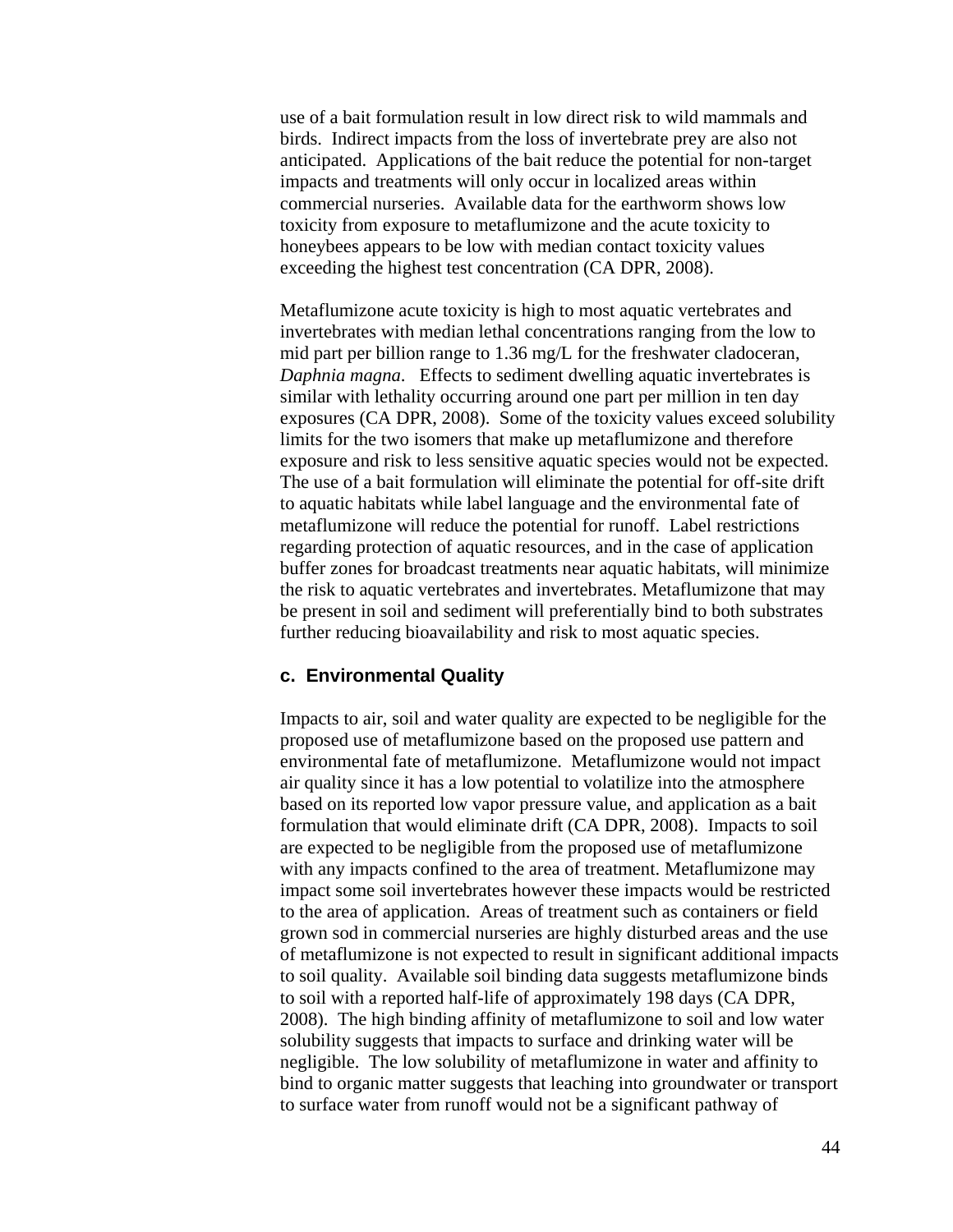exposure. In addition the bait formulation would not be expected to move off-site during rainfall events to surface water. Label language for the proposed bait formulation also provides further protection to surface water by reducing the potential for exposure.

## <span id="page-48-0"></span>**V. Cumulative Impacts**

The information below on cumulative impacts was previously provided in the March 2012 EA that added approved pesticides. The same information is provided below, incorporating updated information on the proposed action.

Cumulative impacts are those impacts on the environment which result from the incremental impact of a proposed action when added to other past, present, and reasonably foreseeable future actions regardless of what agency (Federal or non-Federal) or person undertakes such other actions. Cumulative impacts can result from individually minor but collectively significant actions taking place over a period of time.

The insecticides proposed to be added to the list of available insecticides for the IFA quarantine program are also used in a wide variety of residential and/or commercial applications throughout the area covered in the affected environment of this EA, based on information collected from pesticide labels (available in the EPA Pesticide Product Label System [\(EPA 2011d\)](#page-62-7)). Land use summaries for each State discussed in the affected environment of this EA and the broad spectrum activity for a majority of the IFA insecticides suggests that urban and agricultural use of these products also occurs. These products are used to treat multiple pests, including IFA, at a greater frequency of use than that used in the IFA quarantine program. The products proposed for use in this supplement are not currently used in other APHIS programs where IFA treatments may occur,with the exception of abamectin which is one of many products that may be used in citrus orchards to control the Asian Citrus Psyllid. (Information for APHIS plant pest programs is available on the APHIS website:

[http://www.aphis.usda.gov/plant\\_health/plant\\_pest\\_info/index.shtml.](http://www.aphis.usda.gov/plant_health/plant_pest_info/index.shtml))

In the case of the IFA quarantine, all program insecticide treatments will only occur in commercial nurseries, sod farms, and field-growing nursery facilities where ground disturbance and other activities (e.g., pesticide use and fertilizer application) are routine activities unrelated to IFA. Cumulative impacts to human health and terrestrial resources (e.g., soil and nontarget fauna from the proposed pesticides) are expected to be minor within the current quarantine as applications for IFA already take place. The newer active ingredients appear to have equal or less risk to human health, and will be confined primarily to applicators that treat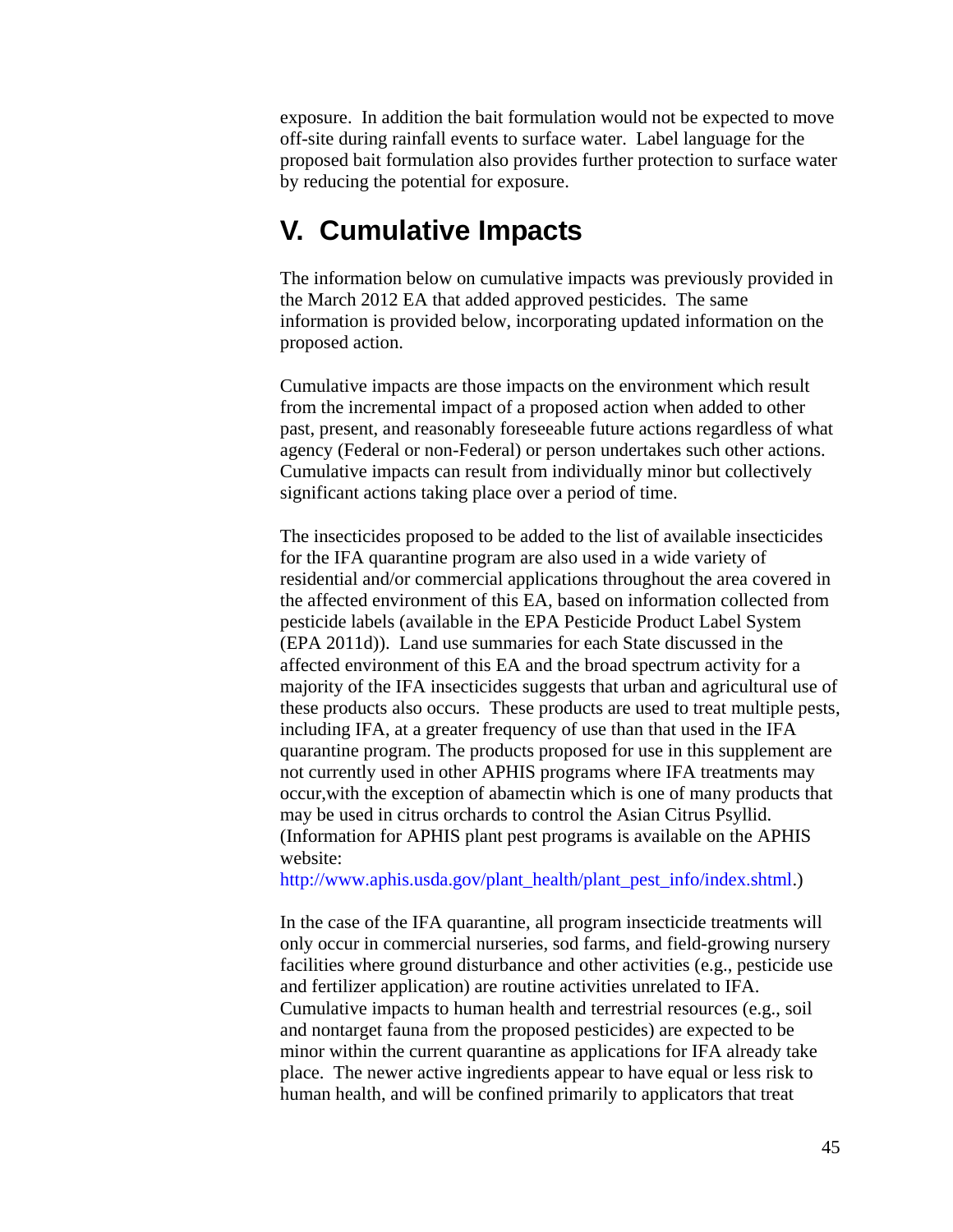plants prior to shipment. Geographic areas where the IFA quarantine does not currently exist, but covered in this EA, would expect to see increased insecticide use due to the IFA quarantine once the county becomes part of the IFA quarantine. Increased pesticide loading would be anticipated within the nurseries; however, adherence to label language will reduce the potential for significant cumulative impacts beyond those already occurring with other activities in the nursery. There is the potential for cumulative impacts to aquatic resources that are adjacent to nursery operations. Offsite transport of pesticide runoff into receiving streams from applications to containerized plants, as well as broadcast applications in nurseries, have been noted in several studies [\(Stearman and Wells 1997,](#page-65-13) [Briggs](#page-60-12) *et al.* 1998, [Gan and Lee 2005,](#page-62-8) [Gan 2006\)](#page-62-9). Runoff is expected to be minimal for the two proposed insecticides due to label restrictions regarding applications near aquatic areas, the use of a bait which is less susceptible to runoff, and the preference for both insecticides to bind to soil and sediment. In other cases where impairment is due to reasons other than the proposed pesticides, there is the concern for mixture toxicity which could result in cumulative impacts to water quality and aquatic resources. Water bodies that are impaired for reasons other than pyrethroid and organophosphate insecticide toxicity may also be impacted with increased pesticide use because impacts could be a result of mixture effects. Water quality data from areas within the current IFA quarantine, as well as outside the quarantine, show pesticide mixtures to be a common occurrence in surface water with varying impacts to aquatic organisms [\(Gilliom](#page-62-10) *et al.* 2007). Mixtures, including pesticides currently used and proposed for use in the IFA program, can have additive or greater than additive toxicity to aquatic and terrestrial organisms [\(Deneer 2000,](#page-61-17) [Lydy](#page-63-14)  [and Austin 2004,](#page-63-14) Key *et al.* [2007,](#page-63-15) [Trimble](#page-65-14) *et al.* 2009, [Svendsen](#page-65-15) *et al.* [2010\)](#page-65-15). In the case of pyrethroids, such as permethrin and cyfluthrin, they may also have slightly antagonistic toxicity to aquatic biota, therefore there is uncertainty in the ability to quantify the potential cumulative impacts of these mixtures [\(Brander](#page-60-13) *et al.* 2009). The two new formulations have buffer zone restrictions, as well as other protective label language regarding aquatic resources that will minimize the potential for any cumulative impacts to aquatic resources.

Incremental cumulative impacts to human health and the environment are expected to be minor within the nurseries to be treated and, in particular, to those already under the IFA quarantine. The additional pesticides that can be used do not appear to result in additional risk to human health beyond those currently used in the program. Cumulative impacts from offsite transport through runoff and drift are more difficult to quantify due to the geographic area considered in the EA, and the uncertainty regarding spatial and temporal use patterns of pesticides and other contaminants in aquatic resources. In cases where the nurseries are not adjacent to aquatic resources, no cumulative impacts would be expected. In cases where aquatic resources are in proximity to treatment areas, the method of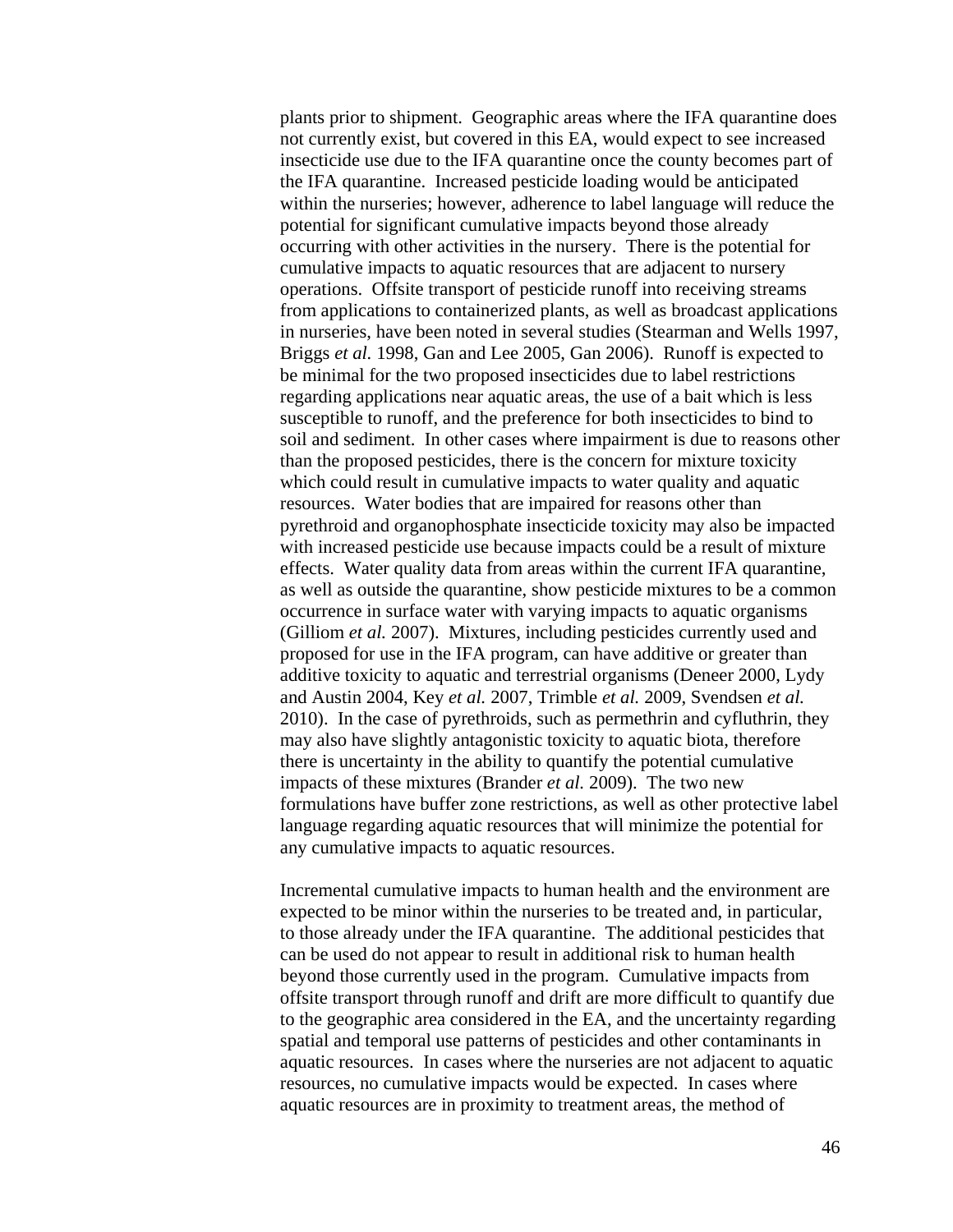application, the formulations proposed, label restrictions, and the fate of most insecticides proposed for use will reduce the potential for cumulative impacts to any aquatic resources.

## <span id="page-50-0"></span>**VI. Other Environmental Considerations**

The information below on other environmental considerations was previously provided in the March 2012 EA that added approved pesticides. The same information is provided below, incorporating updated information on the proposed action.

### <span id="page-50-1"></span>**A. Executive Orders**

Consistent with Executive Order (EO) 12898, "Federal Actions to Address Environmental Justice in Minority Populations and Low-Income Populations," APHIS considered the potential for the proposed action to have any disproportionately high adverse human health or environmental effects on any minority populations and low-income populations. IFA quarantine treatments will only take place in nurseries that occur within the current quarantine area, and have regulated articles that require treatment prior to shipment to areas that are not part of the quarantine. These nurseries are established commercial facilities where applications will only be made in the nurseries and not in locations where the public (including minority and low-income populations) would be present. The potential for the offsite movement of pesticide is reduced by the proposed use patterns of each formulation, and adherence to all label language designed to protect the public, as well as workers and applicators, within the nurseries. Because chemical treatments are being applied only in nurseries, APHIS has determined that the human health and environmental effects from the proposed applications are minimal and are not expected to have disproportionate adverse effects to any minority or low-income populations.

Consistent with EO 13045, "Protection of Children from Environmental Health Risks and Safety Risks," APHIS considered the potential for disproportionately adverse environmental health and safety risks to children resulting from the proposed action. All proposed treatments will occur within production nursery facilities where the public, including children, would not be present. Drift to areas adjacent to production nurseries where children could be present is not expected because the methods of application and formulations used have a low potential to move offsite through the atmosphere. The lack of exposure to this portion of the population would suggest that risks to children from the proposed application of insecticides would not be expected to result in adverse impacts. Items shipped out of the quarantine area after treatment and then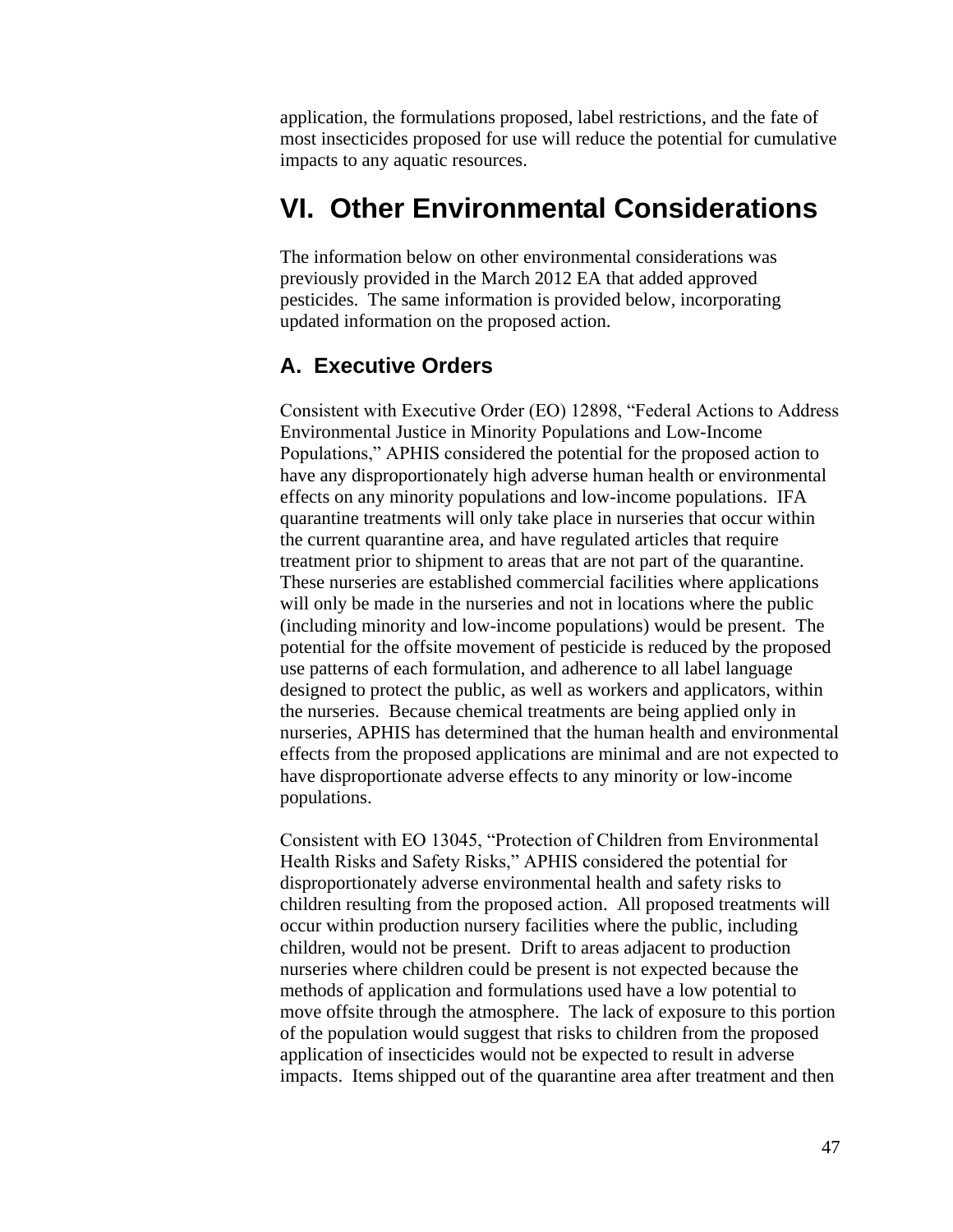moved to areas where children may occur is another potential route of exposure.

Exposure of IFA treatments to children is greatest in soil which is where IFA resides and is the focus of treatments in the quarantine program. Exposure to children would be low in these situations because the soil associated with the roots of the plant that may have residues would be localized relative to the amount of untreated soil in the area if plants are transplanted. Use of both insecticides in the IFA program would not be to plants grown for food, thus reducing the potential for dietary exposure that could result in adverse effects to children and the general population. In addition, treated plants with any IFA insecticide may be held after treatment at the nursery prior to shipping where degradation and weathering would occur, further reducing exposure. Based on the available data regarding the toxicity of each insecticide and their proposed use pattern, APHIS determined that no disproportionate effects to children are anticipated as a consequence of implementing the preferred alternative

### <span id="page-51-0"></span>**B. Threatened and Endangered Species**

Section 7 of the Endangered Species Act and its implementing regulations require Federal agencies to ensure that their actions are not likely to jeopardize the continued existence of endangered or threatened species or result in the destruction or adverse modification of critical habitat. APHIS is preparing a biological assessment (BA) that evaluates the potential for impacts to listed species under the jurisdiction of the Fish and Wildlife Service (FWS). The potential for affecting endangered and threatened species exists primarily within the nurseries where pesticide treatments would occur. The FWS BA addresses the potential for impacts to approximately 606 listed species that have been identified to occur within the current quarantine area and the expanded areas described in this EA. Effects determinations and mitigation measures have been proposed for those species where co-occurrence between treatments and habitat may occur. Any conservation measures decided upon will be incorporated into the compliance agreements required by the nurseries. Concurrence with FWS on the BA will ensure that adequate protective measures are in place for the protection of listed species that may co-occur with program activities.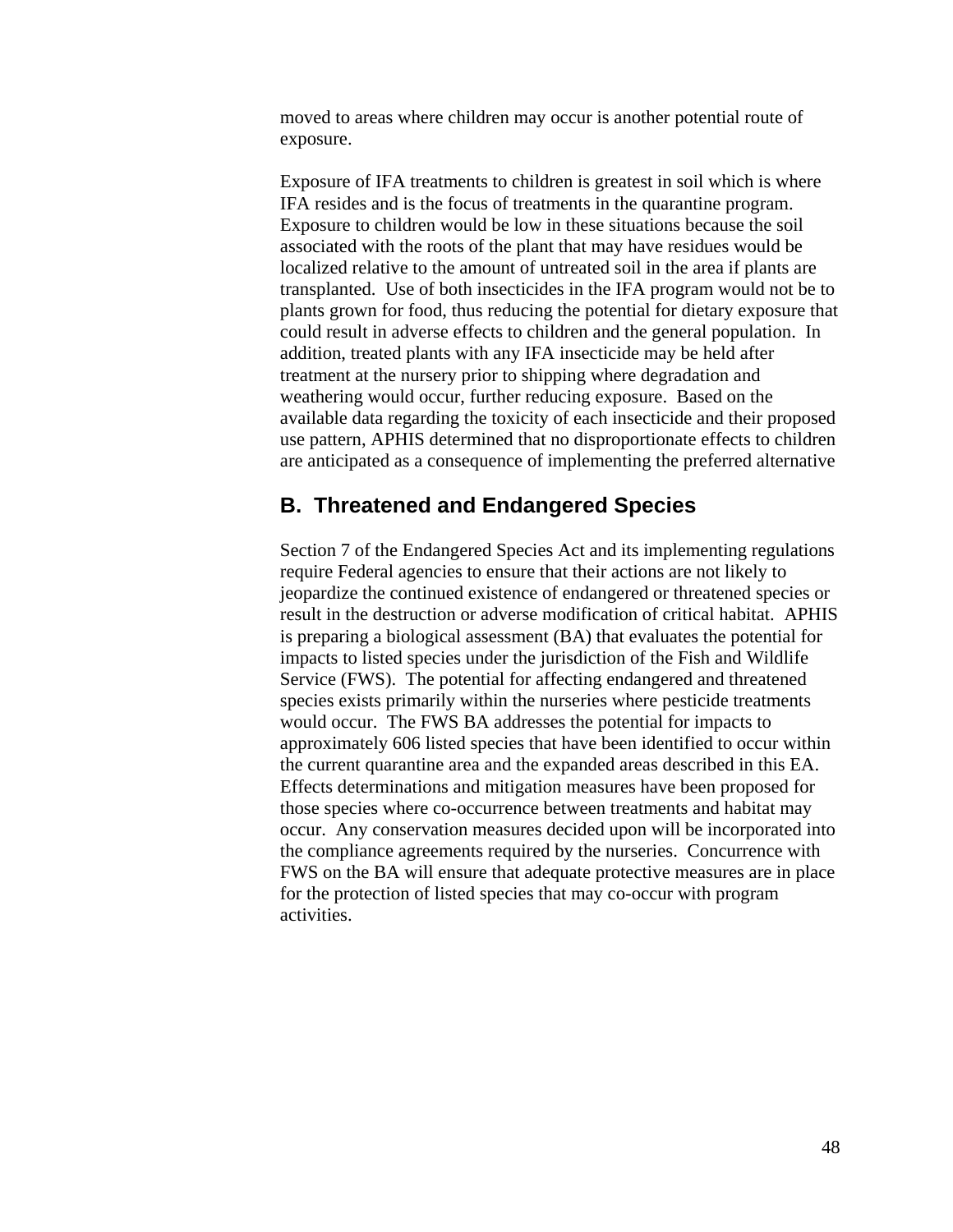## <span id="page-52-0"></span>**VII. Listing of Agencies and Persons Consulted**

U.S. Department of Agriculture Animal and Plant Health Inspection Service Plant Protection and Quarantine CPHST Gulfport Lab 3505 25<sup>th</sup> Ave. Gulfport, MS 39501

U.S. Department of Agriculture Animal and Plant Health Inspection Service Policy and Program Development Environmental and Risk Analysis Services 4700 River Road, Unit 149 Riverdale, MD 20737

U.S. Department of Agriculture Animal and Plant Health Inspection Service Plant Protection and Quarantine Emergency and Domestic Programs Environmental Compliance 4700 River Road, Unit 150 Riverdale, MD 20737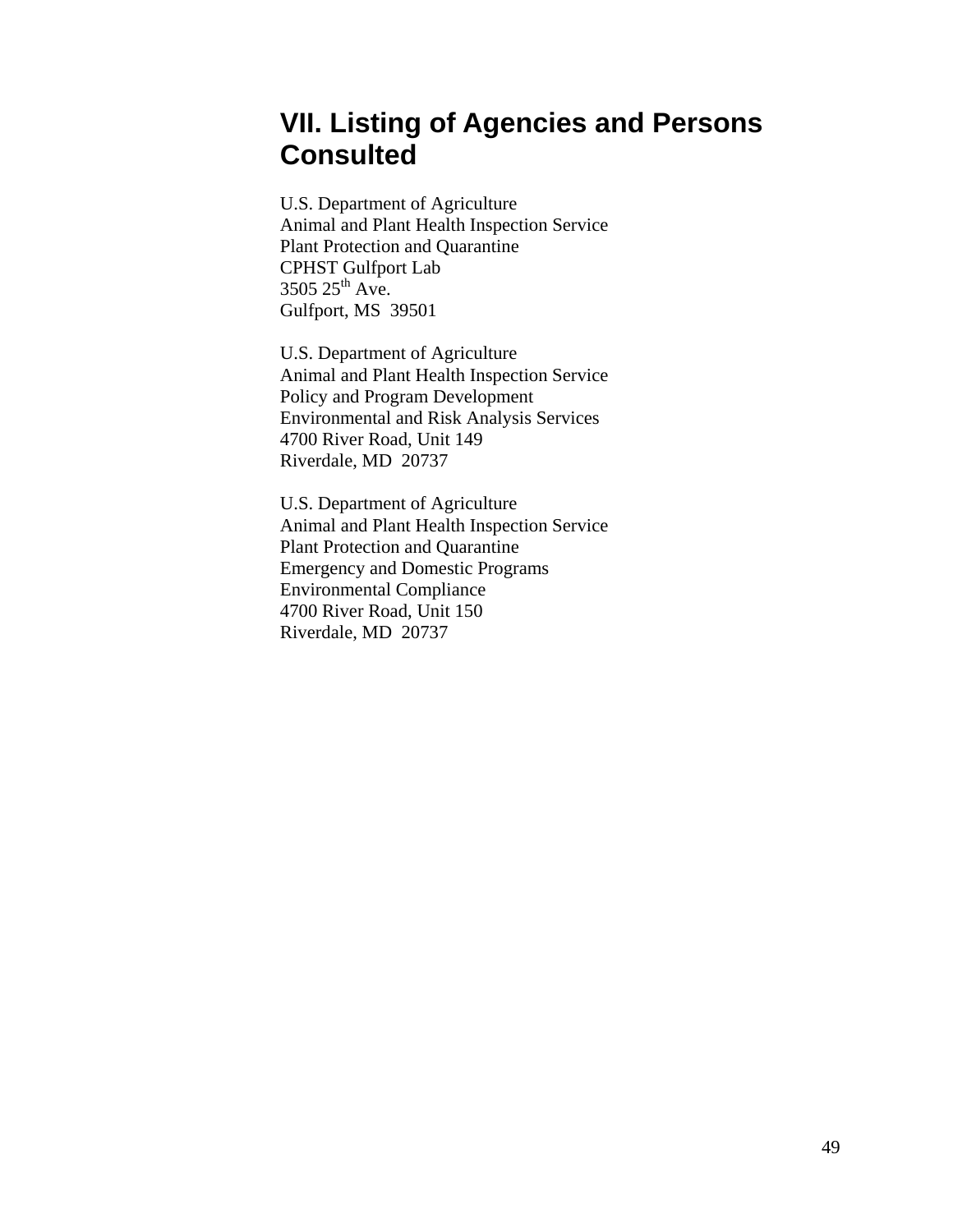## <span id="page-53-0"></span>**VIII. Appendices**

## <span id="page-53-1"></span>**Appendix I. Observed Damage to Wildlife by IFA**

| <b>Animal (Type)</b>                                                                | <b>Noted Effects</b>                                                                                                                                   | Reference                                                                                                                                                                                                                         |
|-------------------------------------------------------------------------------------|--------------------------------------------------------------------------------------------------------------------------------------------------------|-----------------------------------------------------------------------------------------------------------------------------------------------------------------------------------------------------------------------------------|
| Gopher tortoise                                                                     | Direct predation on hatchlings                                                                                                                         | (Allen et al. 2004)                                                                                                                                                                                                               |
| Alligator mississippiensis                                                          | Infested nests received less maintenance by<br>females resulting in hatchlings with lower birth<br>rate                                                | (Allen et al. 2004)                                                                                                                                                                                                               |
| Burmese python                                                                      | Eggs susceptible to IFA in laboratory studies                                                                                                          | (Diffie et al. 2010)                                                                                                                                                                                                              |
| Loggerhead sea turtle (federally<br>listed endangered species)                      | Eggs susceptible to IFA in laboratory studies                                                                                                          | (Diffie et al. 2010)                                                                                                                                                                                                              |
| Diamondback terrapin (IUCN Red<br>$List1$ as lower risk or near<br>threatened)      | Eggs susceptible to IFA in laboratory studies                                                                                                          | (Diffie et al. 2010)                                                                                                                                                                                                              |
| Yellowbelly slider                                                                  | Eggs susceptible to IFA in laboratory studies                                                                                                          | (Diffie et al. 2010)                                                                                                                                                                                                              |
| Eastern painted turtle                                                              | Eggs susceptible to IFA in laboratory studies                                                                                                          | (Diffie <i>et al.</i> 2010)                                                                                                                                                                                                       |
| Yellow rat snake                                                                    | Eggs susceptible to IFA in laboratory studies                                                                                                          | (Diffie et al. 2010)                                                                                                                                                                                                              |
| Vireo griseus (black capped vireo<br>is federally endangered; white-<br>eyed vireo) | Protection of nests from IFA predation<br>increased nest survival by 10%                                                                               | (Campomizzi et al. 2009)                                                                                                                                                                                                          |
| Orthalicus reses reses (Say)<br>(Stock Island tree snail)                           | Federally listed as threatened; Florida State<br>listed as endangered; extinct from the wild;<br>IFA thought to be a major factor in its<br>extinction | (Wojcik et al. 2001)                                                                                                                                                                                                              |
| Cottontail rabbit (Sylvilagus<br>floridanus (Allen))                                | Mortality (33 to 75%) of newborn rabbits<br>when exposed to fire ants                                                                                  | Hill, E.P., 1970. Observations<br>of imported fire ant predation<br>on nestling cottontails. Proc.<br>Southeast. Assoc. Game Fish<br>Comm. 23: 171-181 (cited in<br>(Wojcik et al. 2001))                                         |
| Box turtle (Terrapene carolina<br>triunguis (Agssiz))                               | Mortality of adult turtles due to IFA stings                                                                                                           | Montgomery, W.B., 1996.<br>Predation by the fire ant,<br>Solenopsis invicta, on the<br>three-toed box turtle,<br>Terrapene carolina triunguis.<br>Bull. Chicago<br>Herpetol. Soc. 31: 105-106.<br>(cited in (Wojcik et al. 2001)) |
| Toad (Bufo houstonensis<br>(Sanders))                                               | IFA stings caused mortality of young toads;<br>federally listed as endangered                                                                          | Freed, P.S. and K. Neitman,<br>1988. Notes on predation on<br>the endangered Houston<br>toad, Bufo houstonensis.<br>Tex. J. Sci. 40: 454-456.<br>(cited in (Wojcik et al. 2001))                                                  |

<sup>1</sup> IUCN = International Union for Conservation of Nature and Natural Resources. The IUCN Red List provides information on the conservation status of plant and animal species (http://www.iucnredlist.org/).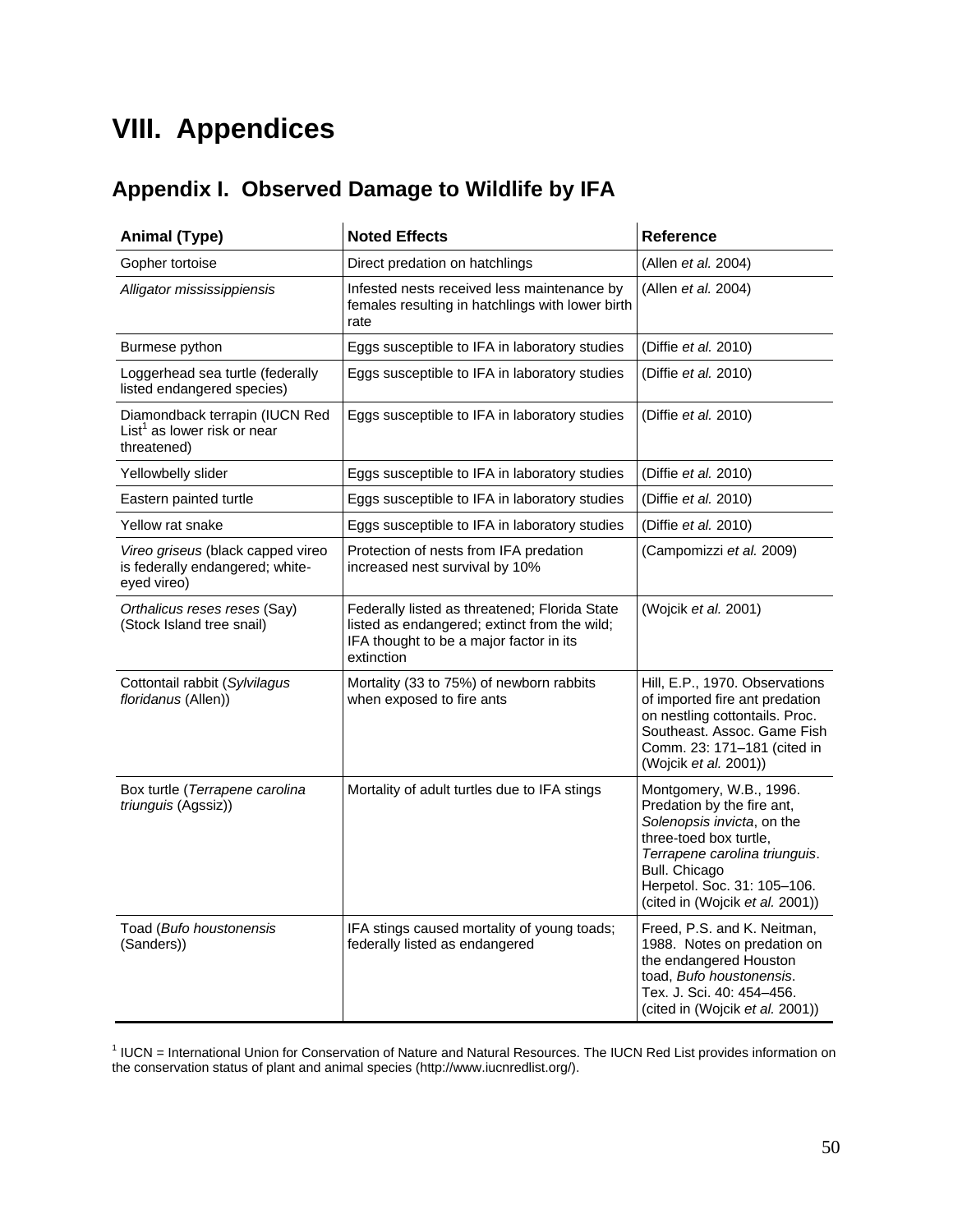## **Appendix II. Land Resource Regions Overlapping with the Geographic Areas Covered in this Environmental Assessment**

<span id="page-54-0"></span>

| <b>Land Resource Region</b><br>(LRR) Overlapping with<br><b>Federal Quarantine</b> <sup>1</sup> | <b>States or Parts Thereof</b><br><b>Under Federal Quarantine</b><br>and Fall within the LRR                               | <b>States or Parts Thereof</b><br>within the LRR Not Under<br><b>Federal Quarantine</b>                                           | Soil Orders and Suborders Found in the LRR                                                                                                                                                                                                                                                                  |
|-------------------------------------------------------------------------------------------------|----------------------------------------------------------------------------------------------------------------------------|-----------------------------------------------------------------------------------------------------------------------------------|-------------------------------------------------------------------------------------------------------------------------------------------------------------------------------------------------------------------------------------------------------------------------------------------------------------|
| C-California subtropical<br>fruit, truck, and specialty<br>crop region                          | California (one county under<br>quarantine and parts of 2 other<br>counties)                                               |                                                                                                                                   | There are four dominant soil orders: Alfisols, Entisols,<br>Mollisols, and Vertisols.<br>There are six dominant soil suborders: Xeralfs.<br>Xererts, and Xerolls; Fluvents, Orthents, and Ochrepts are<br>found in the flood plains and alluvial fans and are soils<br>important for agricultural purposes. |
| D-Western range and<br>irrigated region                                                         | California - one county; New<br>Mexico - one county                                                                        |                                                                                                                                   | There are three dominant soil orders: Aridisols, Entisols, and<br>Mollisols.<br>There are five dominant soil suborders: Argids, Calcids,<br>Orthents, Ustolls, and Xerolls.                                                                                                                                 |
| <b>G-Western Great Plains</b><br>Range and Irrigated Region                                     | Texas (small portion of the<br>northwest corner), Oklahoma<br>(very small portion)                                         | Colorado, Kansas, Montana,<br>Nebraska, New Mexico, North<br>Dakota, South Dakota,<br>Wyoming                                     | There are two dominant soil orders: Entisols, Mollisols.<br>There are four dominant soil suborders: Ustorhents,<br>Torriorhents, Haplustolls, and Argiustolls.                                                                                                                                              |
| H-Central Great Plains<br>winter wheat and range<br>region                                      | Oklahoma, Texas                                                                                                            | Colorado, Kansas, Nebraska,<br>New Mexico                                                                                         | The dominant soil order is Mollisols, but significant acreages<br>of Alfisols, Entisols, and Inceptisols are also present. The<br>dominant soil suborder is Argiustolls. Other suborders<br>include Haplustolls, Ustipsamments, Calciustolls, Paleustolls,<br>and Paleustalfs.                              |
| I-Southwest plateaus and<br>plains range and cotton<br>region                                   | Texas                                                                                                                      |                                                                                                                                   | There are five dominant soil orders: Alfisols, Aridisols,<br>Inceptisols, Mollisols, and Vertisols.<br>There are five dominant soil suborders: Calcids, Ustalfs,<br>Ustolls, Usterts, and Ustepts.                                                                                                          |
| J-Southwestern prairies<br>cotton and forage region                                             | Oklahoma, Texas                                                                                                            | Kansas                                                                                                                            | There are four dominant soil orders: Mollisols, Entisols,<br>Alfisols, and Vertisols.<br>There are four major soil suborders: Paleustalfs,<br>Haplustolls, Haplusterts, and Argiustolls.                                                                                                                    |
| and forest region                                                                               | N-East and central farming Alabama, Arkansas, Georgia,<br>North Carolina, Oklahoma, South<br>Carolina, Tennessee, Virginia | Illinois, Indiana, Kentucky,<br>Missouri, Ohio, Pennsylvania,<br>West Virginia; very small areas<br>in Kansas, Maryland, New York | There are four dominant soil orders: Alfisols, Entisols,<br>Inceptisols, or Ultisols.<br>There are four major soil suborders: Dystrudepts,<br>Hapludalfs, Hapludults, and Paleudults.                                                                                                                       |
| O-Mississippi delta cotton<br>and feed grains region                                            | Arkansas, Louisiana, Mississippi,<br>Tennessee                                                                             | Missouri, very small areas in<br>Kentucky and Illinois                                                                            | There are four dominant soil orders: Alfisols, Vertisols,<br>Inceptisols, or Entisols.                                                                                                                                                                                                                      |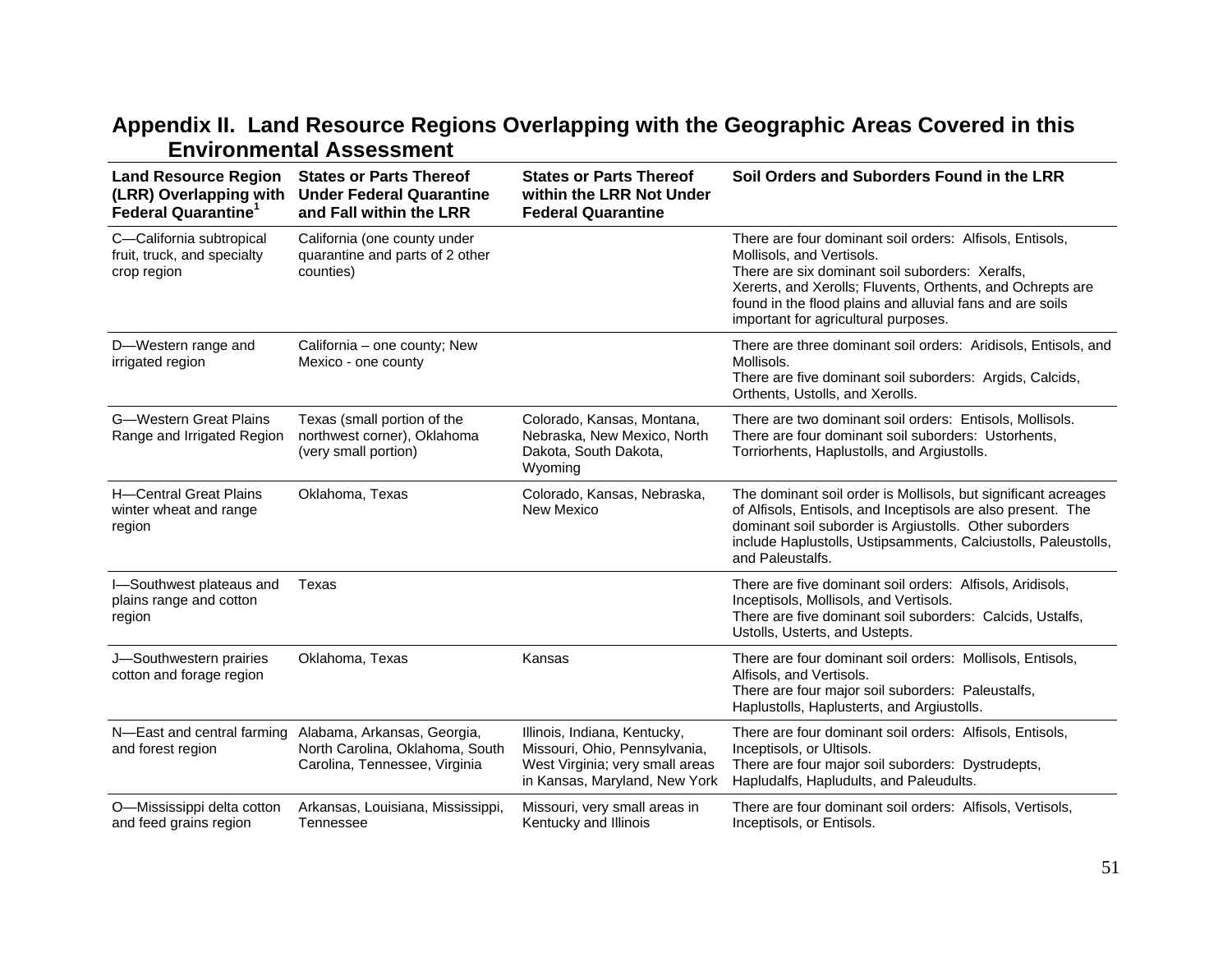|                                                                                |                                                                                                                                               |                                   | There are five major suborders: Aqualfs, Aquerts, Epiaqualfs,<br>Epiaquerts, and Udifluvents.                                                                                                                                                                                                                                                    |
|--------------------------------------------------------------------------------|-----------------------------------------------------------------------------------------------------------------------------------------------|-----------------------------------|--------------------------------------------------------------------------------------------------------------------------------------------------------------------------------------------------------------------------------------------------------------------------------------------------------------------------------------------------|
| P-South Atlantic and gulf<br>slope cash crops, forest,<br>and livestock region | Alabama, Arkansas, Florida,<br>Georgia, Louisiana, Mississippi,<br>North Carolina, Oklahoma, South<br>Carolina, Tennessee, Texas,<br>Virginia | Illinois, Kentucky, Missouri      | There are five major soil orders: Alfisols, Entisols,<br>Inceptisols, Ultisols, or Vertisols. There are 14 major soil<br>suborders:<br>Dystruderts, Dystrudepts, Fragiudalfs, Eutrudepts,<br>Fluvaquents, Fraglossudalfs, Hapludalfs, Hapluderts,<br>Hapludults, Kandiudults, Kanhapludults, Paleudalfs,<br>Paleudults, and<br>Quartzipsamments. |
| T—Atlantic and Gulf Coast<br>lowland forest and crop<br>region                 | Alabama, Florida, Georgia,<br>Louisiana, Mississippi, North<br>Carolina, South Carolina, Texas,<br>Virginia                                   | Delaware, Maryland, New<br>Jersey | There are five dominant soil orders: Alfisols, Entisols,<br>Histosols, Spodosols, and Ultisols.<br>There are five dominant soil suborders: Aqualfs, Aquents,<br>Aquults, Psamments, and Udults.                                                                                                                                                  |
| U-Florida subtropical fruit,<br>truck crop, and range region                   | Florida                                                                                                                                       |                                   | The dominant soil order is Entisols, and significant areas of<br>Alfisols and Histosols.<br>There are three dominant suborders: Aqualfs, Aquents, and<br>Psamments.                                                                                                                                                                              |
|                                                                                |                                                                                                                                               |                                   |                                                                                                                                                                                                                                                                                                                                                  |

<sup>1</sup>Land resource regions (LRRs) are geographically associated major land resource areas (MLRAs) which approximate broad agricultural market regions (USDA–NRCS). LRRs are categorized by capital letters. Major land resource areas (MLRAs) are geographically associated land resource units (LRUs). MLRAs are described in the Agriculture Handbook 206, and include brief descriptions of total area of the MLRA in a particular State; list of major cities, highways, and culturally significant Federal- and State-owned lands within each MLRA; and information on physiography, geology, climate, water, soils, biological resources, and land use in the MLRA.

(Source: [\(USDA NRCS 2006\)](#page-65-16)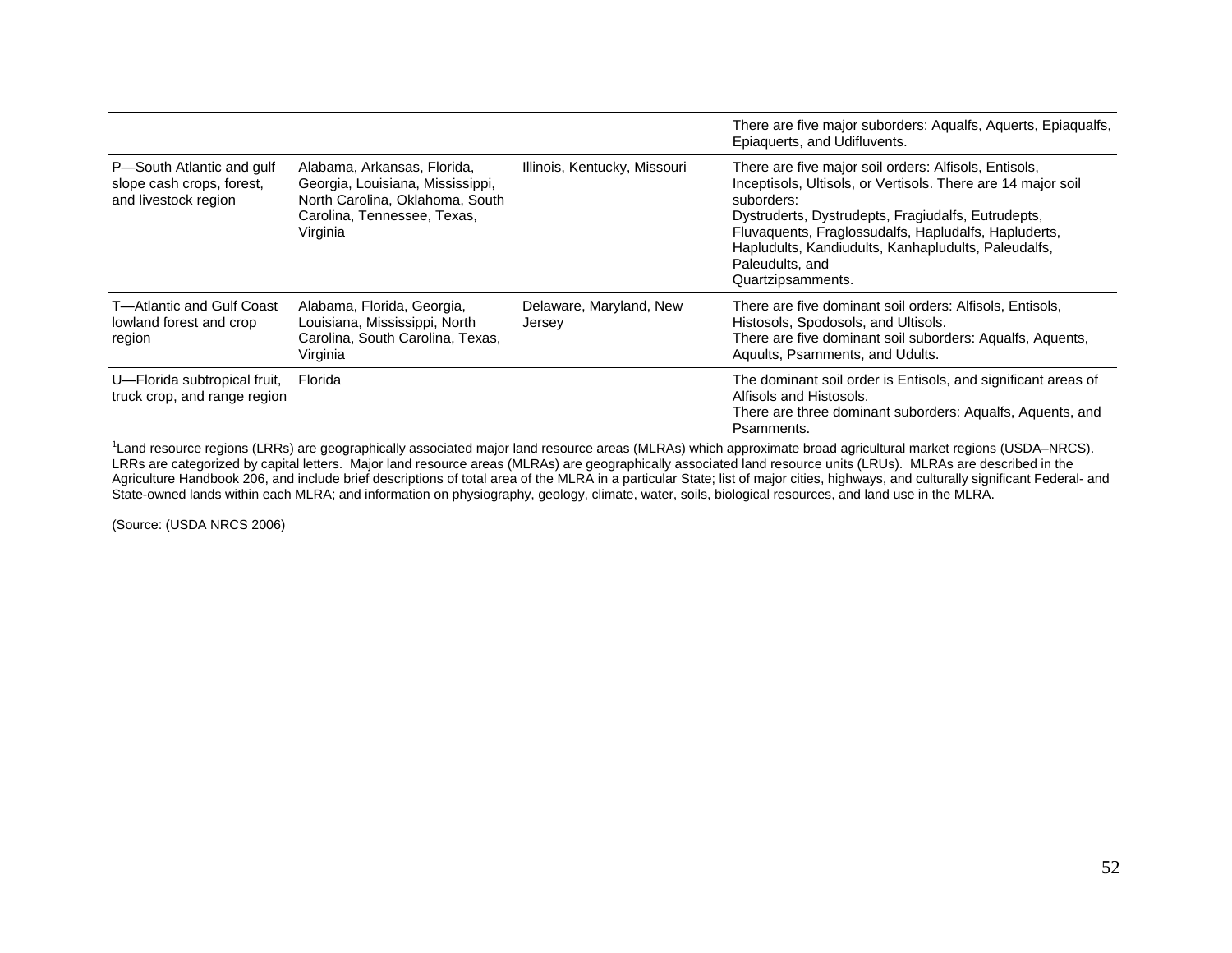### <span id="page-56-0"></span>**Appendix III. Major Uses of Land (2007) for States within the IFA Quarantine and the Expanded Geographic Area Covered in this Environmental Assessment**

| <b>State</b>             | <b>Cropland</b> | Grassland<br><b>Pasture</b><br>and Range | Forest-<br>use<br>Land | Special-<br>use<br><b>Areas</b> | Urban<br><b>Areas</b> | <b>Miscellaneous</b><br><b>Other Land</b> | <b>Total</b><br>Land<br>Area <sup>1</sup> |
|--------------------------|-----------------|------------------------------------------|------------------------|---------------------------------|-----------------------|-------------------------------------------|-------------------------------------------|
|                          |                 |                                          | 1,000 acres --         |                                 |                       |                                           |                                           |
| Alabama                  | 3,104           | 2,642                                    | 22,587                 | 1,535                           | 1,140                 | 1,468                                     | 32,476                                    |
| Arkansas                 | 8,240           | 3,293                                    | 18,596                 | 1,568                           | 589                   | 1,039                                     | 33,324                                    |
| California <sup>2</sup>  | 9,550           | 27,524                                   | 26,983                 | 25,377                          | 5,166                 | 5,213                                     | 99,814                                    |
| Florida                  | 2,760           | 5,558                                    | 15,649                 | 5,008                           | 4,052                 | 1,486                                     | 34,513                                    |
| Georgia                  | 4,619           | 1,292                                    | 24,267                 | 2,073                           | 2,465                 | 2,344                                     | 37,060                                    |
| Louisiana                | 4,435           | 1,860                                    | 14,142                 | 1,975                           | 1,088                 | 4,380                                     | 27,880                                    |
| Mississippi              | 5,556           | 2,055                                    | 19,579                 | 958                             | 607                   | 1,265                                     | 30,020                                    |
| New Mexico <sup>2</sup>  | 2,367           | 52,122                                   | 14,977                 | 6,477                           | 493                   | 1,232                                     | 77,668                                    |
| <b>North</b><br>Carolina | 4,843           | 1,231                                    | 18,037                 | 2,858                           | 2,357                 | 1,849                                     | 31,175                                    |
| Oklahoma                 | 12,840          | 18,707                                   | 7,620                  | 1,731                           | 736                   | 2,312                                     | 43,947                                    |
| South<br>Carolina        | 2,001           | 795                                      | 12,646                 | 1,081                           | 1,230                 | 1,517                                     | 19,270                                    |
| Tennessee                | 6,019           | 2,093                                    | 13,913                 | 2,072                           | 1,594                 | 688                                       | 26,379                                    |
| Texas                    | 34,115          | 101,735                                  | 17,159                 | 6,220                           | 4,646                 | 3,676                                     | 167,550                                   |
| Virginia                 | 3,251           | 2,463                                    | 15,350                 | 1,662                           | 1,555                 | 1,059                                     | 25,340                                    |

<sup>1</sup>Miscellaneous areas, such as marshes, open swamps, bare rock areas, deserts, rural residential areas, and other uses not inventoried.

<sup>2</sup>Values for California and New Mexico are for the entire State; however, only eight counties in California and one county in New Mexico are part of the geographic scope of this assessment.

Source: [\(USDA ERS 2007,](#page-65-17) [Nickerson](#page-64-13) *et al.* 2011).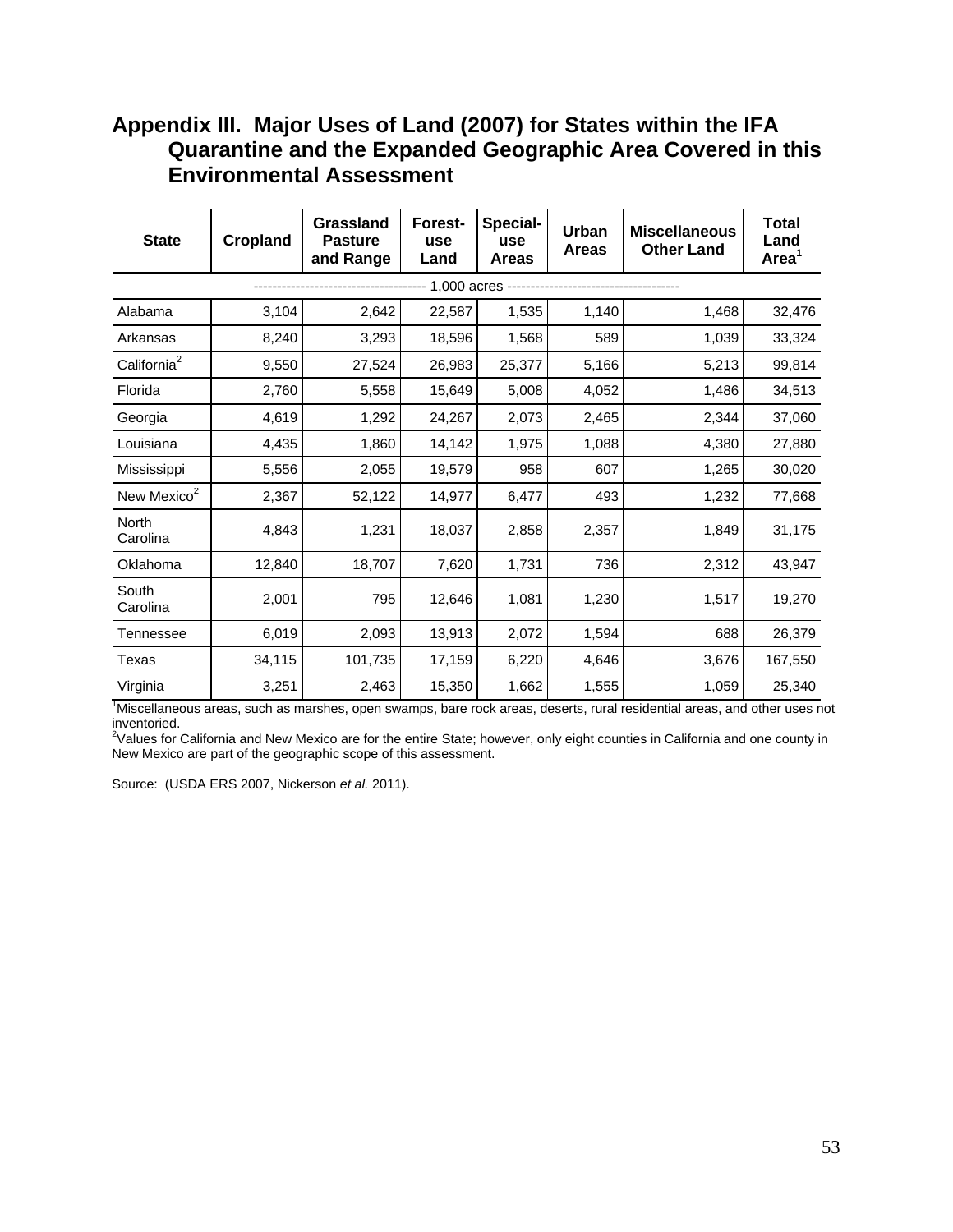### <span id="page-57-0"></span>**Appendix IV. 2011 Counties within the IFA Quarantine and the Expanded Geographic Area Covered in this Environmental Assessment that are Designated as Nonattainment Areas for One or More Common Air Pollutants Tracked by the Environmental Protection Agency (EPA)**

| <b>State or Part Thereof Under</b><br><b>IFA Quarantine and the States</b><br>and Counties Considered in<br>the $EA^1$ | <b>Number of Counties</b><br>with Nonattainment<br>Status <sup>1</sup> | <b>County with Nonattainment</b><br><b>Status</b>                                                                                                                                                                                                | Pollutant <sup>2</sup> |
|------------------------------------------------------------------------------------------------------------------------|------------------------------------------------------------------------|--------------------------------------------------------------------------------------------------------------------------------------------------------------------------------------------------------------------------------------------------|------------------------|
|                                                                                                                        |                                                                        | Jackson, Jefferson, Shelby, Walker                                                                                                                                                                                                               | PM-2.5 1997            |
| Alabama (all 67 counties are under<br>IFA quarantine)                                                                  | 5                                                                      | Jefferson, Shelby, Walker                                                                                                                                                                                                                        | PM-2.5 2006            |
|                                                                                                                        |                                                                        | Pike                                                                                                                                                                                                                                             | <b>Lead 2008</b>       |
| Arkansas (part or all of 33 counties<br>are under IFA quarantine; This EA<br>considers all 75 counties)                | 0                                                                      | No counties listed                                                                                                                                                                                                                               |                        |
|                                                                                                                        |                                                                        | Los Angeles                                                                                                                                                                                                                                      | <b>Lead 2008</b>       |
|                                                                                                                        |                                                                        | Los Angeles, Orange, Riverside,<br>San Bernardino                                                                                                                                                                                                | PM-2.5 1997            |
| California (part or all of 3 counties<br>are under IFA quarantine; This EA                                             | $\overline{7}$                                                         | Imperial, Los Angeles, Orange,<br>Riverside, San Bernardino                                                                                                                                                                                      | PM-2.5 2006            |
| considers 8 counties out of 57)                                                                                        |                                                                        | Imperial, Los Angeles, Orange,<br>Riverside, San Bernardino                                                                                                                                                                                      | <b>PM-10</b>           |
|                                                                                                                        |                                                                        | Imperial, Los Angeles, Orange,<br>Riverside, San Bernardino, San<br>Diego, Ventura                                                                                                                                                               | 8-Hr Ozone             |
| Florida (all 66 counties are under IFA<br>quarantine)                                                                  | 1                                                                      | Hillsborough                                                                                                                                                                                                                                     | <b>Lead 2008</b>       |
| Georgia (all 156 counties are under                                                                                    | 27                                                                     | Barrow, Bartow, Bibb, Carroll,<br>Catoosa, Cherokee, Clayton, Cobb,<br>Coweta, De Kalb, Douglas, Fayette,<br>Floyd, Forsyth, Fulton, Gwinnett,<br>Hall, Heard, Henry, Monroe,<br>Newton, Paulding, Putnam,<br>Rockdale, Spalding, Walker, Walton | PM-2.5 1997            |
| IFA quarantine)                                                                                                        |                                                                        | Barrow, Bartow, Carroll, Cherokee,<br>Clayton, Cobb, Coweta, De Kalb,<br>Douglas, Fayette, Forsyth, Fulton,<br>Gwinnett, Hall, Henry, Newton,<br>Paulding, Rockdale, Spalding,<br>Walton                                                         | 8-Hr Ozone             |
| Louisiana (all 60 counties are under<br>IFA quarantine)                                                                | 5                                                                      | Ascension, East Baton Rouge,<br>Iberville, Livingston, West Baton<br>Rouge                                                                                                                                                                       | 8-Hr Ozone             |
| Mississippi (all 82 counties are under<br>IFA quarantine)                                                              | 0                                                                      | No counties listed                                                                                                                                                                                                                               |                        |
| New Mexico (1 county out of 33 is<br>under IFA quarantine)                                                             | 1                                                                      | Dona Ana                                                                                                                                                                                                                                         | <b>PM-10</b>           |
| North Carolina (60 counties - all or                                                                                   | 10                                                                     | Catawba, Davidson, Guilford                                                                                                                                                                                                                      | PM-2.5 1997            |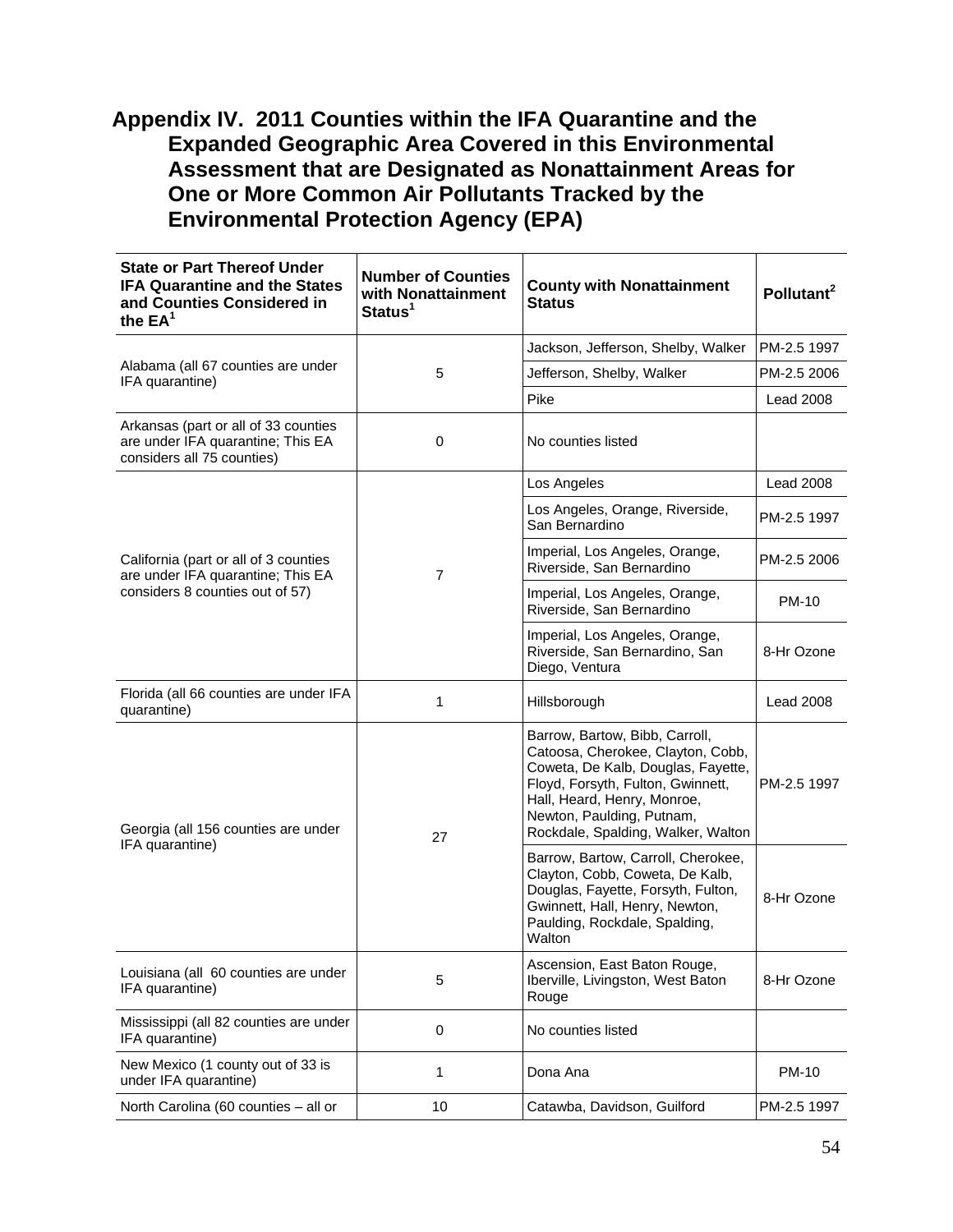| part thereof - are under IFA<br>quarantine; this EA considers all 100<br>counties)            |           | Cabarrus, Gaston, Iredell, Lincoln,<br>Mecklenburg, Rowan, Union                                                                                                      | 8-Hr Ozone                 |
|-----------------------------------------------------------------------------------------------|-----------|-----------------------------------------------------------------------------------------------------------------------------------------------------------------------|----------------------------|
| Oklahoma (8 counties fall within the<br>IFA quarantine; this EA considers all<br>77 counties) | 0         | No counties listed                                                                                                                                                    |                            |
| South Carolina (all 46 counties are<br>under IFA quarantine)                                  | York<br>1 |                                                                                                                                                                       | 8-Hr Ozone                 |
| Tennessee (55 counties are within                                                             |           | Anderson, Blount, Hamilton, Knox,<br>Loudon, Roane                                                                                                                    | PM-2.5 1997                |
| the IFA quarantine; this EA considers<br>all 93 counties)                                     | 7         | Anderson, Blount, Knox, Loudon,<br>Roane                                                                                                                              | PM-2.5 2006                |
|                                                                                               |           | Sullivan                                                                                                                                                              | <b>Lead 2008</b>           |
|                                                                                               |           | Collin                                                                                                                                                                | Lead 2008,<br>2009         |
| Texas (188 counties fall within the                                                           |           | El Paso                                                                                                                                                               | <b>PM-10</b>               |
| IFA quarantine; this EA considers all<br>254 counties)                                        | 18        | Brazoria, Chambers, Collin, Dallas,<br>Denton, Ellis, Fort Bend, Galveston,<br>Harris, Johnson, Kaufman, Liberty,<br>Montgomery, Parker, Rockwall,<br>Tarrant, Waller | 8-Hr Ozone                 |
| Virginia (2 counties fall within the IFA<br>quarantine; this EA considers all 95<br>counties) | 4         | Arlington, Fairfax, Loudoun, Prince<br>William                                                                                                                        | PM-2.5 1997:<br>8-Hr Ozone |

<sup>1</sup> The IFA quarantine area includes States of: Alabama, Florida, Georgia, Louisiana, Mississippi, South Carolina, and parts of Arkansas, California (part of Los Angeles and Riverside County and the entire county of Orange), New Mexico (one county), North Carolina, Oklahoma, Tennessee, Texas, and Virginia. The geographic range of this EA includes the current quarantine area, as well as areas into which IFA is likely to expand, based on research done by Korzukhin et al. [\(2001\)](#page-63-2). The expanded region includes the entire State of Arkansas, North Carolina, Oklahoma, Tennessee, Texas, and Virginia. It also includes several additional counties in California (San Bernardino, Ventura, Santa Barbara, San Diego, and Imperial) and the entire county of Los Angeles, and Riverside in California.

 $2$  PM-10 = Particulate matter 10 micrometers in diameter or less; PM-2.5 = Particulate matter 2.5 micrometers in diameter or less; the year following a pollutant is the version of the standard used at the time of the measurement; 8-Hr Ozone is measured by taking "the 3-year average of the fourth-highest daily maximum 8-hour average ozone concentrations measured at each monitor within an area over each year must not exceed 0.08 ppm".

Source: [\(EPA 2011c\)](#page-61-3)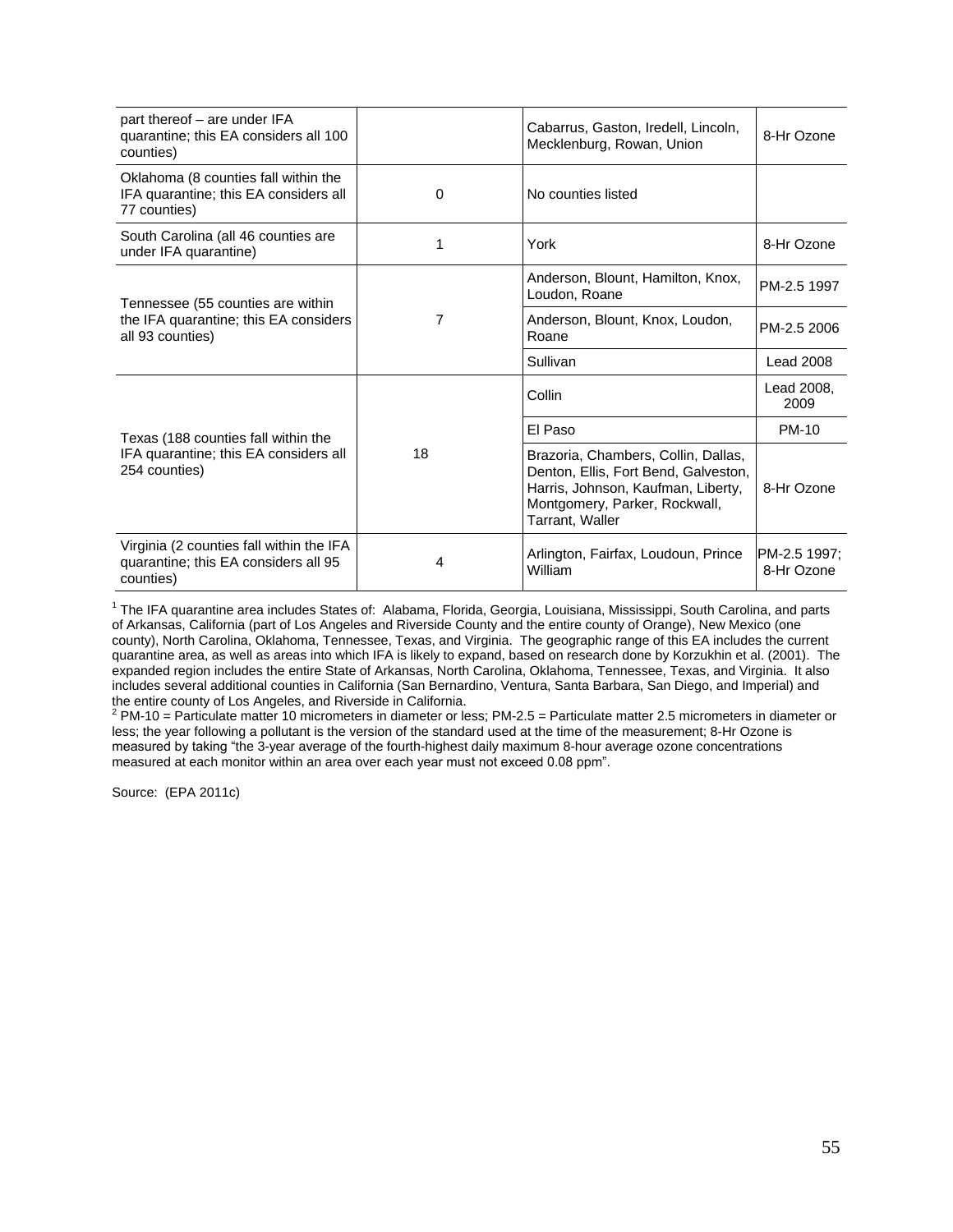### <span id="page-59-0"></span>**Appendix V. Number of Watersheds and Watersheds Containing Waters Impaired with Chemicals Used in the IFA Program**

| <b>State or Part Thereof</b><br>within the Current<br><b>Federal Quarantine</b> | Number of Watersheds within the<br>Current Quarantine Area <sup>1</sup> and within<br>the Expanded Geographical Region<br>Covered in this EA <sup>®</sup> | <b>Chemicals Used or Proposed</b><br>For Use in The IFA Program<br><b>Found in Impaired Waters</b>                                                                                                                                                                                                                                                                                             |
|---------------------------------------------------------------------------------|-----------------------------------------------------------------------------------------------------------------------------------------------------------|------------------------------------------------------------------------------------------------------------------------------------------------------------------------------------------------------------------------------------------------------------------------------------------------------------------------------------------------------------------------------------------------|
| Alabama (entire State)                                                          | 52                                                                                                                                                        | Chlorpyrifos                                                                                                                                                                                                                                                                                                                                                                                   |
| Arkansas (part of State)                                                        | 22 (est.) $^{1}$<br>59 total <sup>3</sup>                                                                                                                 | None listed                                                                                                                                                                                                                                                                                                                                                                                    |
| California (part of State)                                                      | 4 (est.) <sup>1</sup><br>40 total                                                                                                                         | Calleguas Watershed (Ventura Co.):<br>Chlorpyrifos, Diazinon, Bifenthrin;<br>Newport Bay Watershed (Orange<br>Co.): Chlorpyrifos,;<br>Salton Sea Watershed (Imperial,<br>Riverside, San Bernardino, San<br>Diego Co.): Chlorpyrifos<br>Santa Clara Watershed (Los<br>Angeles, Santa Barbara, and<br>Ventura Co.): Chlorpyrifos,;<br>Santa Maria Watershed (Santa<br>Barbara Co.): Chlorpyrifos |
| Florida (entire State)                                                          | $54^3$                                                                                                                                                    | None listed                                                                                                                                                                                                                                                                                                                                                                                    |
| Georgia (entire State)                                                          | $52^3$                                                                                                                                                    | None listed                                                                                                                                                                                                                                                                                                                                                                                    |
| Louisiana (entire State)                                                        | 60 <sup>3</sup>                                                                                                                                           | Fipronil                                                                                                                                                                                                                                                                                                                                                                                       |
| Mississippi (entire State)                                                      | $59^3$                                                                                                                                                    | None listed                                                                                                                                                                                                                                                                                                                                                                                    |
| New Mexico (Dona Ana<br>County)                                                 | $\overline{4}$                                                                                                                                            | None listed                                                                                                                                                                                                                                                                                                                                                                                    |
| North Carolina (part of State)                                                  | 28 (est.) <sup>1</sup><br>58 total <sup>3</sup>                                                                                                           | None listed                                                                                                                                                                                                                                                                                                                                                                                    |
| Oklahoma (part of State)                                                        | 20 (est.) $1/67$ total $3$                                                                                                                                | Lower Canadian-Walnut Watershed,<br>Deep Fork Watershed, Lower<br>Cimarron-Skeleton Watershed:<br>Chlorpyrifos                                                                                                                                                                                                                                                                                 |
| Puerto Rico (entire territory)                                                  | 11 <sup>3</sup>                                                                                                                                           | Pesticides listed but type not<br>specified                                                                                                                                                                                                                                                                                                                                                    |
| South Carolina (entire State)                                                   | 38 <sup>3</sup>                                                                                                                                           | None listed                                                                                                                                                                                                                                                                                                                                                                                    |
| Tennessee (part of State)                                                       | 23 (est.) <sup>1</sup><br>60 total <sup>3</sup>                                                                                                           | None listed                                                                                                                                                                                                                                                                                                                                                                                    |
| Texas (part of State)                                                           | 112 (est.) $^{1}$<br>210 total $3$                                                                                                                        | None listed                                                                                                                                                                                                                                                                                                                                                                                    |
| Virginia (part of State)                                                        | 4 (est.) $1$<br>53 total $3$                                                                                                                              | None listed                                                                                                                                                                                                                                                                                                                                                                                    |

1 The (est.) indicates the number is an estimate; we are unable to precisely overlay the States or counties under partial IFA quarantine with watershed and national wildlife refuge areas using the maps and resources consulted. The estimates provide enough information for the purposes of this document.<br><sup>2</sup>The number of federally listed threatened or endangered species is unique for each National Wildlife Refuge but is not

unique across refuges; a species may be found in multiple refuges.<br><sup>3</sup>The total number of watersheds per State was obtained from EPA's Surf your watershed

(http://cfpub.epa.gov/surf/locate/index.cfm).

Sources: [\(EPA 2011e,](#page-62-11) [FWS 2011a,](#page-62-12) [b\)](#page-62-13)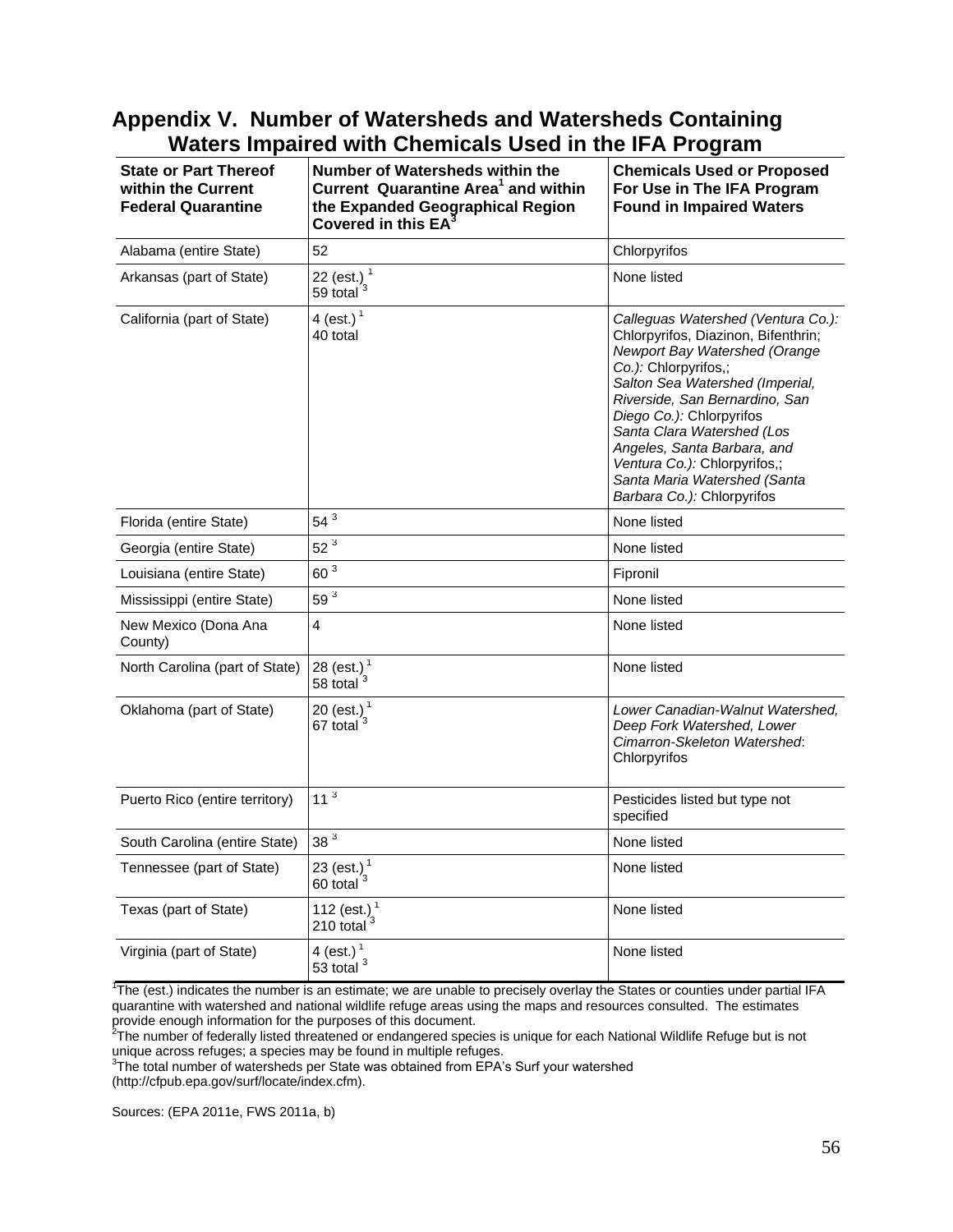## <span id="page-60-0"></span>**IX. References**

- <span id="page-60-1"></span>Allen, C. R., D. M. Epperson, and A. S. Garmestani. 2004. Red imported fire ant impacts on wildlife: a decade of research. American Midland Naturalist 152:88-103.
- <span id="page-60-3"></span>Allen, C. R., R. S. Lutz, T. Lockley, S. A. J. Phillips, and S. Demarais. 2001. The nonindigenous ant, *Solenopsis invicta*, reduces loggerhead shrike and native insect abundance. Journal of Agriculture and Urban Entomology 18:249-259.
- <span id="page-60-11"></span>Anatra-Cordone, M. and P. R. Durkin. 2005. Imidacloprid - Human health and ecological risk assessment, final report submitted to USDA Forest Service. SERA TR 05-43-24-03a, Syracuse Environmental Research Associates, Inc., Fayetteville, New York.
- <span id="page-60-5"></span>Apperson, C. S., B. B. Leidy, and E. E. Powell. 1984. Effects of Amdro on the red imported fire ant (Hymenoptera: Formicidae) and some nontarget ant species and persistence of Amdro on a pasture habitat in North Carolina. Journal of Economic Entomology 77:1012-1018.
- <span id="page-60-4"></span>Aupinel, P., D. Fortini, B. Michaud, F. Marolleau, J.-N. Tasei, and J.-F. Odoux. 2007. Toxicity of dimethoate and fenoxycarb to honey bee brood (*Apis mellifera*), using a new in vitro standardized feeding method. Pest Management Science 63:1090-1094.
- BASF. 2012. Material Safety Data Sheet (MSDS) for Siesta Fire Ant Bait. 9 pp.
- <span id="page-60-9"></span>Bayoumi, A. E., Y. Pérez-Pertejo, H. Z. Zidan, R. Balaña-Fouce, C. Ordóñez, and D. Ordóñez. 2003. Cytotoxic effects of two antimolting insecticides in mammalian CHO-K1 cells. Ecotoxicology and Environmental Safety 55:19-23.
- <span id="page-60-13"></span>Brander, S. M., I. Werner, W. White, and L. A. Deanovic. 2009. Toxicity of a dissolved pyrethroid mixture to *Hyalella azteca* at environmentally relevant concentrations. Environmental Toxicology and Chemistry 28:1493-1499.
- <span id="page-60-12"></span>Briggs, J. A., M. B. Riley, and T. Whitwell. 1998. Quantification and remediation of pesticides in runoff water from containerized plant production. Journal of Environmental Quality 27:814-820.
- CADPR See California Department of Pesticide Regulation
- <span id="page-60-2"></span>Caldwell, S. T., S. H. Schuman, and W. M. J. Simpson. 2009. Fire ants: a continuing community health threat in South Carolina (abstract only). Journal of the South Carolina Medical Association 95:231-235.
- California Department of Pesticide Regulation. 2008. CADPR Public Report 2008-1: Metaflumizone. 8 pp.
- <span id="page-60-6"></span>Campiche, S., G. L'Ambert, J. Tarradellas, and K. Becker-van Slooten. 2007. Multigeneration effects of insect growth regulators on the springtail *Folsomia candida*. Ecotoxicology and Environmental Safety 67:180-189.
- <span id="page-60-14"></span>Campomizzi, A. J., M. L. Morrison, S. L. Farrell, R. N. Wilkins, B. M. Drees, and J. M. Packard. 2009. Red imported fire ants can decrease songbird nest survival. The Condor 111:534- 537.
- <span id="page-60-10"></span>Crossland, N. O. 1982. Aquatic toxicology of cypermethrin. II. Fate and biological effects in pond experiments. Aquatic Toxicology 2:205-222.
- <span id="page-60-8"></span>Csondes, A. 2004. Environmental fate of methoprene. California Department of Pesticide Regulations, Envrionmental Monitoring Branch, Sacramento, CA.
- <span id="page-60-7"></span>Degitz, S. J., E. J. Durhan, J. E. Tietge, P. A. Kosian, G. W. Holcombe, and G. T. Ankley. 2003. Developmental toxicity of methoprene and several degradation products in *Xenopus laevis*. Aquatic Toxicology 64:97-105.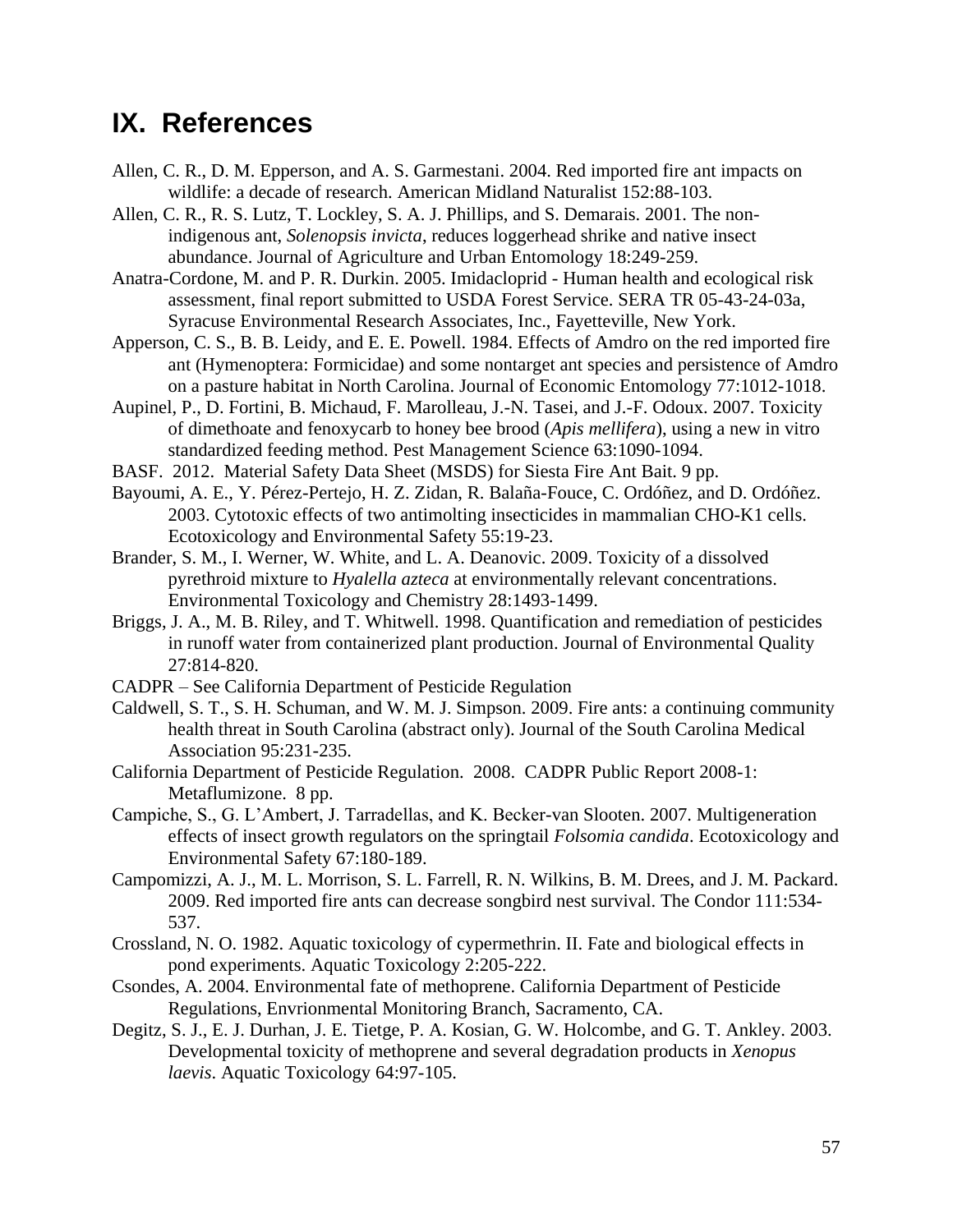- <span id="page-61-17"></span>Deneer, J. W. 2000. Toxicity of mixtures of pesticides in aquatic systems. Pest Management Science 56:516-520.
- <span id="page-61-10"></span>Deng, G. and K. D. Waddington. 1997. Methoprene does not affect food preferences and foraging performance in honey bee workers. Journal of Insect Behavior 10:229-235.
- <span id="page-61-2"></span>Diffie, S., J. Miller, and K. Murray. 2010. Laboratory observations of red imported fire ant (Hymenoptera: Formicidae) predation on reptilian and avian eggs. Journal of Herpetology 44:294-296.
- <span id="page-61-0"></span>Diffie, S., R. K. Vander Meer, and M. H. Bass. 1988. Discovery of hybrid fire ant populations in Georgia and Alabama. Journal of Entomological Science 23:187-191.
- <span id="page-61-1"></span>Drees, B. M. 2002. Medical problems and treatment considerations for the red imported fire ant (Fire Ant Plan Fact Sheet #023). Texas A&M University, College Station, Texas.
- <span id="page-61-6"></span>Drew, D., J. Doherty, W. Donovan, P. Savoia, and S. Tadayon. 2009. Fipronil: Human health risk assessment to support and maintain the established rice grain tolerance for imported rice. United States Environmental Protection Agency, Office of Prevention, Pesticides, and Toxic Substances.
- <span id="page-61-16"></span>Durkin, P. R. 2010. Lambda-cyhalothrin human health and ecological risk assessment, final report submitted to USDA Forest Service. SERA TR-052-21-03a, Syracuse Environmental Research Associates, Inc., Manlius, New York.
- <span id="page-61-9"></span>EPA. 1991. Registration Eligibility Document: Isopropyl (2E, 4E)-11-Methoxy-3, 7, 11- Trimethyl-2, 4-Dodecadienoate (referred to as methoprene). United States Environmental Protection Agency, Office of Pesticide Programs, Washington, D.C.
- <span id="page-61-15"></span>EPA. 1997. Cyfluthrin, Pesticide tolerance, final rule. Federal Register Volume 62, Number 90. Environmental Protection Agency 40 CFR Parts 180.
- <span id="page-61-7"></span>EPA. 1998. Reregistration eligibility decision (RED): Hydramethylnon. United States Environmental Protection Agency.
- <span id="page-61-11"></span>EPA. 2001. June 2001 update of the March 1991 methoprene R.E.D. fact sheet. United States Environmental Protection Agency.
- <span id="page-61-8"></span>EPA. 2003a. Hydramethylnon; Pesticide Tolerance, final rule. Federal Register Volume 68, Number 156. Environmental Protection Agency 40 CFR Part 180.
- <span id="page-61-13"></span>EPA. 2003b. Name of Chemical: Clothianidin. Reason for Issuance: Conditional Registration. Date Issued: May 30, 2003. Fact Sheet. United States Environmental Protection Agency.
- EPA. 2004. Federal Register Vol. 69, No. 144. Abamectin; Notice of filing a pesticide petition to establish a tolerance for a certain pesticide chemical in or on food.
- <span id="page-61-14"></span>EPA. 2005a. Cyfluthrin; Pesticide tolerance, final rule. Federal Register Volume 70, Number 176. Environmental Protection Agency 40 CFR Part 180.
- <span id="page-61-12"></span>EPA. 2005b. Revised EFED Risk Assessment for the Reregistration Eligibility Decision (RED) on Cypermethrin After 30-Day "Error Only" Comment Period. United States Environmental Protection Agency.
- <span id="page-61-4"></span>EPA. 2011a. EFED Pesticide Ecotoxicity Database. Accessed 11/10/2011 at [http://www.ipmcenters.org/pesticides.cfm.](http://www.ipmcenters.org/pesticides.cfm)
- <span id="page-61-5"></span>EPA. 2011b. FenoxycarbProposed Registration Review Final Decision; February 2011, Case Number 7401 (Available at http://www.regulations.gov/#!documentDetail;D=EPA-HQ-OPP-2006-0111-0014). United States Environmental Protection Agency (EPA).
- <span id="page-61-3"></span>EPA. 2011c. The Green Book Nonattainment Areas for Criteria Pollutants (Available at: [http://www.epa.gov/oar/oaqps/greenbk/index.html\).](http://www.epa.gov/oar/oaqps/greenbk/index.html)) United States Environmental Protection Agency (EPA).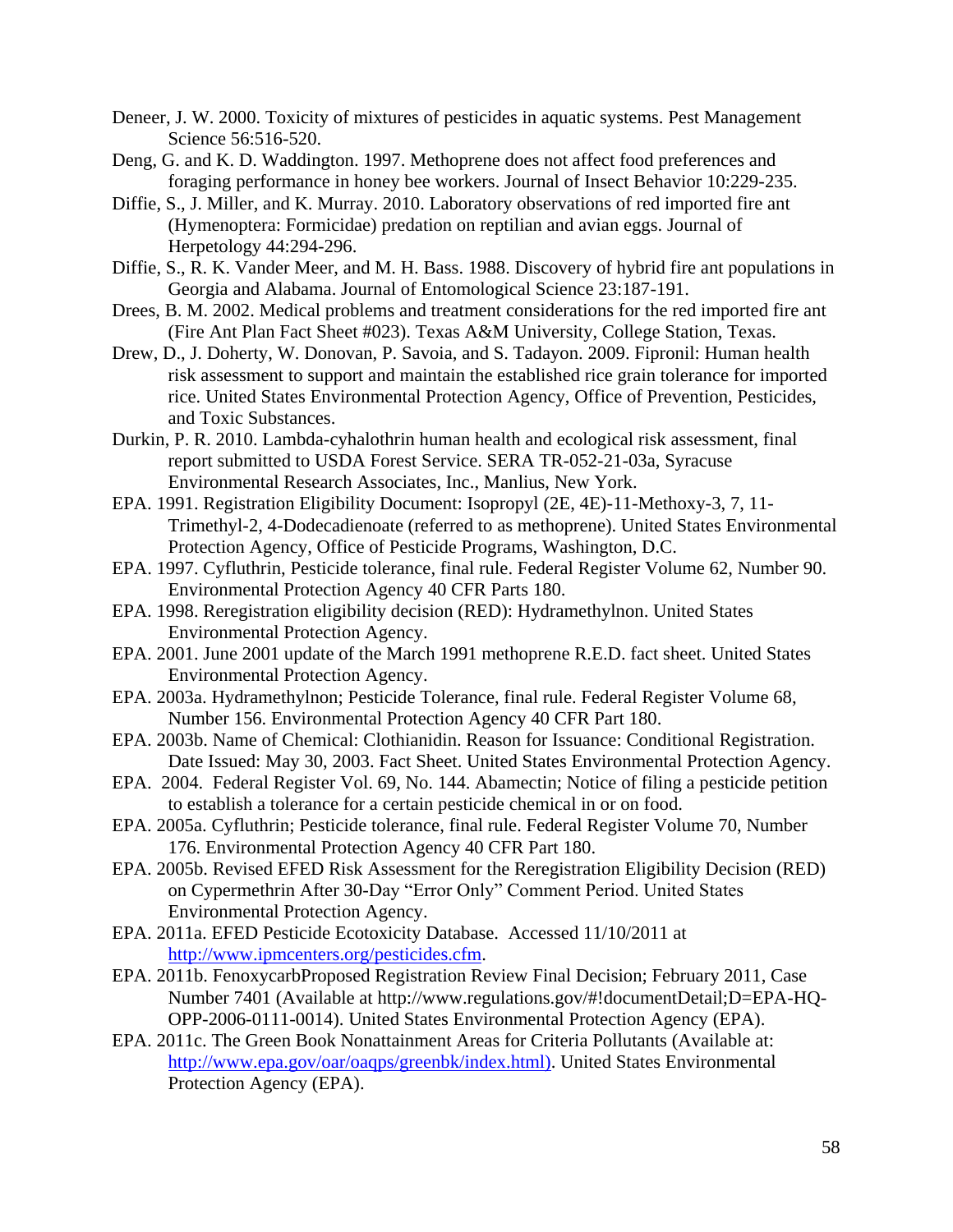- <span id="page-62-7"></span>EPA. 2011d. Pesticide Product Label System (Available at: [http://iaspub.epa.gov/apex/pesticides/f?p=101:1:5094635263995058\).](http://iaspub.epa.gov/apex/pesticides/f?p=101:1:5094635263995058)) United States Environmental Protection Agency (EPA).
- <span id="page-62-11"></span>EPA. 2011e. Surf your watershed (Available at: [http://cfpub.epa.gov/surf/locate/index.cfm\).](http://cfpub.epa.gov/surf/locate/index.cfm)) United States Environmental Protection Agency (EPA).
- <span id="page-62-2"></span>EPA. 2011f. Watershed Assessment, Tracking and Environmental Results (Available at: [http://iaspub.epa.gov/waters10/attains\\_nation\\_cy.control?p\\_report\\_type=T#imp\\_water\\_b](http://iaspub.epa.gov/waters10/attains_nation_cy.control?p_report_type=T#imp_water_by_state)) [y\\_state\).](http://iaspub.epa.gov/waters10/attains_nation_cy.control?p_report_type=T#imp_water_by_state)) United States Environmental Protection Agency (EPA).
- EPA. 2011g. Metaflumizone: Revised occupational and residential exposure/risk assessment for proposed use as a granular fire ant bait. 15 pp.
- EPA. 2014. Ecotox database. [Online]. Available: [http://cfpub.epa.gov/ecotox/.](http://cfpub.epa.gov/ecotox/)
- <span id="page-62-1"></span>Epperson, D. M. and C. R. Allen. 2010. Red imported fire ant impacts on upland arthropods in Southern Mississippi. The American Midland Naturalist 163:54-63.
- <span id="page-62-6"></span>Fossen, M. 2006. Environmental fate of imidacloprid. California Department of Pesticide Regulation, Environmental Monitoring, Sacramento, CA.
- <span id="page-62-5"></span>Franklin, M. T., M. L. Winston, and L. A. Morandin. 2004. Effects of clothianidin on *Bombus impatiens* (Hymenoptera: Apidae) colony health and foraging ability. Journal of Economic Entomology 97:369-373.
- <span id="page-62-12"></span>FWS. 2011a. National Wildlife Refuge System (Available at: [http://www.fws.gov/refuges/\).](http://www.fws.gov/refuges/)) United States Fish and Wildlife Service (FWS).
- <span id="page-62-13"></span>FWS. 2011b. Threatened and Endangered Species on National Wildlife Refuges Database (Available at:

[http://www.fws.gov/refuges/databases/ThreatenedEndangeredSpecies/ThreatenedEndang](http://www.fws.gov/refuges/databases/ThreatenedEndangeredSpecies/ThreatenedEndangered_Search.cfm)) ered Search.cfm). United States Fish and Wildlife Service.

- <span id="page-62-9"></span>Gan, J. 2006. Pyrethroid insecticides in nursery runoff: Transport and impact on aquatic invertebrates. Department of Environmental Sciences University of California, Riverside, CA.
- <span id="page-62-3"></span>Gan, J., S. Bondarenko, and F. Spurlock. 2008. Persistence and Phase Distribution in Sediment. Pages 203-222 Synthetic Pyrethroids. American Chemical Society.
- <span id="page-62-8"></span>Gan, J. and S. J. Lee. 2005. Distribution and persistence of pyrethroids in runoff sediments. Journal of Environmental Quality 34:836-841.
- <span id="page-62-10"></span>Gilliom, R. J., J. E. Barbash, C. G. Crawford, P. A. Hamilton, J. D. Martin, N. Nakagaki, L. H. Nowell, J. C. Scott, P. E. Stackelberg, G. P. Thelin, and D. M. Wolock. 2007. The Quality of our Nation's Waters: Pesticides in the Nation's streams and ground water, 1992-2001 (Circular 1291). United States Department of the Interior, United States Geological Survey.
- <span id="page-62-0"></span>Gutrich, J. J., E. VanGelder, and L. Loope. 2007. Potential economic impact of introduction and spread of the red imported fire ant, *Solenopsis invicta*, in Hawaii. Environmental Science and Policy 10:685-696.
- <span id="page-62-4"></span>Hanson, B. 2009. Pyriproxyfen. Human Health Risk Assessment for the Proposed Use of Pyriproxyfen in/on Vegetables, Leaves of Root and Tuber, Group 2; Vegetables, Leafy, Except *Brassica*, Group 4; Vegetable, Foliage of Legume, Group 7; Fruit, Small, Vine Climbing, Except Grape, Subgroup 13-07E; Artichoke, Globe; Asparagus; and Watercress Commodities. United States Environmental Protection Agency, Office of Prevention, Pesticides, and Toxic Substances.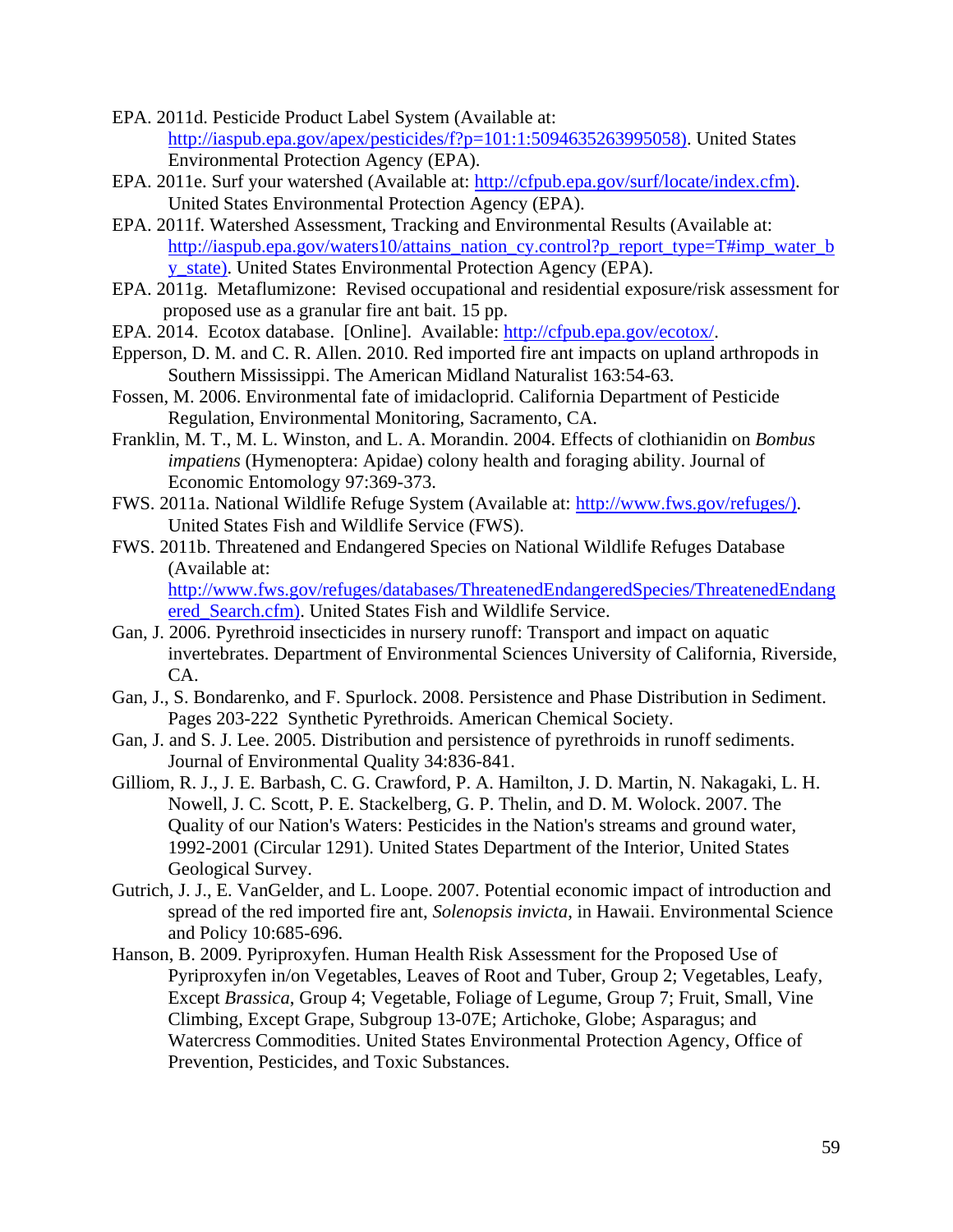- <span id="page-63-11"></span>Hartnik, T. and B. Styrishave. 2008. Impact of biotransformation and bioavailability on the toxicity of the insecticides α-cypermethrin and chlorfenvinphos in earthworm. Journal of Agricultural and Food Chemistry 56:11057–11064.
- <span id="page-63-12"></span>He, L.-M., J. Troiano, A. Wang, and K. Goh. 2008. Environmental chemistry, ecotoxicity, and fate of lambda-cyhalothrin. Pages 71-91 *in* D. M. Whitacre, editor. Reviews of Environmental Contamination and Toxicology. Springer.
- Hempel, K., Hess, F.G., Bogi, C., Fabian, E., Hellwig, J. and I. Fegert. 2007. Toxicological properties of metaflumizone. Vet. Parasitol. 150:190–195.
- <span id="page-63-9"></span>Henrick, C. A. 2007. Methoprene. Journal of the American Mosquito Control Association 23:225-239.
- <span id="page-63-6"></span>Heylen, K., B. Gobin, L. Arckens, R. Huybrechts, and J. Billen. 2010. The effects of four crop protection products on the morphology and ultrastructure of the hypopharyngeal gland of the European honeybee, *Apis mellifera*. Apidologie:1-14.
- <span id="page-63-5"></span>Jetter, K. M., J. Hamilton, and J. H. Klotz. 2002. Eradication costs calculated: red imported fire ants threaten agriculture, wildlife and homes. California Agriculture 56:26-34.
- <span id="page-63-10"></span>Jin, Y., L. Wang, M. Ruan, J. Liu, Y. Yang, C. Zhou, B. Xu, and Z. Fu. 2011. Cypermethrin exposure during puberty induces oxidative stress and endocrine disruption in male mice. Chemosphere 84:124-130.
- <span id="page-63-15"></span>Key, P., K. Chung, T. Siewicki, and M. Fulton. 2007. Toxicity of three pesticides individually and in mixture to larval grass shrimp (*Palaemonetes pugio*). Ecotoxicology and Environmental Safety 68:272-277.
- <span id="page-63-13"></span>Kinard, S. L., Y. Yang, S. Ary, and C. Smith. 2005. Permethrin. HED Chapter of the Reregistration Eligibility Decision Document (RED). United States Environmental Protection Agency, Office of Prevention, Pesticides, and Toxic Substances.
- <span id="page-63-0"></span>King, J. R., W. R. Tschinkel, and K. G. Ross. 2009. A case study of human exacerbation of the invasive species problem: transport and establishment of polygyne fire ants in Tallahasse, Florida, USA. Biological Invasions 11:373-377.
- <span id="page-63-2"></span>Korzukhin, M. D., S. D. Porter, L. C. Thompson, and S. Wiley. 2001. Modeling temperaturedependent range limits for the fire ant *Solenopsis invicta* (Hymenoptera: Formicidae) in the United States. Environmental Entomology 30:645-655.
- <span id="page-63-4"></span>Lard, C. F., J. Schmidt, B. Morris, L. Estes, C. Ryan, and D. Bergquist. 2006. An economic impact of imported fire ants in the United States of America. Department of Agricultural Economics, Texas A&M University, Texas Agricultural Experiment Station, College Station, TX.
- <span id="page-63-3"></span>Levia, D. F. J. and E. E. Frost. 2004. Assessment of climatic suitability for the expansion of *Solenopsis invicta* Buren in Oklahoma using three general circulation models. Theoretical and Applied Climatology 79:23-30.
- <span id="page-63-1"></span>Lofgren, C. S., W. A. Banks, and B. M. Glancey. 1975. Biology and control of imported fire ants. Annual Review of Entomology 20:1-30.
- <span id="page-63-14"></span>Lydy, M. J. and K. R. Austin. 2004. Toxicity assessment of pesticide mixtures typical of the Sacramento–San Joaquin Delta using *Chironomus tentans*. Archives of Environmental Contamination and Toxicology 48:49-55.
- <span id="page-63-7"></span>Matsumoto, T., E. Ikuno, S. Itoi, and H. Sugita. 2008. Chemical sensitivity of the male daphnid, *Daphnia magna*, induced by exposure to juvenile hormone and its analogs. Chemosphere 72:451-456.
- <span id="page-63-8"></span>Maul, J. D., A. A. Brennan, A. D. Harwood, and M. J. Lydy. 2008. Effect of sediment-associated pyrethroids, fipronil, and metabolites on *Chironomus tentans* growth rate, body mass,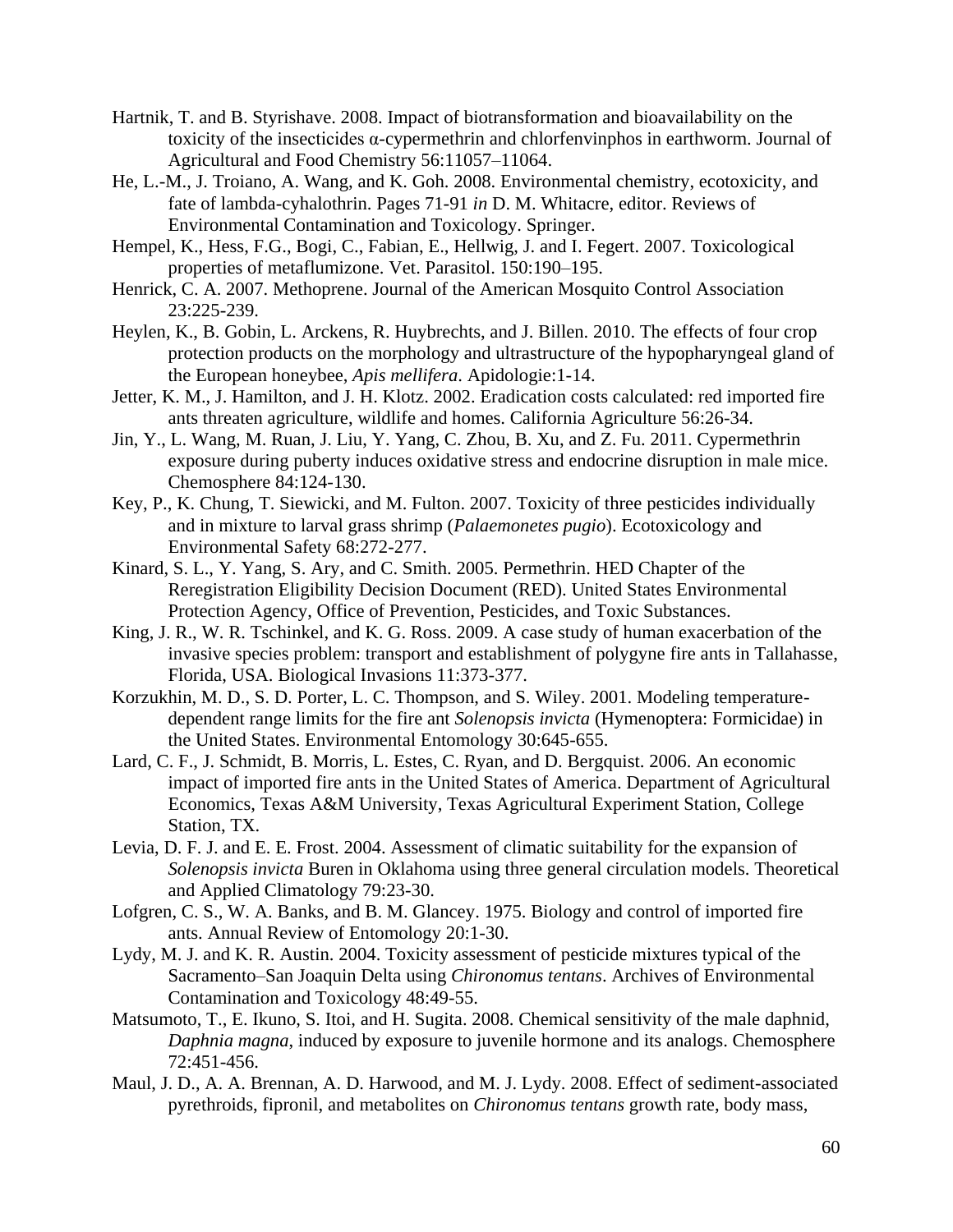condition index, immobilization, and survival. Environmental Toxicology and Chemistry 27:2582-2590.

- <span id="page-64-9"></span>McNeilly, D. and S. Wang. 2007. Zeta-cypermethrin: Human Health Risk Assessment for Section 3 Use of Zeta-cypermethrin on Citrus (Crop Group 10), Oilseeds (proposed Crop Group 20, except cottonseed), Safflower, Wild Rice and Okra. United States Environmental Protection Agency, Office of Prevention, Pesticides, and Toxic Substances, Washington, D.C.
- <span id="page-64-1"></span>Meléndez, J. L. and N. E. Federoff. 2010. EFED Registration Review Problem Formulation for Bifenthrin. United States Environmental Protection Agency, Office of Chemical Safety and Pollution Prevention.
- <span id="page-64-7"></span>Mommaerts, V., G. Sterk, and G. Smagghe. 2006. Bumblebees can be used in combination with juvenile hormone analogues and ecdysone agonists. Ecotoxicology 15:513-521.
- <span id="page-64-13"></span>Nickerson, C., R. Ebel, A. Borchers, and F. Carriazo. 2011. Major Uses of Land in the United States, 2007, EIB-89, U.S. Department of Agriculture, Economic Research Service, December 2011. (Available at: [http://www.ers.usda.gov/Publications/EIB89/EIB89.pdf\).](http://www.ers.usda.gov/Publications/EIB89/EIB89.pdf))
- <span id="page-64-3"></span>NIH. 2011. Hazardous Substance Databank (HSDB). Accessed 12/05/2011 at [http://www.nlm.nih.gov/pubs/factsheets/hsdbfs.html.](http://www.nlm.nih.gov/pubs/factsheets/hsdbfs.html) U.S. National Library of Medicine. National Institutes of Health.
- <span id="page-64-4"></span>Oda, S., N. Tatarazako, H. Watanabe, M. Morita, and T. Iguchi. 2005. Production of male neonates in four cladoceran species exposed to a juvenile hormone analog, fenoxycarb. Chemosphere 60:74-78.
- <span id="page-64-12"></span>Pettis, J. S., D. vanEngelsdorp, J. Johnson, and G. Dively. 2012. Pesticide exposure in honey bees results in increased levels of the gut pathogen *Nosema*. Naturwissenschaften 99:153- 158.
- <span id="page-64-5"></span>Plentovich, S., C. Swenson, N. Reimer, M. Richardson, and N. Garon. 2010. The effects of hydramethylnon on the tropical fire ant, *Solenopsis geminata* (Hymenoptera: Formicidae), and non-target arthropods on Spit Island, Midway Atoll, Hawaii. Journal of Insect Conservation 14:459-465.
- <span id="page-64-2"></span>Racke, K. D. 1993. Environmental fate of chlorpyrifos. Pages 1-150 Reviews of Environmental Contamination and Toxicology, Volume 131.
- <span id="page-64-11"></span>Rexrode, M. and J. L. Meléndez. 2005. EFED Revised Risk Assessment for the Reregistration Eligibility Decision on Permethrin After Error Corrections Comments from the Registrant, Phase I. United States Environmental Protection Agency, Office of Prevention, Pesticides, and Toxic Substances.
- <span id="page-64-6"></span>Robinson, G. E. 1985. Effects of a juvenile hormone analogue on honey bee foraging behaviour and alarm pheromone production. Journal of Insect Physiology 31:277-282.
- <span id="page-64-10"></span>Roessink, I., G. H. P. Arts, D. M. Belgers, F. Bransen, S. J. Maund, and T. C. M. Brock. 2005. Effiects of lambda-cyhalothrin in two ditch microcosm systems of different trophic status. Environmental Toxicology and Chemistry 24:1684–1696.
- Salgado, V.L. and J.H. Hayashi. 2007. Metaflumizone is a novel sodium channel blocker insecticide. Vet. Parasitol. 150:182–189.
- <span id="page-64-8"></span>Sihuincha, M., E. Zamora-perea, W. Orellana-rios, J. D. Stancil, V. López-sifuentes, C. Vidaloré, and G. J. Devine. 2005. Potential use of pyriproxyfen for control of *Aedes aegypti* (Diptera: Culicidae) in Iquitos, Perú. Journal of Medical Entomology 42:620-630.
- <span id="page-64-0"></span>Solomon, K. R., J. M. Giddings, and S. J. Maund. 2001. Probabilistic risk assessment of cotton pyrethroids: I. Distributional analyses of laboratory aquatic toxicity data. Environmental Toxicology and Chemistry 20:652-659.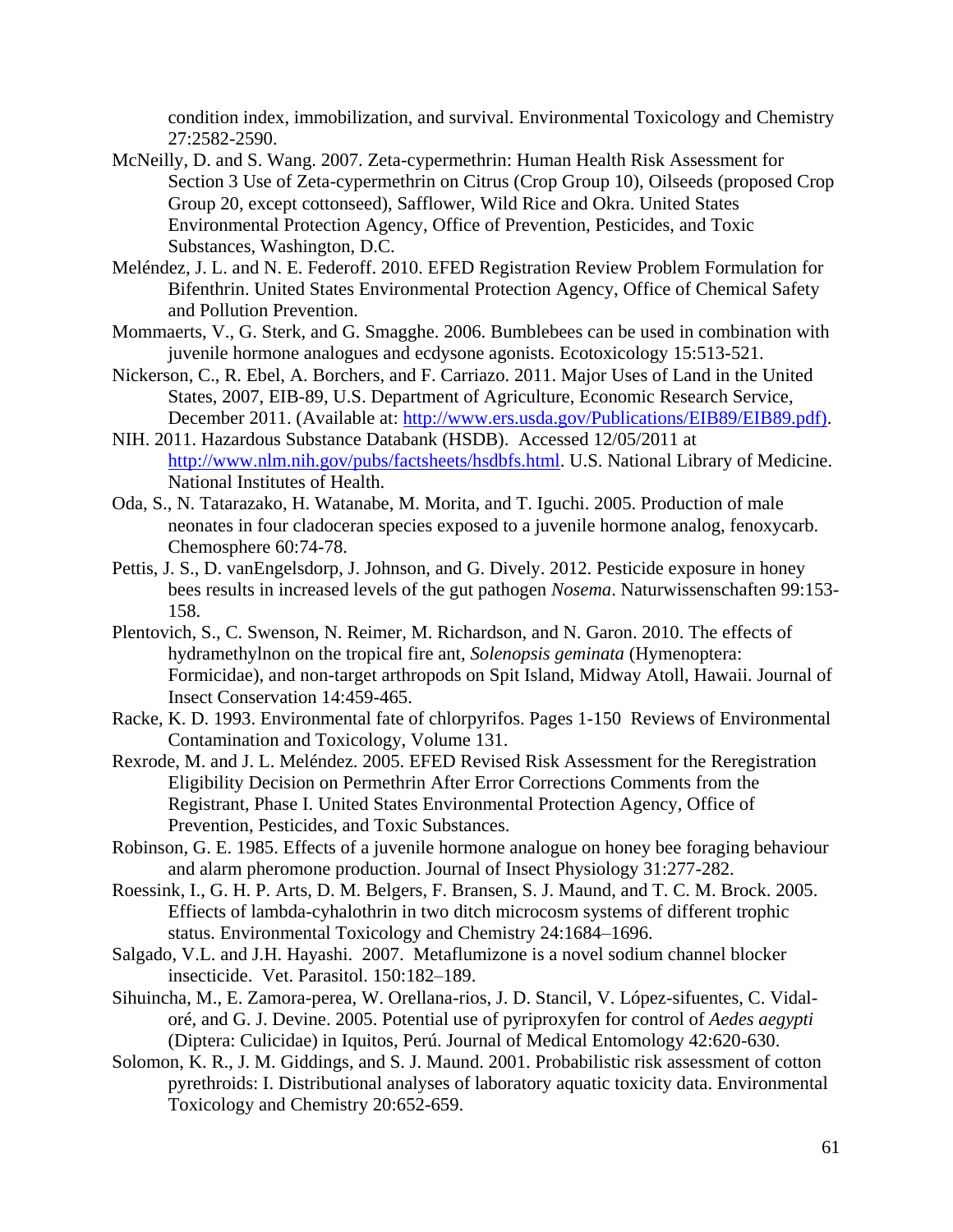<span id="page-65-13"></span>Stearman, G. K. and M. J. M. Wells. 1997. Leaching and runoff of simazine, 2,4-d, and bromide from nursery plots. Journal of Soil and Water Conservation 52:137-144.

- <span id="page-65-6"></span>Sullivan, J. 2000a. Environmental fate of fenoxycarb. California Department of Pesticide Regulation, Environmental Monitoring and Pest Management Branch, Sacramento, CA.
- <span id="page-65-11"></span>Sullivan, J. 2000b. Environmental fate of pyriproxyfen. California Department of Pesticide Regulation, Environmental Monitoring and Pest Management Branch, Sacramento, CA.
- <span id="page-65-9"></span>Sullivan, J. J. 2010. Chemistry and environmental fate of fenoxycarb Pages 155-184 Reviews of Environmental Contamination and Toxicology, Volume 202. California Environmental Protection Agency, Department of Pesticide Regulation, Pesticide Registration Branch.
- <span id="page-65-15"></span>Svendsen, C., P. Siang, L. J. Lister, A. Rice, and D. J. Spurgeon. 2010. Similarity, independence, or interaction for binary mixture effects of nerve toxicants for the nematode *Caenorhabditis elegans*. Environmental Toxicology and Chemistry 29:1182-1191.
- Syngenta. 2012. Material Safety Data Sheet (MSDS) for Award II Fire Ant Bait. 5 pp.
- <span id="page-65-8"></span>Tatarazako, N. and S. Oda. 2007. The water flea *Daphnia magna* (Crustacea, Cladocera) as a test species for screening and evaluation of chemicals with endocrine disrupting effects on crustaceans. Ecotoxicology 16:197-203.
- <span id="page-65-7"></span>Thompson, H. M., S. Wilkins, A. H. Battersby, R. J. Waite, and D. Wilkinson. 2005. The effects of four insect growth-regulating (IGR) insecticides on honeybee (*Apis mellifera* L.) colony development, queen rearing and drone sperm production. Ecotoxicology 14:757- 769.
- <span id="page-65-10"></span>Tingle, C. C., J. A. Rother, C. F. Dewhurst, S. Lauer, and W. J. King. 2003. Fipronil: environmental fate, ecotoxicology, and human health concerns. Reviews of Environmental Contamination and Toxicology 176:1-66.
- <span id="page-65-14"></span>Trimble, A. J., D. P. Weston, J. B. Belden, and M. J. Lydy. 2009. Identification and evaluation of pyrethroid insecticide mixtures in urban sediments. Environmental Toxicology and Chemistry 28:1687-1995.
- <span id="page-65-0"></span>Tschinkel, W. R. 2006. The Fire Ants. The Belknap Press of Harvard University Press, Cambridge, MA.
- <span id="page-65-5"></span>USDA APHIS. 2005. Citrus Greening Eradication Program Pesticide Applications: Human Health and Non-target Species Risk Assessment. United States Department of Agriculture, Animal and Plant Health Inspection Service.
- <span id="page-65-16"></span><span id="page-65-2"></span>USDA APHIS. 2007. Imported fire ant 2007: Quarantine treatments for nursery stock and other regulated articles (program aid no. 1904).
- <span id="page-65-12"></span>USDA APHIS. 2008. Asian longhorned beetle cooperative eradication program in Worcester and Middlesex counties, Massachusetts, Environmental Assessment, September 2008. United States Department of Agriculture, Animal and Plant Health Inspection Service.
- <span id="page-65-1"></span>USDA APHIS PPQ. 2010. Imported fire ant program manual.
- <span id="page-65-17"></span>USDA ERS. 2007. Major Land Uses. Available at: [http://www.ers.usda.gov/Data/MajorLandUses/.](http://www.ers.usda.gov/Data/MajorLandUses/) Last accessed Feb. 1, 2012. United States Department of Agriculture, Economic Research Service.
- <span id="page-65-4"></span>USDA NRCS. 1999. Soil taxonomy: A basic system of soil classification for making and interpreting soil surveys. Agricultural Handbook Number 436. United States Department of Agriculture, Natural Resources Conservation Service (Available at [ftp://ftp](ftp://ftp-fc.sc.egov.usda.gov/NSSC/Soil_Taxonomy/tax.pdf))[fc.sc.egov.usda.gov/NSSC/Soil\\_Taxonomy/tax.pdf\).](ftp://ftp-fc.sc.egov.usda.gov/NSSC/Soil_Taxonomy/tax.pdf))
- <span id="page-65-3"></span>USDA NRCS. 2006. Land Resource Regions and Major Land Resource Areas of the United States, the Caribbean, and the Pacific Basin. U.S. Department of Agriculture Handbook 296 (Available at: [http://soils.usda.gov/survey/geography/mlra/\).](http://soils.usda.gov/survey/geography/mlra/))